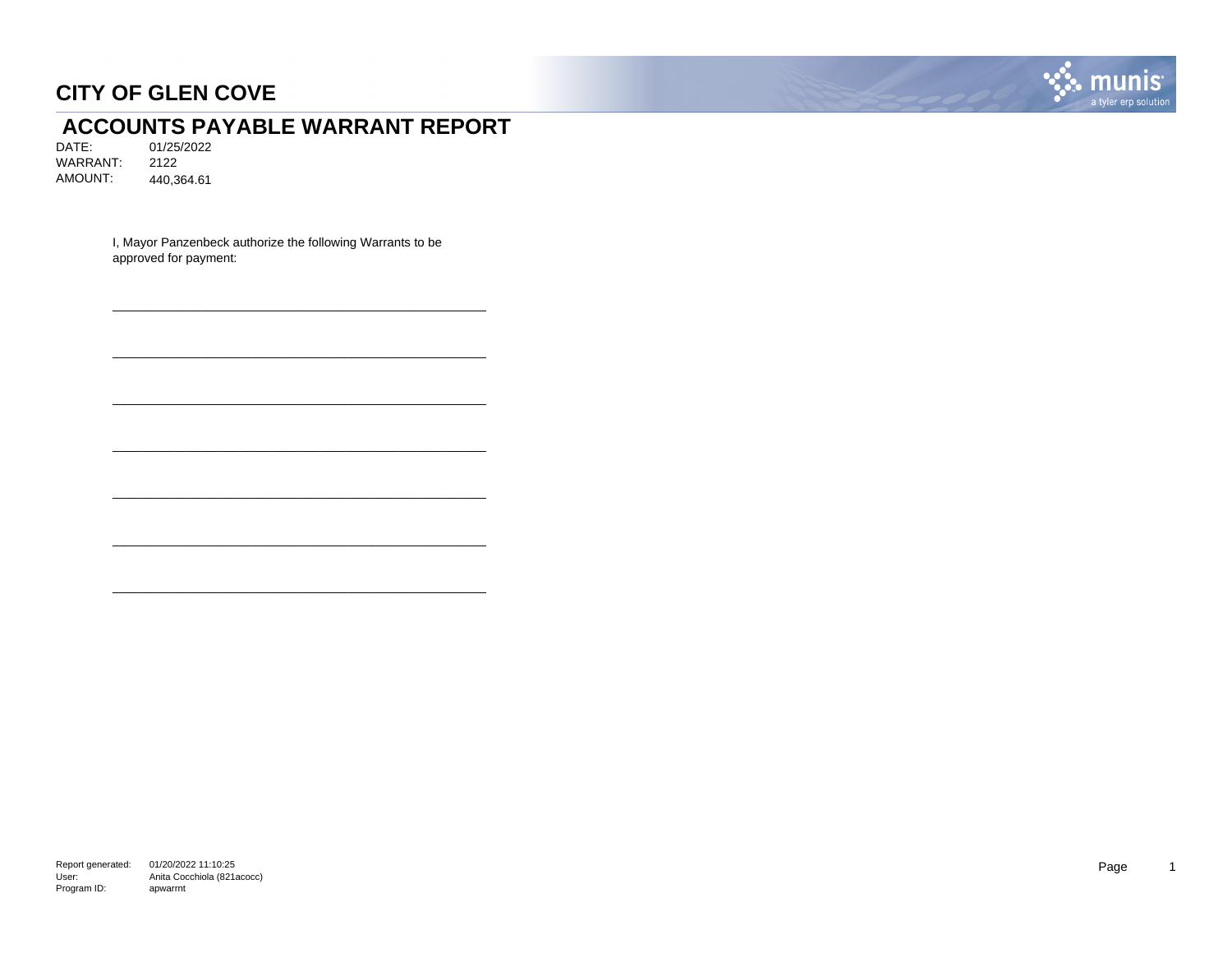

## **ACCOUNTS PAYABLE WARRANT REPORT**

#### **Detail Invoice List**

|               | <b>CASH ACCOUNT: Z</b> | 12000 |              | <b>CASH OPERATING</b>    |             |                 |                    |        |                 |                |              |
|---------------|------------------------|-------|--------------|--------------------------|-------------|-----------------|--------------------|--------|-----------------|----------------|--------------|
| <b>VENDOR</b> |                        |       | <b>REMIT</b> | PO                       | <b>TYPE</b> | <b>DUE DATE</b> | <b>INVOICE</b>     |        | AMOUNT DOCUMENT | <b>VOUCHER</b> | <b>CHECK</b> |
| 10758         | ABBLE AWNING CO., INC  |       | 0000         | 210128                   | <b>INV</b>  | 12/31/2021      | <b>JUNE2021</b>    |        | 117293          | 115560         |              |
|               | <b>ACCOUNT DETAIL</b>  |       |              |                          |             |                 | <b>LINE AMOUNT</b> |        |                 |                |              |
|               | 1 A7030                | 55420 |              | <b>SENIOR CENMAINT</b>   |             |                 | 400.00             |        |                 |                |              |
|               |                        |       |              |                          |             |                 |                    | 400.00 |                 |                |              |
| 10758         | ABBLE AWNING CO., INC  |       | 0000         | 210128                   | <b>INV</b>  | 12/31/2021      | <b>DEC2021</b>     |        | 117294          | 115561         |              |
|               | <b>ACCOUNT DETAIL</b>  |       |              |                          |             |                 | <b>LINE AMOUNT</b> |        |                 |                |              |
|               | 1 A7030                | 55420 |              | <b>SENIOR CENMAINT</b>   |             |                 | 325.00             |        |                 |                |              |
|               |                        |       |              |                          |             |                 |                    | 325.00 |                 |                |              |
|               |                        |       |              |                          |             |                 | <b>CHECK TOTAL</b> | 725.00 |                 |                |              |
|               |                        |       |              |                          |             |                 |                    |        |                 |                |              |
| 10103         | <b>ABOFF'S</b>         |       | 0000         |                          | <b>INV</b>  | 12/31/2021      | GC361474           |        | 117287          | 115554         |              |
|               | <b>ACCOUNT DETAIL</b>  |       |              |                          |             |                 | <b>LINE AMOUNT</b> |        |                 |                |              |
|               | 1 A8760                | 55955 |              | <b>OEM</b><br><b>IDA</b> |             |                 | 104.98             |        |                 |                |              |
|               |                        |       |              |                          |             |                 |                    | 104.98 |                 |                |              |
|               |                        |       |              |                          |             |                 | <b>CHECK TOTAL</b> | 104.98 |                 |                |              |
|               |                        |       |              |                          |             |                 |                    |        |                 |                |              |
| 10230         | ACE HARDWARE OF GLEN   |       | 0000         | 210017                   | <b>INV</b>  | 12/31/2021      | 17495              |        | 117299          | 115567         |              |
|               | <b>ACCOUNT DETAIL</b>  |       |              |                          |             |                 | <b>LINE AMOUNT</b> |        |                 |                |              |
|               | 1 A1490                | 54324 |              | DPW ADMIN SUPPLIES       |             |                 | 18.37              |        |                 |                |              |
|               |                        |       |              |                          |             |                 |                    | 18.37  |                 |                |              |
| 10230         | ACE HARDWARE OF GLEN   |       | 0000         | 210017                   | <b>INV</b>  | 12/31/2021      | 17557              |        | 117353          | 115646         |              |
|               | <b>ACCOUNT DETAIL</b>  |       |              |                          |             |                 | <b>LINE AMOUNT</b> |        |                 |                |              |
|               | 1 A1490                | 54324 |              | DPW ADMIN SUPPLIES       |             |                 | 23.96              |        |                 |                |              |
|               |                        |       |              |                          |             |                 |                    | 23.96  |                 |                |              |
| 10230         | ACE HARDWARE OF GLEN   |       | 0000         | 210017                   | <b>INV</b>  | 12/31/2021      | 017546             |        | 117380          | 115673         |              |
|               | <b>ACCOUNT DETAIL</b>  |       |              |                          |             |                 | <b>LINE AMOUNT</b> |        |                 |                |              |
|               | 1 A7050                | 55450 |              | YOUTH                    | AFTER 3 EX  |                 | 25.98              |        |                 |                |              |
|               |                        |       |              |                          |             |                 |                    | 25.98  |                 |                |              |
|               |                        |       |              |                          |             |                 | <b>CHECK TOTAL</b> | 68.31  |                 |                |              |
|               |                        |       |              |                          |             |                 |                    |        |                 |                |              |
| 10221         | ALL SYSTEMS BRAKE SER  |       | 0000         |                          | <b>INV</b>  | 12/31/2021      | 464230             |        | 117309          | 115602         |              |
|               | <b>ACCOUNT DETAIL</b>  |       |              |                          |             |                 | <b>LINE AMOUNT</b> |        |                 |                |              |
|               | 1 A1640                | 55438 |              | DPW GARG CONTRACTS       |             |                 | 439.00             |        |                 |                |              |
|               |                        |       |              |                          |             |                 |                    | 439.00 |                 |                |              |
| 10221         | ALL SYSTEMS BRAKE SER  |       | 0000         |                          | <b>INV</b>  | 12/31/2021      | 464821             |        | 117310          | 115603         |              |
|               | <b>ACCOUNT DETAIL</b>  |       |              |                          |             |                 | <b>LINE AMOUNT</b> |        |                 |                |              |
|               | 1 A1640                | 55438 |              | DPW GARG CONTRACTS       |             |                 | 285.54             |        |                 |                |              |
|               |                        |       |              |                          |             |                 |                    | 285.54 |                 |                |              |
|               |                        |       |              |                          |             |                 |                    |        |                 |                |              |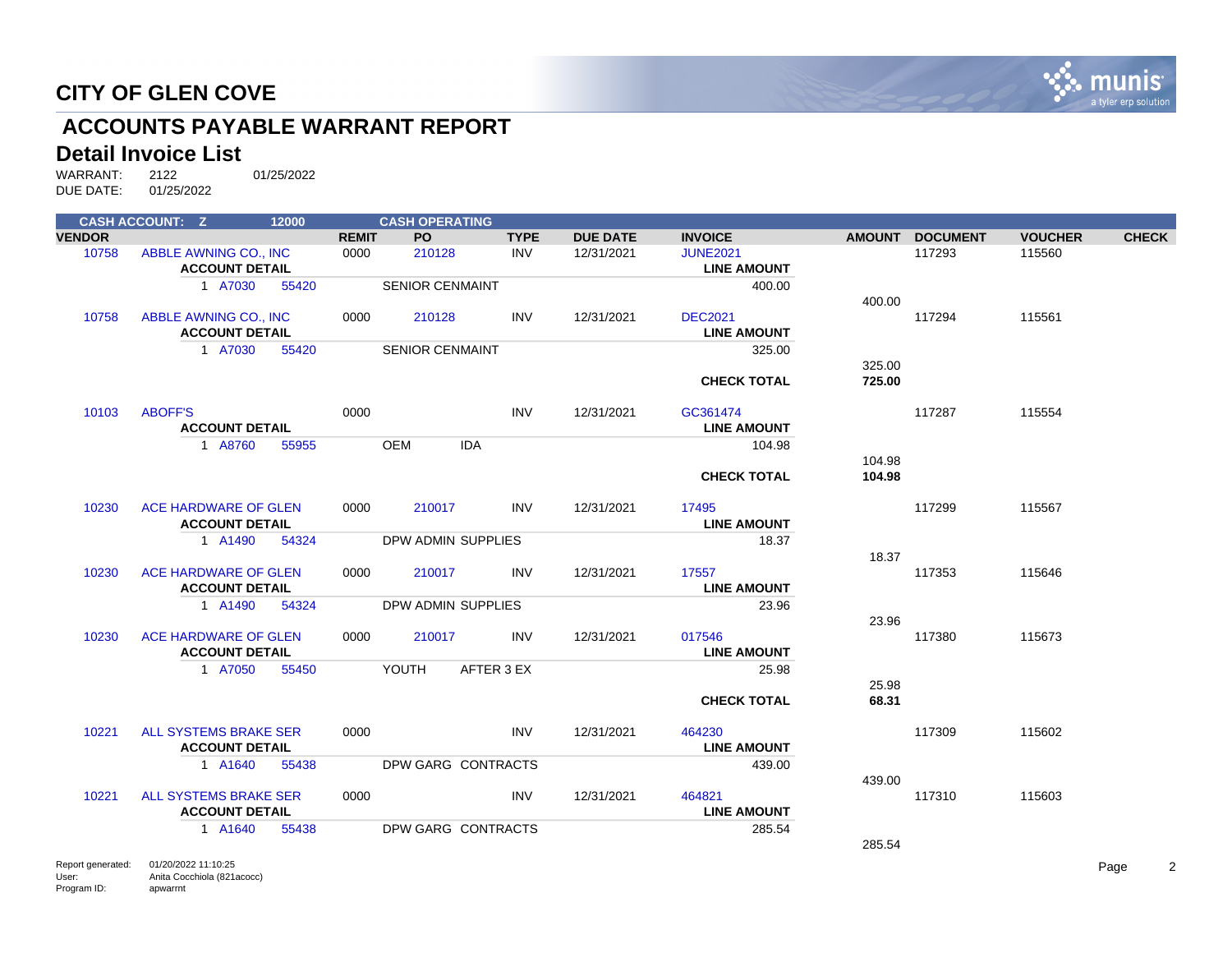

## **ACCOUNTS PAYABLE WARRANT REPORT**

#### **Detail Invoice List**

|               | <b>CASH ACCOUNT: Z</b>                                | 12000 |              | <b>CASH OPERATING</b> |                            |                 |                                      |               |                 |                |              |
|---------------|-------------------------------------------------------|-------|--------------|-----------------------|----------------------------|-----------------|--------------------------------------|---------------|-----------------|----------------|--------------|
| <b>VENDOR</b> |                                                       |       | <b>REMIT</b> | <b>PO</b>             | <b>TYPE</b>                | <b>DUE DATE</b> | <b>INVOICE</b>                       | <b>AMOUNT</b> | <b>DOCUMENT</b> | <b>VOUCHER</b> | <b>CHECK</b> |
| 10221         | ALL SYSTEMS BRAKE SER                                 |       | 0000         |                       | <b>INV</b>                 | 12/31/2021      | 464822                               |               | 117489          | 115785         |              |
|               | <b>ACCOUNT DETAIL</b>                                 |       |              |                       |                            |                 | <b>LINE AMOUNT</b>                   |               |                 |                |              |
|               | 1 A5110                                               | 54324 |              |                       | DPW ROAD SUPPLIES          |                 | 1,119.93                             |               |                 |                |              |
|               |                                                       |       |              |                       |                            |                 |                                      | 1,119.93      |                 |                |              |
|               |                                                       |       |              |                       |                            |                 | <b>CHECK TOTAL</b>                   | 1,844.47      |                 |                |              |
| 80587         | <b>HILO MATERIALS HANDLI</b>                          |       | 0001         |                       | <b>INV</b>                 | 12/31/2021      | SS7/11573                            |               | 117321          | 115614         |              |
|               | <b>ACCOUNT DETAIL</b>                                 |       |              |                       |                            |                 | <b>LINE AMOUNT</b>                   |               |                 |                |              |
|               | 1 A4540                                               | 55420 |              | <b>EMS</b>            | <b>MAINT</b>               |                 | 382.36                               |               |                 |                |              |
|               |                                                       |       |              |                       |                            |                 |                                      | 382.36        |                 |                |              |
|               |                                                       |       |              |                       |                            |                 | <b>CHECK TOTAL</b>                   | 382.36        |                 |                |              |
| 10043         | <b>AMAZON CAPITAL SERVIC</b>                          |       | 0000         |                       | <b>INV</b>                 | 12/31/2021      | 1773-FHX9-DPTH                       |               | 117423          | 115719         |              |
|               | <b>ACCOUNT DETAIL</b>                                 |       |              |                       |                            |                 | <b>LINE AMOUNT</b>                   |               |                 |                |              |
|               | 1 A3120                                               | 52230 |              |                       | POLICE DEP EQUIP REPL      |                 | 698.81                               |               |                 |                |              |
|               |                                                       |       |              |                       |                            |                 |                                      | 698.81        |                 |                |              |
| 10043         | <b>AMAZON CAPITAL SERVIC</b><br><b>ACCOUNT DETAIL</b> |       | 0000         | 210406                | INV                        | 12/31/2021      | 19CY-XGGJ-RTP7<br><b>LINE AMOUNT</b> |               | 117430          | 115726         |              |
|               | 1 A8760                                               | 55521 |              | <b>OEM</b>            | PFI-COVID-                 |                 | 1,296.00                             |               |                 |                |              |
|               |                                                       |       |              |                       |                            |                 |                                      | 1,296.00      |                 |                |              |
|               |                                                       |       |              |                       |                            |                 | <b>CHECK TOTAL</b>                   | 1,994.81      |                 |                |              |
|               |                                                       |       |              |                       |                            |                 |                                      |               |                 |                |              |
| 11045         | ANGEL TOOLS INC.                                      |       | 0000         | 210376                | <b>INV</b>                 | 12/31/2021      | 1111479                              |               | 117295          | 115562         |              |
|               | <b>ACCOUNT DETAIL</b>                                 |       |              |                       |                            |                 | <b>LINE AMOUNT</b>                   |               |                 |                |              |
|               | 1 H3620                                               | 55406 | 2018         |                       | BLDG DEPT SOFTWARE F       |                 | 6,890.00                             |               |                 |                |              |
|               |                                                       |       |              |                       |                            |                 |                                      | 6,890.00      |                 |                |              |
|               |                                                       |       |              |                       |                            |                 | <b>CHECK TOTAL</b>                   | 6,890.00      |                 |                |              |
|               |                                                       |       |              |                       |                            |                 |                                      |               |                 |                |              |
| 12587         | <b>ANKER'S ELECTRIC SERV</b>                          |       | 0000         |                       | <b>INV</b>                 | 12/31/2021      | 42792                                |               | 117345          | 115638         |              |
|               | <b>ACCOUNT DETAIL</b>                                 |       |              |                       |                            |                 | <b>LINE AMOUNT</b>                   |               |                 |                |              |
|               | 1 A5110                                               | 54381 |              |                       | DPW ROAD LIGHT CONT        |                 | 200.00                               |               |                 |                |              |
|               |                                                       |       |              |                       |                            |                 |                                      | 200.00        |                 |                |              |
|               |                                                       |       |              |                       |                            |                 | <b>CHECK TOTAL</b>                   | 200.00        |                 |                |              |
|               |                                                       |       |              |                       |                            |                 |                                      |               |                 |                |              |
| 10219         | <b>ARROW EXTERMINATING C</b>                          |       | 0000         | 210089                | <b>INV</b>                 | 12/31/2021      | 1045426                              |               | 117289          | 115556         |              |
|               | <b>ACCOUNT DETAIL</b>                                 |       |              |                       |                            |                 | <b>LINE AMOUNT</b>                   |               |                 |                |              |
|               | 1 A7030                                               | 55438 |              |                       | <b>SENIOR CENCONTRACTS</b> |                 | 175.00                               |               |                 |                |              |
|               |                                                       |       |              |                       |                            |                 |                                      | 175.00        |                 |                |              |
|               |                                                       |       |              |                       |                            |                 |                                      |               |                 |                |              |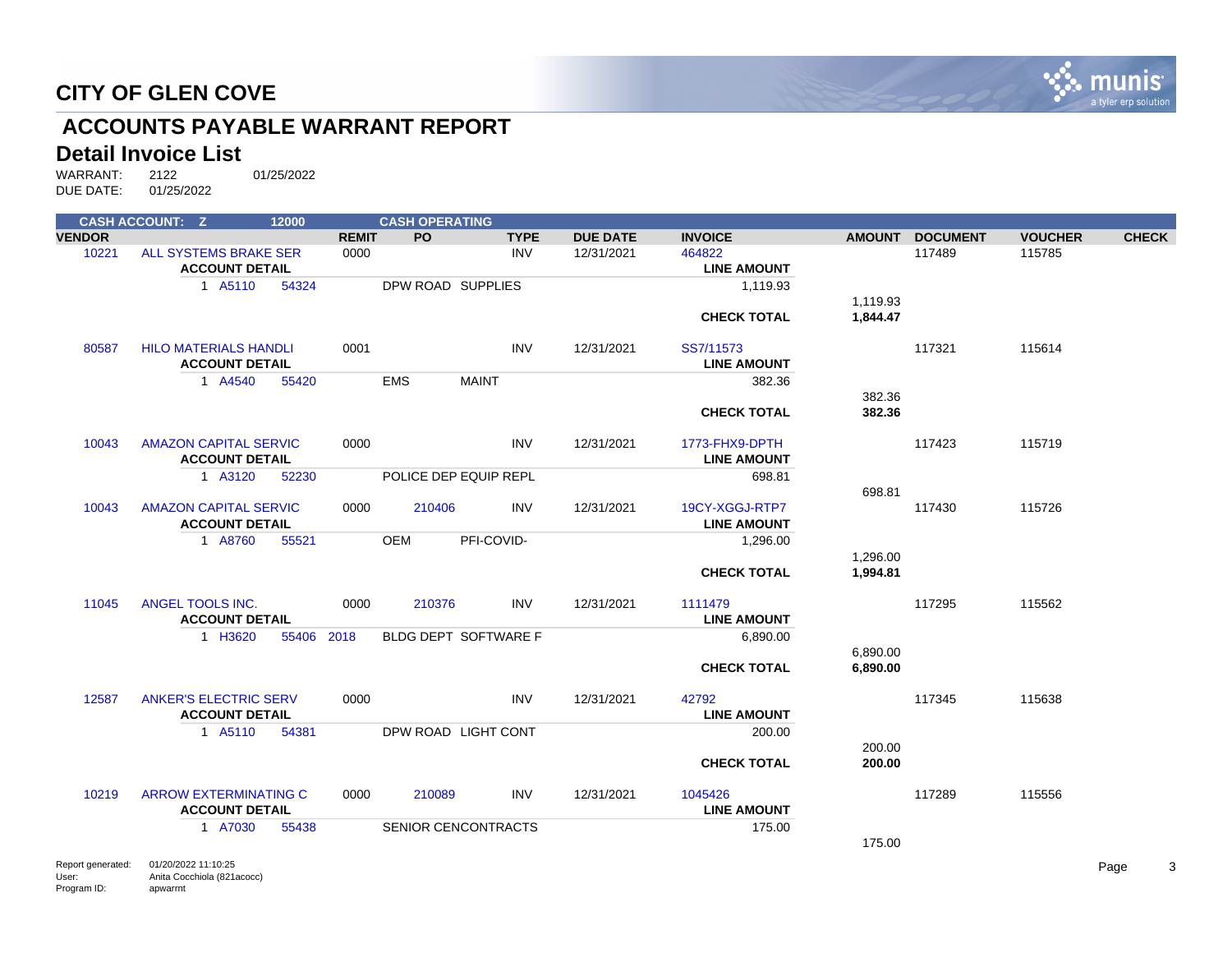

## **ACCOUNTS PAYABLE WARRANT REPORT**

#### **Detail Invoice List**

WARRANT: 2122 01/25/2022 DUE DATE: 01/25/2022

|               | <b>CASH ACCOUNT: Z</b>                               | 12000 |              | <b>CASH OPERATING</b> |                  |                 |                             |                        |                 |                |              |
|---------------|------------------------------------------------------|-------|--------------|-----------------------|------------------|-----------------|-----------------------------|------------------------|-----------------|----------------|--------------|
| <b>VENDOR</b> |                                                      |       | <b>REMIT</b> | <b>PO</b>             | <b>TYPE</b>      | <b>DUE DATE</b> | <b>INVOICE</b>              | <b>AMOUNT</b>          | <b>DOCUMENT</b> | <b>VOUCHER</b> | <b>CHECK</b> |
|               |                                                      |       |              |                       |                  |                 | <b>CHECK TOTAL</b>          | 175.00                 |                 |                |              |
| 10228         | <b>ARROW INTERNATIONAL,</b>                          |       | 0000         | 210084                | <b>INV</b>       | 12/31/2021      | 9504871717                  |                        | 117324          | 115617         |              |
|               | <b>ACCOUNT DETAIL</b>                                |       |              |                       |                  |                 | <b>LINE AMOUNT</b>          |                        |                 |                |              |
|               | 1 A4540                                              | 54353 |              | <b>EMS</b>            | <b>EMS SUPPY</b> |                 | 2,008.48                    | 2,008.48               |                 |                |              |
|               |                                                      |       |              |                       |                  |                 | <b>CHECK TOTAL</b>          | 2,008.48               |                 |                |              |
|               |                                                      |       |              |                       |                  |                 |                             |                        |                 |                |              |
| 10752         | <b>AUTOMOTIVE UNLIMITED</b><br><b>ACCOUNT DETAIL</b> |       | 0000         |                       | <b>INV</b>       | 12/31/2021      | 30453<br><b>LINE AMOUNT</b> |                        | 117297          | 115565         |              |
|               | 1 A5110                                              | 55420 |              | DPW ROAD MAINT        |                  |                 | 109.53                      |                        |                 |                |              |
|               |                                                      |       |              |                       |                  |                 |                             | 109.53                 |                 |                |              |
| 10752         | <b>AUTOMOTIVE UNLIMITED</b>                          |       | 0000         |                       | <b>INV</b>       | 12/31/2021      | 305755                      |                        | 117311          | 115604         |              |
|               | <b>ACCOUNT DETAIL</b>                                |       |              |                       |                  |                 | <b>LINE AMOUNT</b>          |                        |                 |                |              |
|               | 1 A7180                                              | 55420 |              | <b>GOLF</b>           | <b>MAINT</b>     |                 | 50.84                       | 50.84                  |                 |                |              |
|               |                                                      |       |              |                       |                  |                 | <b>CHECK TOTAL</b>          | 160.37                 |                 |                |              |
| 10919         | <b>BYRNE, MICHELE LYNN</b>                           |       | 0000         |                       | <b>INV</b>       | 12/31/2021      | 2021                        |                        | 117391          | 115685         |              |
|               | <b>ACCOUNT DETAIL</b>                                |       |              |                       |                  |                 | <b>LINE AMOUNT</b>          |                        |                 |                |              |
|               | 1 A1989                                              | 51156 |              | TERM PMTS TERM PAY    |                  |                 | 65,216.01                   |                        |                 |                |              |
|               |                                                      |       |              |                       |                  |                 | <b>CHECK TOTAL</b>          | 65,216.01<br>65,216.01 |                 |                |              |
|               |                                                      |       |              |                       |                  |                 |                             |                        |                 |                |              |
| 10086         | <b>CABLEVISION LIGHTPATH</b>                         |       | 0000         |                       | <b>INV</b>       | 12/31/2021      | 100701011                   |                        | 117385          | 115678         |              |
|               | <b>ACCOUNT DETAIL</b>                                |       |              |                       |                  |                 | <b>LINE AMOUNT</b>          |                        |                 |                |              |
|               | 1 A1220                                              | 55416 |              | CITY HALL TELECOM     |                  |                 | 1,434.73                    | 1,434.73               |                 |                |              |
|               |                                                      |       |              |                       |                  |                 | <b>CHECK TOTAL</b>          | 1,434.73               |                 |                |              |
|               |                                                      |       |              |                       |                  |                 |                             |                        |                 |                |              |
| 30505         | <b>CHASE, RATHKOPF &amp; CHA</b>                     |       | 0000         |                       | <b>INV</b>       | 12/31/2021      | 3756                        |                        | 117393          | 115688         |              |
|               | <b>ACCOUNT DETAIL</b>                                |       |              |                       |                  |                 | <b>LINE AMOUNT</b>          |                        |                 |                |              |
|               | 1 A1420                                              | 55492 |              | <b>LEGAL</b>          | <b>LEGAL FEE</b> |                 | 2,750.00                    | 2,750.00               |                 |                |              |
|               |                                                      |       |              |                       |                  |                 | <b>CHECK TOTAL</b>          | 2,750.00               |                 |                |              |
|               |                                                      |       |              |                       |                  |                 |                             |                        |                 |                |              |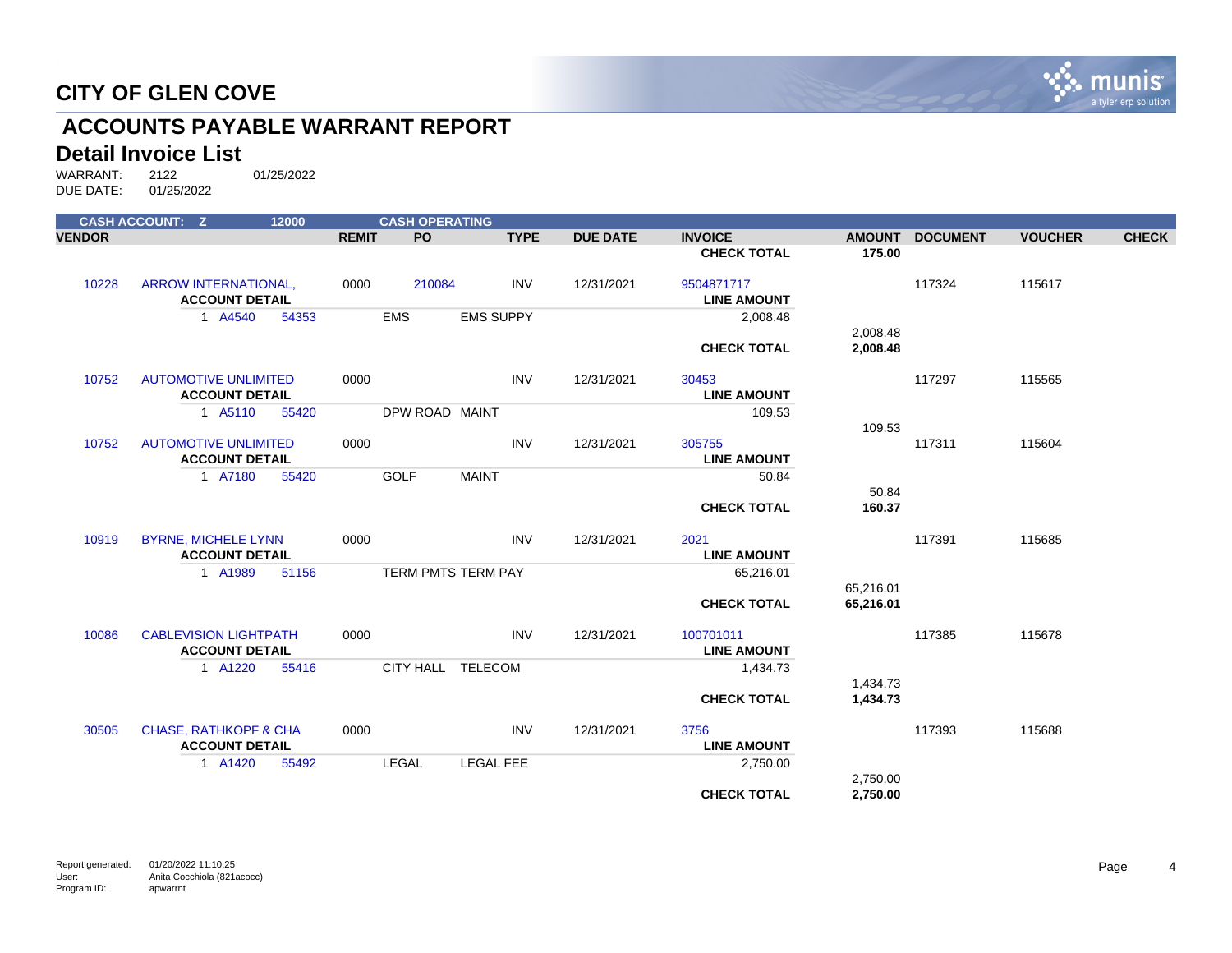

## **ACCOUNTS PAYABLE WARRANT REPORT**

#### **Detail Invoice List**

|               | <b>CASH ACCOUNT: Z</b>               | 12000 |              | <b>CASH OPERATING</b> |                       |                 |                    |               |                 |                |              |
|---------------|--------------------------------------|-------|--------------|-----------------------|-----------------------|-----------------|--------------------|---------------|-----------------|----------------|--------------|
| <b>VENDOR</b> |                                      |       | <b>REMIT</b> | <b>PO</b>             | <b>TYPE</b>           | <b>DUE DATE</b> | <b>INVOICE</b>     | <b>AMOUNT</b> | <b>DOCUMENT</b> | <b>VOUCHER</b> | <b>CHECK</b> |
| 30110         | <b>CHIEF FIRE &amp; SAFETY E</b>     |       | 0000         |                       | <b>INV</b>            | 12/31/2021      | 20894              |               | 117313          | 115606         |              |
|               | <b>ACCOUNT DETAIL</b>                |       |              |                       |                       |                 | <b>LINE AMOUNT</b> |               |                 |                |              |
|               | 1 A3410                              | 55420 |              | <b>FIRE</b>           | <b>MAINT</b>          |                 | 75.00              |               |                 |                |              |
|               |                                      |       |              |                       |                       |                 |                    | 75.00         |                 |                |              |
|               |                                      |       |              |                       |                       |                 | <b>CHECK TOTAL</b> | 75.00         |                 |                |              |
| 30119         | <b>CLINICAL CLEAN, INC.</b>          |       | 0000         |                       | <b>INV</b>            | 12/31/2021      | 8946               |               | 117327          | 115620         |              |
|               | <b>ACCOUNT DETAIL</b>                |       |              |                       |                       |                 | <b>LINE AMOUNT</b> |               |                 |                |              |
|               | 1 A4540                              | 55407 |              | <b>EMS</b>            | <b>EQUIP SER</b>      |                 | 627.00             |               |                 |                |              |
|               |                                      |       |              |                       |                       |                 |                    | 627.00        |                 |                |              |
|               |                                      |       |              |                       |                       |                 | <b>CHECK TOTAL</b> | 627.00        |                 |                |              |
| 10665         | <b>COOPERFRIEDMAN ELECTR</b>         |       | 0001         |                       | <b>INV</b>            | 12/31/2021      | S045664803.001     |               | 117413          | 115709         |              |
|               | <b>ACCOUNT DETAIL</b>                |       |              |                       |                       |                 | <b>LINE AMOUNT</b> |               |                 |                |              |
|               | 1 A8760                              | 55955 |              | <b>OEM</b>            | <b>IDA</b>            |                 | 4,150.00           |               |                 |                |              |
|               |                                      |       |              |                       |                       |                 |                    | 4,150.00      |                 |                |              |
|               |                                      |       |              |                       |                       |                 | <b>CHECK TOTAL</b> | 4,150.00      |                 |                |              |
| 30045         | COYNE, SCOTT S., M.D.                |       | 0000         |                       | <b>INV</b>            | 12/31/2021      | 2021               |               | 117414          | 115710         |              |
|               | <b>ACCOUNT DETAIL</b>                |       |              |                       |                       |                 | <b>LINE AMOUNT</b> |               |                 |                |              |
|               | 1 A3120                              | 55483 |              |                       | POLICE DEP FEES SERVI |                 | 4,725.00           |               |                 |                |              |
|               |                                      |       |              |                       |                       |                 |                    | 4,725.00      |                 |                |              |
|               |                                      |       |              |                       |                       |                 | <b>CHECK TOTAL</b> | 4,725.00      |                 |                |              |
| 40130         | <b>D &amp; B ENGINEERS &amp; ARC</b> |       | 0000         | 210359                | <b>INV</b>            | 12/31/2021      | 133767             |               | 117395          | 115691         |              |
|               | <b>ACCOUNT DETAIL</b>                |       |              |                       |                       |                 | <b>LINE AMOUNT</b> |               |                 |                |              |
|               | 1 F8300                              | 55940 |              | <b>WATER</b>          | <b>CONTINGENT</b>     |                 | 1,815.06           |               |                 |                |              |
|               |                                      |       |              |                       |                       |                 |                    | 1,815.06      |                 |                |              |
|               |                                      |       |              |                       |                       |                 | <b>CHECK TOTAL</b> | 1,815.06      |                 |                |              |
| 40130         | <b>D &amp; B ENGINEERS &amp; ARC</b> |       | 0000         | 210180                | <b>INV</b>            | 12/31/2021      | 133766             |               | 117428          | 115724         |              |
|               | <b>ACCOUNT DETAIL</b>                |       |              |                       |                       |                 | <b>LINE AMOUNT</b> |               |                 |                |              |
|               | 1 F8300                              | 55438 |              | <b>WATER</b>          | <b>CONTRACTS</b>      |                 | 3,696.00           |               |                 |                |              |
|               |                                      |       |              |                       |                       |                 |                    | 3,696.00      |                 |                |              |
|               |                                      |       |              |                       |                       |                 | <b>CHECK TOTAL</b> | 3,696.00      |                 |                |              |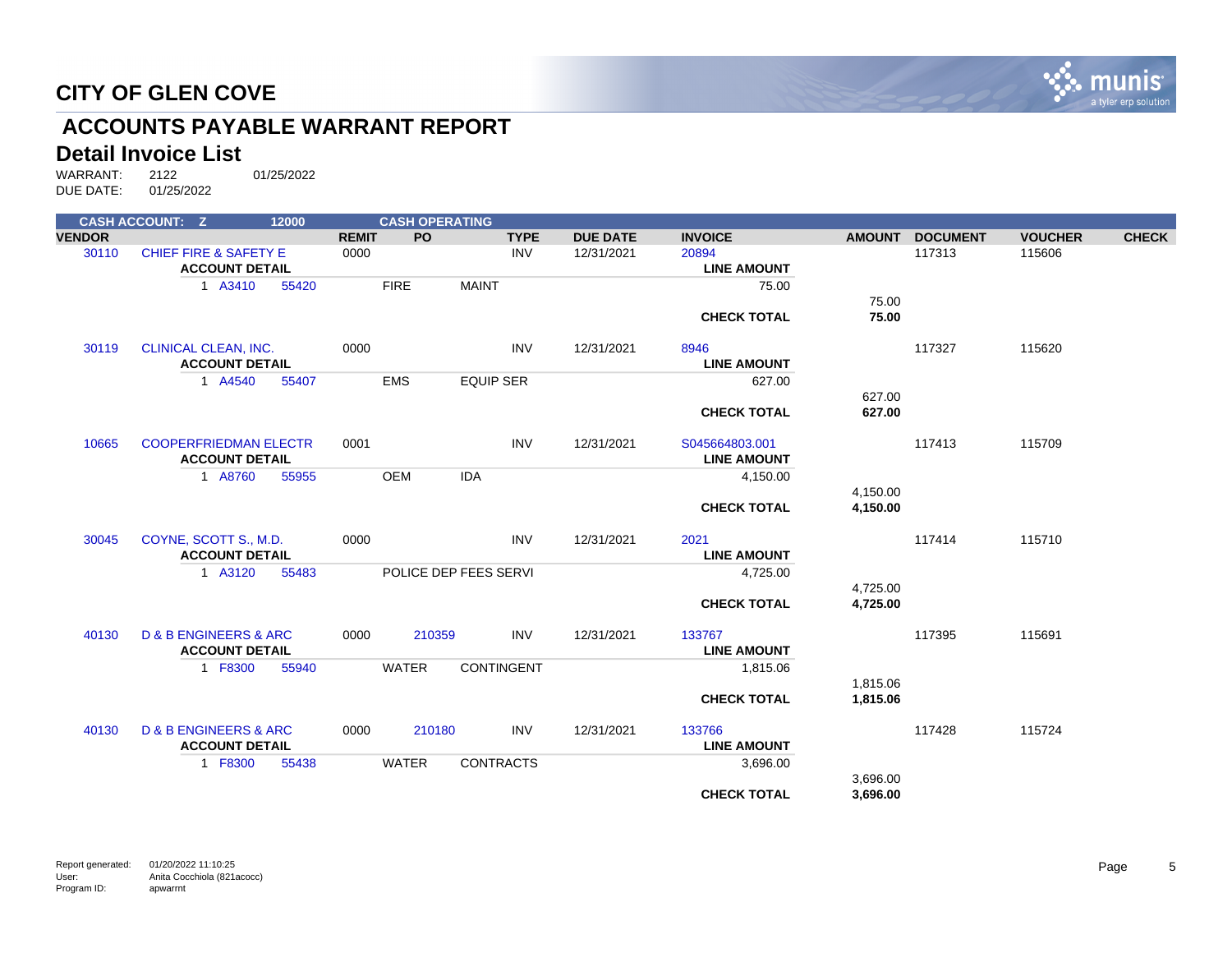

## **ACCOUNTS PAYABLE WARRANT REPORT**

#### **Detail Invoice List**

|               | <b>CASH ACCOUNT: Z</b>                       |       |              | <b>CASH OPERATING</b>   |                      |             |                 |                    |                |                 |                |              |
|---------------|----------------------------------------------|-------|--------------|-------------------------|----------------------|-------------|-----------------|--------------------|----------------|-----------------|----------------|--------------|
| <b>VENDOR</b> |                                              |       | <b>REMIT</b> | <b>PO</b>               |                      | <b>TYPE</b> | <b>DUE DATE</b> | <b>INVOICE</b>     |                | AMOUNT DOCUMENT | <b>VOUCHER</b> | <b>CHECK</b> |
| 40008         | <b>D &amp; R AUTOMOTIVE</b>                  |       | 0000         |                         |                      | INV         | 12/31/2021      | 58950              |                | 117396          | 115692         |              |
|               | <b>ACCOUNT DETAIL</b>                        |       |              |                         |                      |             |                 | <b>LINE AMOUNT</b> |                |                 |                |              |
|               | 1 F8300                                      | 55422 |              | WATER                   | <b>MTN CONTR</b>     |             |                 |                    | 129.50         |                 |                |              |
|               |                                              |       |              |                         |                      |             |                 |                    | 129.50         |                 |                |              |
| 40008         | <b>D &amp; R AUTOMOTIVE</b>                  |       | 0000         |                         |                      | <b>INV</b>  | 12/31/2021      | 59027              |                | 117409          | 115705         |              |
|               | <b>ACCOUNT DETAIL</b>                        |       |              |                         |                      |             |                 | <b>LINE AMOUNT</b> |                |                 |                |              |
|               | 1 A3310                                      | 55420 |              | <b>AUX POLICE MAINT</b> |                      |             |                 |                    | 37.00          |                 |                |              |
|               |                                              |       |              |                         |                      |             |                 |                    | 37.00          |                 |                |              |
| 40008         | <b>D &amp; R AUTOMOTIVE</b>                  |       | 0000         |                         |                      | <b>INV</b>  | 12/31/2021      | 59162              |                | 117457          | 115753         |              |
|               | <b>ACCOUNT DETAIL</b>                        |       |              |                         |                      |             |                 | <b>LINE AMOUNT</b> |                |                 |                |              |
|               | 1 A5110                                      | 55553 |              |                         | DPW ROAD BEAUT PROG  |             |                 |                    | 37.00<br>37.00 |                 |                |              |
| 40008         | <b>D &amp; R AUTOMOTIVE</b>                  |       | 0000         |                         |                      | INV         | 12/31/2021      | 59000              |                | 117464          | 115760         |              |
|               | <b>ACCOUNT DETAIL</b>                        |       |              |                         |                      |             |                 | <b>LINE AMOUNT</b> |                |                 |                |              |
|               | 1 A5110                                      | 55420 |              | DPW ROAD MAINT          |                      |             |                 |                    | 15.00          |                 |                |              |
|               |                                              |       |              |                         |                      |             |                 |                    | 15.00          |                 |                |              |
| 40008         | <b>D &amp; R AUTOMOTIVE</b>                  |       | 0000         |                         |                      | <b>INV</b>  | 12/31/2021      | 59003              |                | 117465          | 115761         |              |
|               | <b>ACCOUNT DETAIL</b>                        |       |              |                         |                      |             |                 | <b>LINE AMOUNT</b> |                |                 |                |              |
|               | 1 A5110                                      | 55420 |              | DPW ROAD MAINT          |                      |             |                 |                    | 26.00          |                 |                |              |
|               |                                              |       |              |                         |                      |             |                 |                    | 26.00          |                 |                |              |
| 40008         | <b>D &amp; R AUTOMOTIVE</b>                  |       | 0000         |                         |                      | <b>INV</b>  | 12/31/2021      | 59114              |                | 117466          | 115762         |              |
|               | <b>ACCOUNT DETAIL</b>                        |       |              |                         |                      |             |                 | <b>LINE AMOUNT</b> |                |                 |                |              |
|               | 1 A5110                                      | 55420 |              | DPW ROAD MAINT          |                      |             |                 |                    | 125.00         |                 |                |              |
|               |                                              |       |              |                         |                      |             |                 |                    | 125.00         |                 |                |              |
| 40008         | <b>D &amp; R AUTOMOTIVE</b>                  |       | 0000         |                         |                      | <b>INV</b>  | 12/31/2021      | 59188              |                | 117467          | 115763         |              |
|               | <b>ACCOUNT DETAIL</b>                        |       |              |                         |                      |             |                 | <b>LINE AMOUNT</b> |                |                 |                |              |
|               | 1 A5110                                      | 55420 |              | DPW ROAD MAINT          |                      |             |                 |                    | 45.00          |                 |                |              |
|               |                                              |       |              |                         |                      |             |                 |                    | 45.00          |                 |                |              |
| 40008         | <b>D &amp; R AUTOMOTIVE</b>                  |       | 0000         |                         |                      | <b>INV</b>  | 12/31/2021      | 58894              |                | 117468          | 115764         |              |
|               | <b>ACCOUNT DETAIL</b>                        |       |              |                         |                      |             |                 | <b>LINE AMOUNT</b> |                |                 |                |              |
|               | 1 A7160                                      | 55420 |              | <b>DPW-PARKS MAINT</b>  |                      |             |                 |                    | 21.00          |                 |                |              |
|               |                                              |       |              |                         |                      |             |                 |                    | 21.00          |                 |                |              |
|               |                                              |       |              |                         |                      |             |                 | <b>CHECK TOTAL</b> | 435.50         |                 |                |              |
| 40026         | DELL MARKETING L.P.                          |       | 0000         | 210412                  |                      | INV         | 12/31/2021      | 10550434047        |                | 117412          | 115708         |              |
|               | <b>ACCOUNT DETAIL</b>                        |       |              |                         |                      |             |                 | <b>LINE AMOUNT</b> |                |                 |                |              |
|               | 1 A3120                                      | 55443 |              |                         | POLICE DEP TECH SERV |             |                 |                    | 782.72         |                 |                |              |
|               |                                              |       |              |                         |                      |             |                 |                    | 782.72         |                 |                |              |
|               | <b>Department of the C4/00/0000 44:40:05</b> |       |              |                         |                      |             |                 |                    |                |                 |                |              |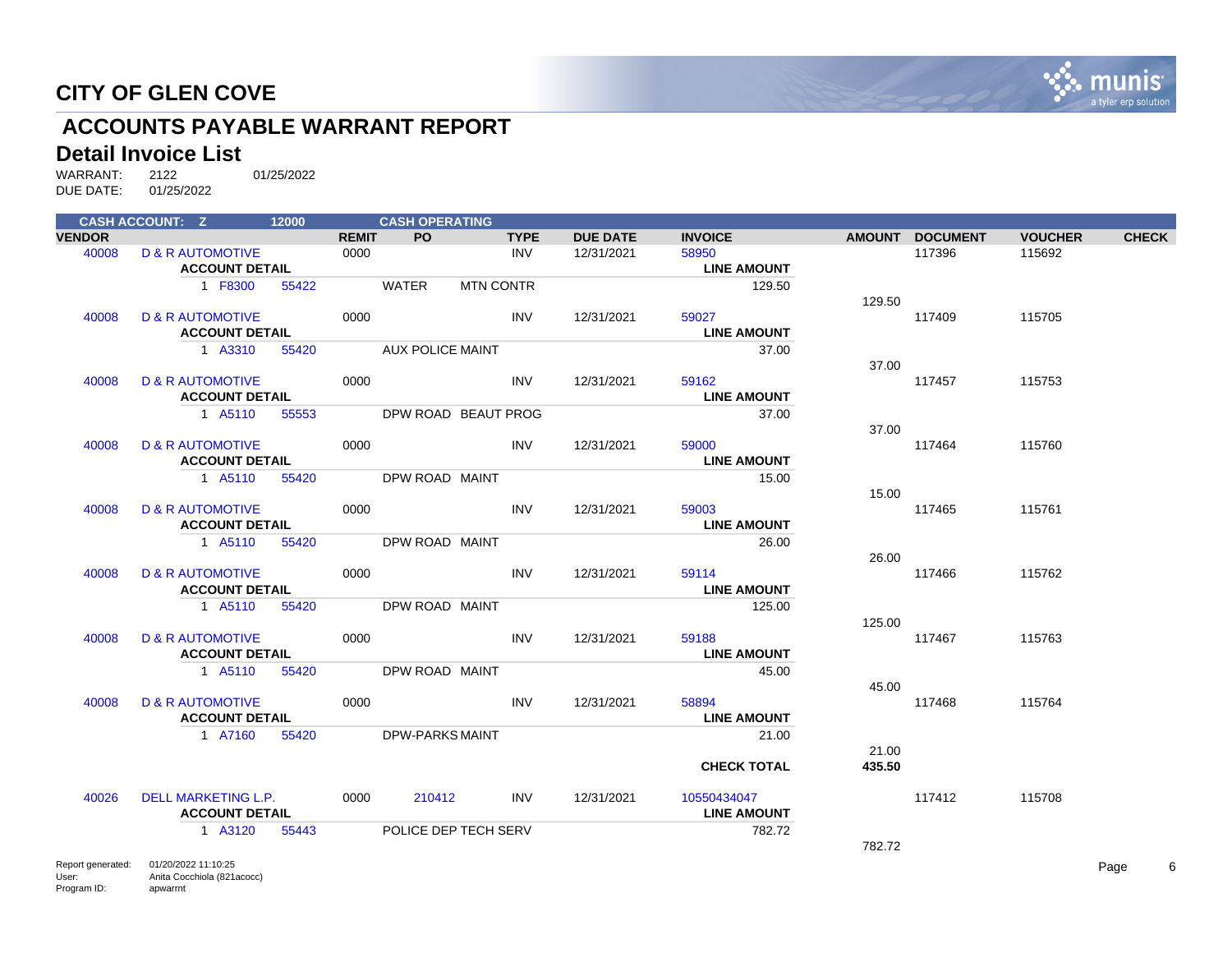

## **ACCOUNTS PAYABLE WARRANT REPORT**

#### **Detail Invoice List**

WARRANT: 2122 01/25/2022 DUE DATE: 01/25/2022

|               | <b>CASH ACCOUNT: Z</b>           |                       | 12000      |              | <b>CASH OPERATING</b>     |             |                 |                                       |           |                 |                |              |
|---------------|----------------------------------|-----------------------|------------|--------------|---------------------------|-------------|-----------------|---------------------------------------|-----------|-----------------|----------------|--------------|
| <b>VENDOR</b> |                                  |                       |            | <b>REMIT</b> | PO                        | <b>TYPE</b> | <b>DUE DATE</b> | <b>INVOICE</b>                        |           | AMOUNT DOCUMENT | <b>VOUCHER</b> | <b>CHECK</b> |
|               |                                  |                       |            |              |                           |             |                 | <b>CHECK TOTAL</b>                    | 782.72    |                 |                |              |
| 143496        | <b>DEPARTMENT OF AGRICUL</b>     | <b>ACCOUNT DETAIL</b> |            | 0000         |                           | <b>INV</b>  | 12/31/2021      | <b>DEC 2021</b><br><b>LINE AMOUNT</b> |           | 117427          | 115723         |              |
|               |                                  | 1 A1410               | 51253      |              | <b>CLERK</b>              | DOG NYS     |                 | 49.00                                 |           |                 |                |              |
|               |                                  |                       |            |              |                           |             |                 |                                       | 49.00     |                 |                |              |
|               |                                  |                       |            |              |                           |             |                 | <b>CHECK TOTAL</b>                    | 49.00     |                 |                |              |
| 10868         | <b>EAST COAST DRIVELINE</b>      | <b>ACCOUNT DETAIL</b> |            | 0000         |                           | <b>INV</b>  | 12/31/2021      | 23343<br><b>LINE AMOUNT</b>           |           | 117408          | 115704         |              |
|               |                                  | 1 A7030               | 55420      |              | <b>SENIOR CENMAINT</b>    |             |                 | 615.00                                |           |                 |                |              |
|               |                                  |                       |            |              |                           |             |                 |                                       | 615.00    |                 |                |              |
|               |                                  |                       |            |              |                           |             |                 | <b>CHECK TOTAL</b>                    | 615.00    |                 |                |              |
| 10894         | <b>EAST END BLINDS &amp; WIN</b> |                       |            | 0000         | 210381                    | <b>INV</b>  | 12/31/2021      | 2629                                  |           | 117290          | 115557         |              |
|               |                                  | <b>ACCOUNT DETAIL</b> |            |              |                           |             |                 | <b>LINE AMOUNT</b>                    |           |                 |                |              |
|               |                                  | 1 H7030               | 52240 2134 |              | <b>SENIOR CTRBLDGIMPR</b> |             |                 | 5,081.80                              | 5,081.80  |                 |                |              |
| 10894         | <b>EAST END BLINDS &amp; WIN</b> | <b>ACCOUNT DETAIL</b> |            | 0000         | 210381                    | <b>INV</b>  | 12/31/2021      | 2630<br><b>LINE AMOUNT</b>            |           | 117291          | 115558         |              |
|               |                                  | 1 H7030               | 52240 2134 |              | <b>SENIOR CTRBLDGIMPR</b> |             |                 | 5,031.00                              |           |                 |                |              |
|               |                                  |                       |            |              |                           |             |                 |                                       | 5,031.00  |                 |                |              |
|               |                                  |                       |            |              |                           |             |                 | <b>CHECK TOTAL</b>                    | 10,112.80 |                 |                |              |
| 50030         | <b>EAST HILLS CHEVROLET</b>      |                       |            | 0000         |                           | <b>INV</b>  | 12/31/2021      | 68947                                 |           | 117301          | 115569         |              |
|               |                                  | <b>ACCOUNT DETAIL</b> |            |              |                           |             |                 | <b>LINE AMOUNT</b>                    |           |                 |                |              |
|               |                                  | 1 A5110               | 54301      |              | DPW ROAD AUTO SUP         |             |                 | 39.44                                 |           |                 |                |              |
|               |                                  |                       |            |              |                           |             |                 |                                       | 39.44     |                 |                |              |
| 50030         | <b>EAST HILLS CHEVROLET</b>      |                       |            | 0000         |                           | <b>INV</b>  | 12/31/2021      | 68982                                 |           | 117302          | 115570         |              |
|               |                                  | <b>ACCOUNT DETAIL</b> |            |              |                           |             |                 | <b>LINE AMOUNT</b>                    |           |                 |                |              |
|               |                                  | 1 A5110               | 54301      |              | DPW ROAD AUTO SUP         |             |                 | 138.98                                |           |                 |                |              |
| 50030         | <b>EAST HILLS CHEVROLET</b>      |                       |            | 0000         |                           | <b>INV</b>  | 12/31/2021      | 69171                                 | 138.98    | 117303          | 115571         |              |
|               |                                  | <b>ACCOUNT DETAIL</b> |            |              |                           |             |                 | <b>LINE AMOUNT</b>                    |           |                 |                |              |
|               |                                  | 1 A5110               | 54301      |              | DPW ROAD AUTO SUP         |             |                 | 73.98                                 |           |                 |                |              |
|               |                                  |                       |            |              |                           |             |                 |                                       | 73.98     |                 |                |              |
|               |                                  |                       |            |              |                           |             |                 | <b>CHECK TOTAL</b>                    | 252.40    |                 |                |              |
|               |                                  |                       |            |              |                           |             |                 |                                       |           |                 |                |              |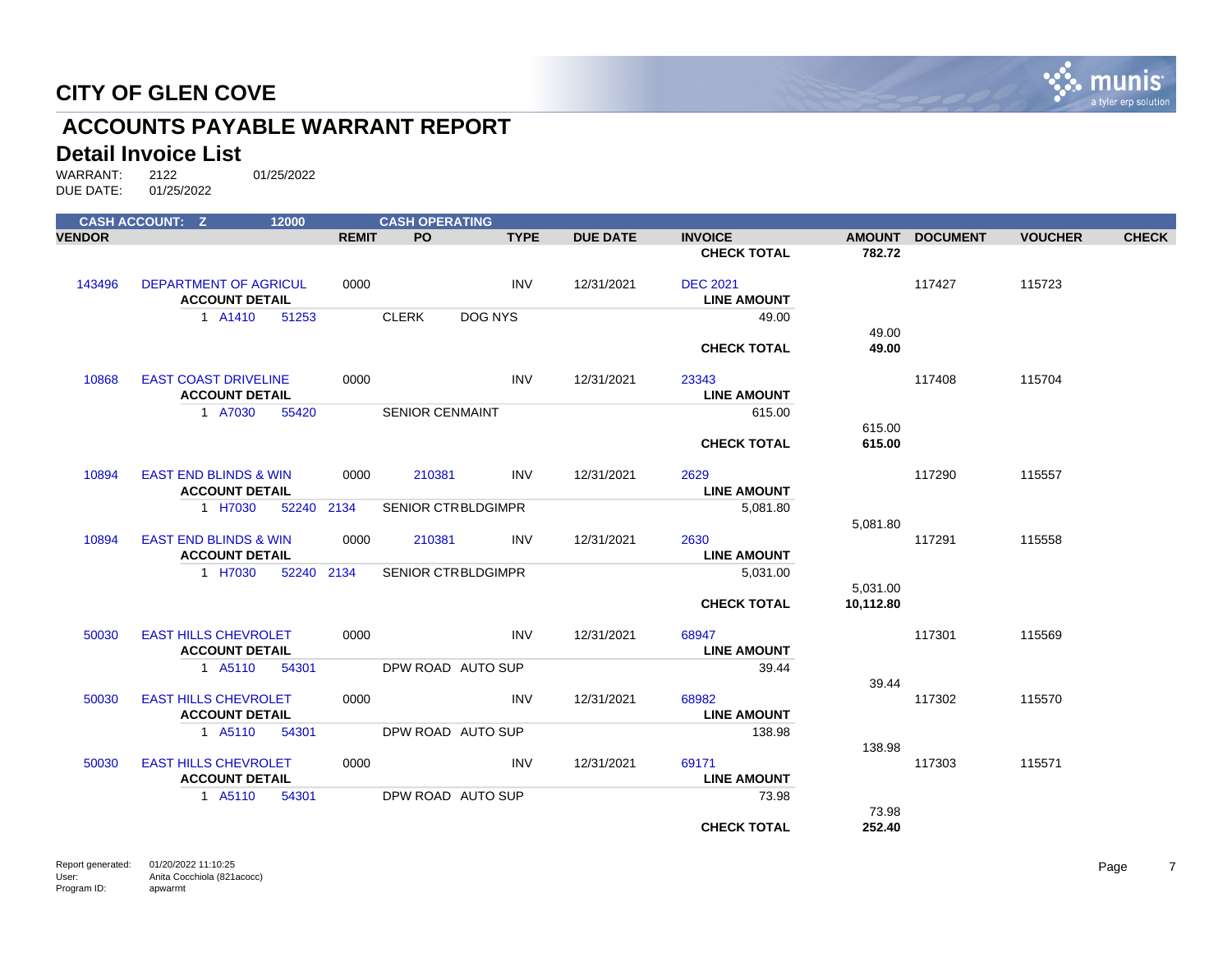

## **ACCOUNTS PAYABLE WARRANT REPORT**

#### **Detail Invoice List**

|               | <b>CASH ACCOUNT: Z</b>       | 12000      |              | <b>CASH OPERATING</b> |                   |                 |                    |               |                 |                |              |
|---------------|------------------------------|------------|--------------|-----------------------|-------------------|-----------------|--------------------|---------------|-----------------|----------------|--------------|
| <b>VENDOR</b> |                              |            | <b>REMIT</b> | <b>PO</b>             | <b>TYPE</b>       | <b>DUE DATE</b> | <b>INVOICE</b>     | <b>AMOUNT</b> | <b>DOCUMENT</b> | <b>VOUCHER</b> | <b>CHECK</b> |
| 50044         | <b>ECONOMY UNIFORM</b>       |            | 0000         |                       | <b>INV</b>        | 12/31/2021      | 37612              |               | 117320          | 115613         |              |
|               | <b>ACCOUNT DETAIL</b>        |            |              |                       |                   |                 | <b>LINE AMOUNT</b> |               |                 |                |              |
|               | 1 A4540                      | 55855      |              | <b>EMS</b>            | <b>UNIFORM</b>    |                 | 322.15             |               |                 |                |              |
|               |                              |            |              |                       |                   |                 |                    | 322.15        |                 |                |              |
|               |                              |            |              |                       |                   |                 | <b>CHECK TOTAL</b> | 322.15        |                 |                |              |
| 10768         | <b>ELDOR CONTRACTING COR</b> |            | 0000         | 210129                | <b>INV</b>        | 12/31/2021      | REQ #6 22040-6     |               | 117473          | 115769         |              |
|               | <b>ACCOUNT DETAIL</b>        |            |              |                       |                   |                 | <b>LINE AMOUNT</b> |               |                 |                |              |
|               | 1 H8300                      | 52260      | 1827         | <b>WATER</b>          | <b>SEAMAN WEL</b> |                 | 7,714.00           |               |                 |                |              |
|               |                              |            |              |                       |                   |                 |                    | 7,714.00      |                 |                |              |
|               |                              |            |              |                       |                   |                 | <b>CHECK TOTAL</b> | 7,714.00      |                 |                |              |
| 59002         | <b>EMERGENCY COMMUNICATI</b> |            | 0000         | 210398                | <b>INV</b>        | 12/31/2021      | 2021-94            |               | 117429          | 115725         |              |
|               | <b>ACCOUNT DETAIL</b>        |            |              |                       |                   |                 | <b>LINE AMOUNT</b> |               |                 |                |              |
|               | 1 H3410                      | 52250 2123 |              | <b>FIRE</b>           | <b>VEHICLES</b>   |                 | 3,500.00           |               |                 |                |              |
|               |                              |            |              |                       |                   |                 |                    | 3,500.00      |                 |                |              |
|               |                              |            |              |                       |                   |                 | <b>CHECK TOTAL</b> | 3,500.00      |                 |                |              |
| 59003         | <b>EMERGENCY MEDICAL PRO</b> |            | 0000         |                       | <b>INV</b>        | 12/31/2021      | 2301790            |               | 117340          | 115633         |              |
|               | <b>ACCOUNT DETAIL</b>        |            |              |                       |                   |                 | <b>LINE AMOUNT</b> |               |                 |                |              |
|               | 1 A4540                      | 54353      |              | <b>EMS</b>            | <b>EMS SUPPY</b>  |                 | 315.42             |               |                 |                |              |
|               |                              |            |              |                       |                   |                 |                    | 315.42        |                 |                |              |
|               |                              |            |              |                       |                   |                 | <b>CHECK TOTAL</b> | 315.42        |                 |                |              |
| 10462         | <b>FABIANO, ROBERTA</b>      |            | 0000         |                       | <b>INV</b>        | 12/31/2021      | <b>DEC2021</b>     |               | 117283          | 115550         |              |
|               | <b>ACCOUNT DETAIL</b>        |            |              |                       |                   |                 | <b>LINE AMOUNT</b> |               |                 |                |              |
|               | 1 A7035                      | 55439      |              |                       | DAY CARE PROGRAMS |                 | 250.00             |               |                 |                |              |
|               |                              |            |              |                       |                   |                 |                    | 250.00        |                 |                |              |
|               |                              |            |              |                       |                   |                 | <b>CHECK TOTAL</b> | 250.00        |                 |                |              |
| 60059         | <b>FERGUSON ENTERPRISES</b>  |            | 0000         | 210148                | <b>INV</b>        | 12/31/2021      | 1056817            |               | 117403          | 115699         |              |
|               | <b>ACCOUNT DETAIL</b>        |            |              |                       |                   |                 | <b>LINE AMOUNT</b> |               |                 |                |              |
|               | 1 F8300                      | 54324      |              | <b>WATER</b>          | <b>SUPPLIES</b>   |                 | 3,250.25           |               |                 |                |              |
|               | 2 F8300                      | 55420      |              | <b>WATER</b>          | <b>MAINT</b>      |                 | 1,130.34           |               |                 |                |              |
|               |                              |            |              |                       |                   |                 |                    | 4,380.59      |                 |                |              |
|               |                              |            |              |                       |                   |                 | <b>CHECK TOTAL</b> | 4,380.59      |                 |                |              |
|               |                              |            |              |                       |                   |                 |                    |               |                 |                |              |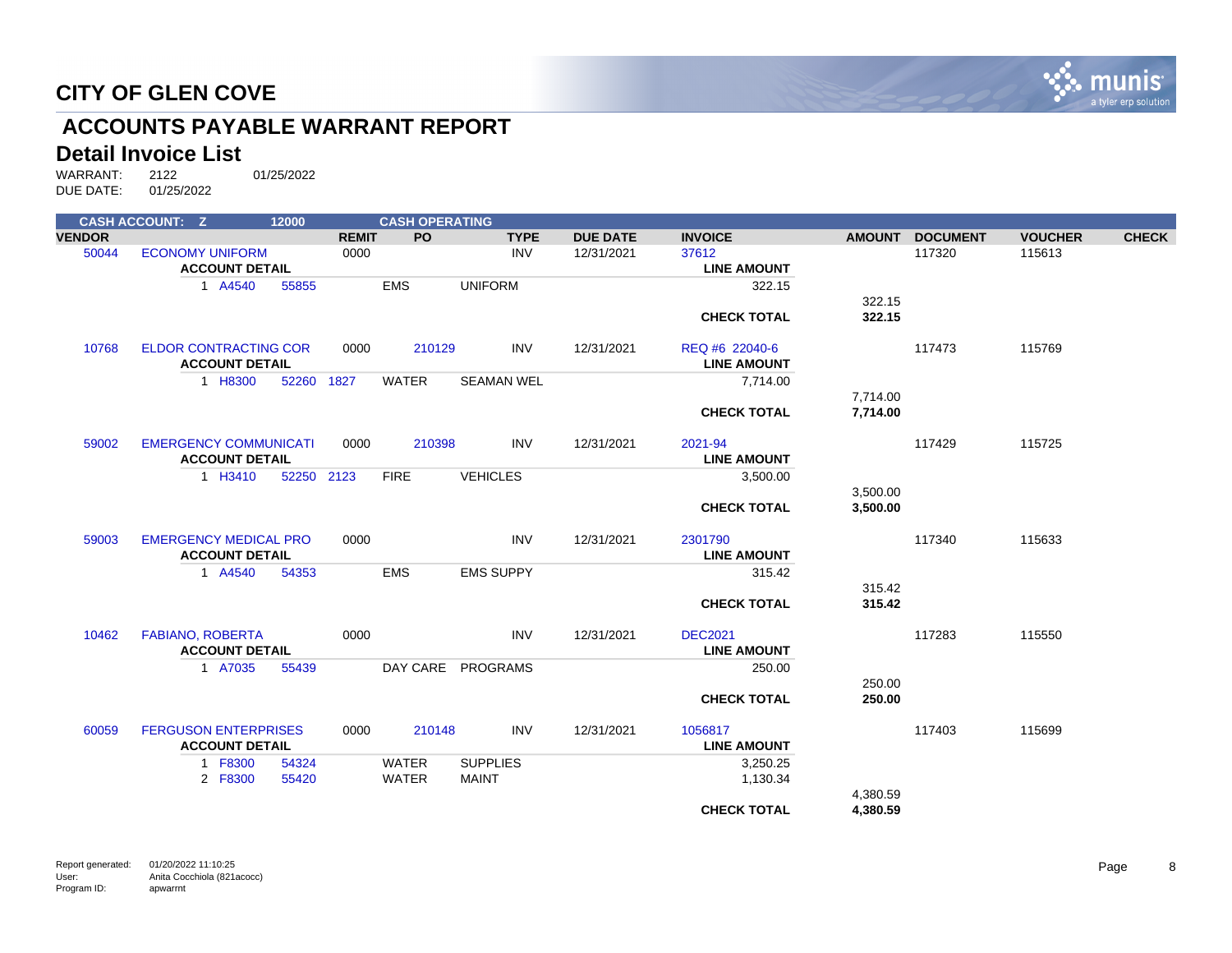

## **ACCOUNTS PAYABLE WARRANT REPORT**

#### **Detail Invoice List**

|               | <b>CASH ACCOUNT: Z</b>                     | 12000 |              | <b>CASH OPERATING</b> |                             |                 |                    |          |                 |                |              |
|---------------|--------------------------------------------|-------|--------------|-----------------------|-----------------------------|-----------------|--------------------|----------|-----------------|----------------|--------------|
| <b>VENDOR</b> |                                            |       | <b>REMIT</b> | <b>PO</b>             | <b>TYPE</b>                 | <b>DUE DATE</b> | <b>INVOICE</b>     |          | AMOUNT DOCUMENT | <b>VOUCHER</b> | <b>CHECK</b> |
| 60140         | <b>FUNDAMENTAL BUSINESS</b>                |       | 0000         |                       | <b>INV</b>                  | 12/31/2021      | 211231             |          | 117422          | 115718         |              |
|               | <b>ACCOUNT DETAIL</b>                      |       |              |                       |                             |                 | <b>LINE AMOUNT</b> |          |                 |                |              |
|               | 1 A3120                                    | 55409 |              | POLICE DEP FEES       |                             |                 | 1,500.00           |          |                 |                |              |
|               |                                            |       |              |                       |                             |                 |                    | 1,500.00 |                 |                |              |
|               |                                            |       |              |                       |                             |                 | <b>CHECK TOTAL</b> | 1,500.00 |                 |                |              |
|               |                                            |       |              |                       |                             |                 |                    |          |                 |                |              |
| 70028         | <b>GALLS, LLC</b>                          |       | 0000         |                       | <b>INV</b>                  | 12/31/2021      | 020055842          |          | 117463          | 115759         |              |
|               | <b>ACCOUNT DETAIL</b>                      |       |              |                       |                             |                 | <b>LINE AMOUNT</b> |          |                 |                |              |
|               | 1 A3630                                    | 55855 |              |                       | <b>CODE ENFORUNIFORM</b>    |                 | 52.41              |          |                 |                |              |
|               |                                            |       |              |                       |                             |                 |                    | 52.41    |                 |                |              |
|               |                                            |       |              |                       |                             |                 | <b>CHECK TOTAL</b> | 52.41    |                 |                |              |
| 70125         | <b>GEMINI LIGHTING</b>                     |       | 0000         |                       | <b>INV</b>                  | 12/31/2021      | 6922               |          | 117349          | 115642         |              |
|               | <b>ACCOUNT DETAIL</b>                      |       |              |                       |                             |                 | <b>LINE AMOUNT</b> |          |                 |                |              |
|               | 1 A3410                                    | 54324 |              | <b>FIRE</b>           | <b>SUPPLIES</b>             |                 | 94.00              |          |                 |                |              |
|               |                                            |       |              |                       |                             |                 |                    | 94.00    |                 |                |              |
|               |                                            |       |              |                       |                             |                 | <b>CHECK TOTAL</b> | 94.00    |                 |                |              |
|               |                                            |       |              |                       |                             |                 |                    |          |                 |                |              |
| 70045         | <b>GENERAL WELDING SUPPL</b>               |       | 0000         |                       | <b>INV</b>                  | 12/31/2021      | 1450629            |          | 117323          | 115616         |              |
|               | <b>ACCOUNT DETAIL</b>                      |       |              |                       |                             |                 | <b>LINE AMOUNT</b> |          |                 |                |              |
|               | 1 A4540                                    | 55407 |              | <b>EMS</b>            | <b>EQUIP SER</b>            |                 | 142.50             |          |                 |                |              |
|               |                                            |       |              |                       |                             |                 |                    | 142.50   |                 |                |              |
|               |                                            |       |              |                       |                             |                 | <b>CHECK TOTAL</b> | 142.50   |                 |                |              |
|               |                                            |       |              |                       |                             |                 |                    |          |                 |                |              |
| 70001         | <b>CITY OF GLEN COVE - E</b>               |       | 0000         |                       | <b>INV</b>                  | 12/31/2021      | 2021               |          | 117490          | 115786         |              |
|               | <b>ACCOUNT DETAIL</b>                      |       |              |                       |                             |                 | <b>LINE AMOUNT</b> |          |                 |                |              |
|               | 1 A7055                                    | 55558 |              |                       | <b>RECREATIONPISTOL RGE</b> |                 | 4,386.25           |          |                 |                |              |
|               |                                            |       |              |                       |                             |                 |                    | 4,386.25 |                 |                |              |
| 70001         | <b>CITY OF GLEN COVE - E</b>               |       | 0000         |                       | <b>INV</b>                  | 12/31/2021      | 2020               |          | 117491          | 115787         |              |
|               | <b>ACCOUNT DETAIL</b>                      |       |              |                       |                             |                 | <b>LINE AMOUNT</b> |          |                 |                |              |
|               | 1 A7055                                    | 55558 |              |                       | <b>RECREATIONPISTOL RGE</b> |                 | 1,794.87           |          |                 |                |              |
|               |                                            |       |              |                       |                             |                 |                    | 1,794.87 |                 |                |              |
|               |                                            |       |              |                       |                             |                 | <b>CHECK TOTAL</b> | 6,181.12 |                 |                |              |
|               |                                            |       |              |                       |                             |                 |                    |          |                 |                |              |
| 70150         | <b>GLEN COVE BEER DISTRI</b>               |       | 0000         |                       | <b>INV</b>                  | 08/24/2021      | 0154786            |          | 114064          | 112318         |              |
|               | <b>ACCOUNT DETAIL</b>                      |       |              |                       |                             |                 | <b>LINE AMOUNT</b> |          |                 |                |              |
|               | 1 A5720                                    | 54324 |              | <b>HARBOR</b>         | <b>SUPPLIES</b>             |                 | 136.00             |          |                 |                |              |
|               |                                            |       |              |                       |                             |                 |                    | 136.00   |                 |                |              |
|               | <b>Department of the CAROOCOOCA4-40-OF</b> |       |              |                       |                             |                 |                    |          |                 |                |              |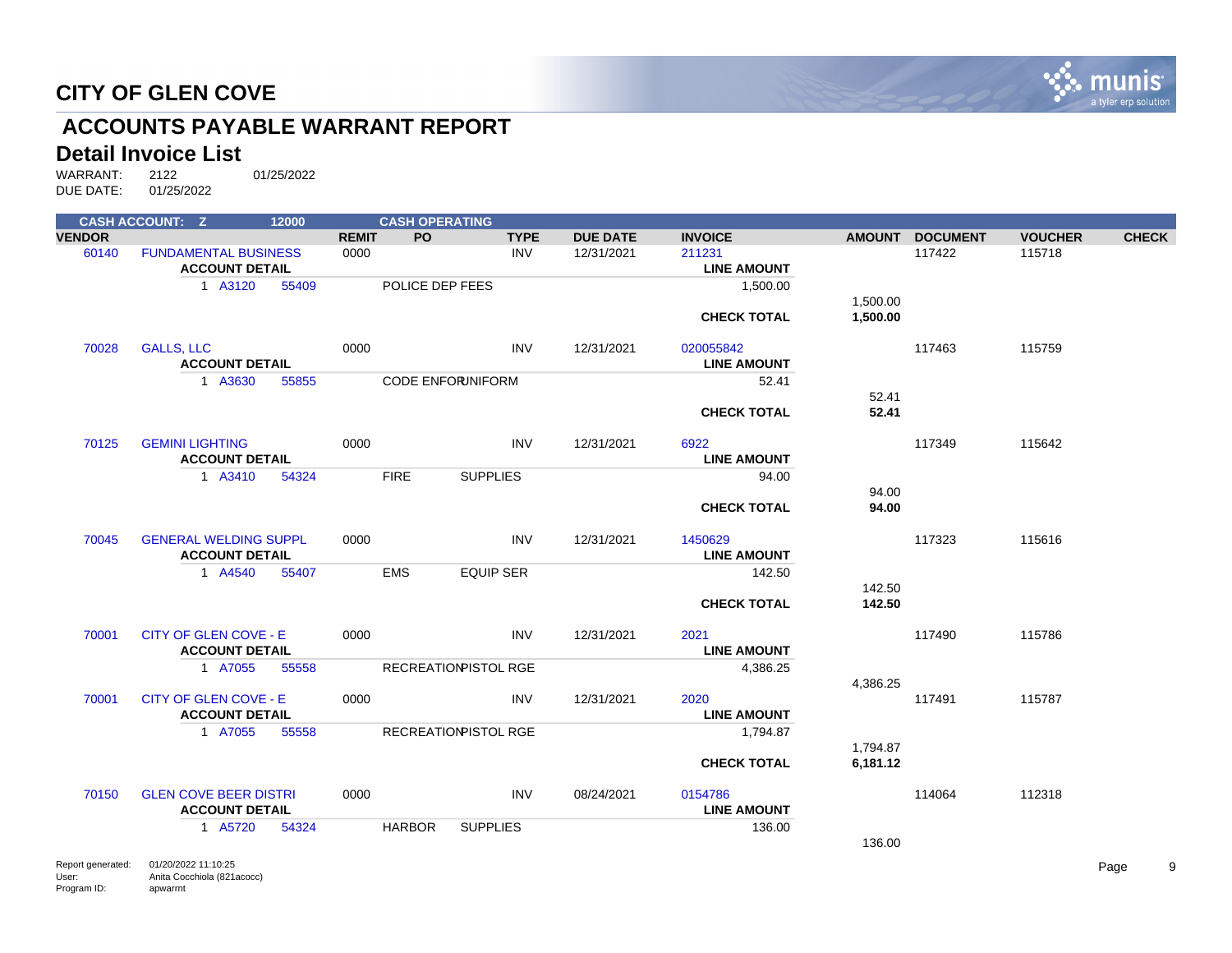

## **ACCOUNTS PAYABLE WARRANT REPORT**

#### **Detail Invoice List**

|               | <b>CASH ACCOUNT: Z</b>                                | 12000 |              | <b>CASH OPERATING</b> |                             |                 |                               |        |                 |                |              |
|---------------|-------------------------------------------------------|-------|--------------|-----------------------|-----------------------------|-----------------|-------------------------------|--------|-----------------|----------------|--------------|
| <b>VENDOR</b> |                                                       |       | <b>REMIT</b> | PO.                   | <b>TYPE</b>                 | <b>DUE DATE</b> | <b>INVOICE</b>                |        | AMOUNT DOCUMENT | <b>VOUCHER</b> | <b>CHECK</b> |
| 70150         | <b>GLEN COVE BEER DISTRI</b><br><b>ACCOUNT DETAIL</b> |       | 0000         |                       | <b>INV</b>                  | 08/24/2021      | 0154762<br><b>LINE AMOUNT</b> |        | 114151          | 112406         |              |
|               | 1 A5110                                               | 54324 |              |                       | DPW ROAD SUPPLIES           |                 | 20.00                         | 20.00  |                 |                |              |
| 70150         | <b>GLEN COVE BEER DISTRI</b><br><b>ACCOUNT DETAIL</b> |       | 0000         |                       | <b>INV</b>                  | 08/24/2021      | 0154765<br><b>LINE AMOUNT</b> |        | 114235          | 112492         |              |
|               | 1 A8160                                               | 54324 |              | GARBAGE               | <b>SUPPLIES</b>             |                 | 10.00                         | 10.00  |                 |                |              |
| 70150         | <b>GLEN COVE BEER DISTRI</b><br><b>ACCOUNT DETAIL</b> |       | 0000         |                       | <b>INV</b>                  | 08/24/2021      | 0154766<br><b>LINE AMOUNT</b> |        | 114236          | 112493         |              |
|               | 1 A8160                                               | 54324 |              | GARBAGE               | <b>SUPPLIES</b>             |                 | 10.00                         | 10.00  |                 |                |              |
| 70150         | <b>GLEN COVE BEER DISTRI</b><br><b>ACCOUNT DETAIL</b> |       | 0000         |                       | <b>INV</b>                  | 08/24/2021      | 0154771<br><b>LINE AMOUNT</b> |        | 114237          | 112494         |              |
|               | 1 A8160                                               | 54324 |              | GARBAGE               | <b>SUPPLIES</b>             |                 | 10.00                         | 10.00  |                 |                |              |
| 70150         | <b>GLEN COVE BEER DISTRI</b><br><b>ACCOUNT DETAIL</b> |       | 0000         |                       | <b>INV</b>                  | 08/24/2021      | 0154773<br><b>LINE AMOUNT</b> |        | 114238          | 112495         |              |
|               | 1 A8160                                               | 54324 |              | GARBAGE SUPPLIES      |                             |                 | 10.00                         | 10.00  |                 |                |              |
| 70150         | <b>GLEN COVE BEER DISTRI</b><br><b>ACCOUNT DETAIL</b> |       | 0000         |                       | <b>INV</b>                  | 08/24/2021      | 206787<br><b>LINE AMOUNT</b>  |        | 114244          | 112502         |              |
|               | 1 A7550                                               | 55557 |              |                       | <b>CELEBRATIOCELEBRATIO</b> |                 | 262.50                        | 262.50 |                 |                |              |
| 70150         | <b>GLEN COVE BEER DISTRI</b><br><b>ACCOUNT DETAIL</b> |       | 0000         |                       | <b>INV</b>                  | 12/31/2021      | 207140<br><b>LINE AMOUNT</b>  |        | 117347          | 115640         |              |
|               | 1 A3410                                               | 54310 |              | <b>FIRE</b>           | <b>FOOD</b>                 |                 | 172.50                        | 172.50 |                 |                |              |
| 70150         | <b>GLEN COVE BEER DISTRI</b><br><b>ACCOUNT DETAIL</b> |       | 0000         |                       | <b>INV</b>                  | 12/31/2021      | 207460<br><b>LINE AMOUNT</b>  |        | 117514          | 115811         |              |
|               | 1 A1220                                               | 54360 |              |                       | CITY HALL OFFICE EXP        |                 | 52.50                         | 52.50  |                 |                |              |
|               |                                                       |       |              |                       |                             |                 | <b>CHECK TOTAL</b>            | 683.50 |                 |                |              |
| 70218         | <b>GLEN COVE PRINTERY</b><br><b>ACCOUNT DETAIL</b>    |       | 0000         |                       | <b>INV</b>                  | 12/31/2021      | 25314<br><b>LINE AMOUNT</b>   |        | 117407          | 115703         |              |
|               | 1 A7030                                               | 55438 |              |                       | <b>SENIOR CENCONTRACTS</b>  |                 | 100.00                        | 100.00 |                 |                |              |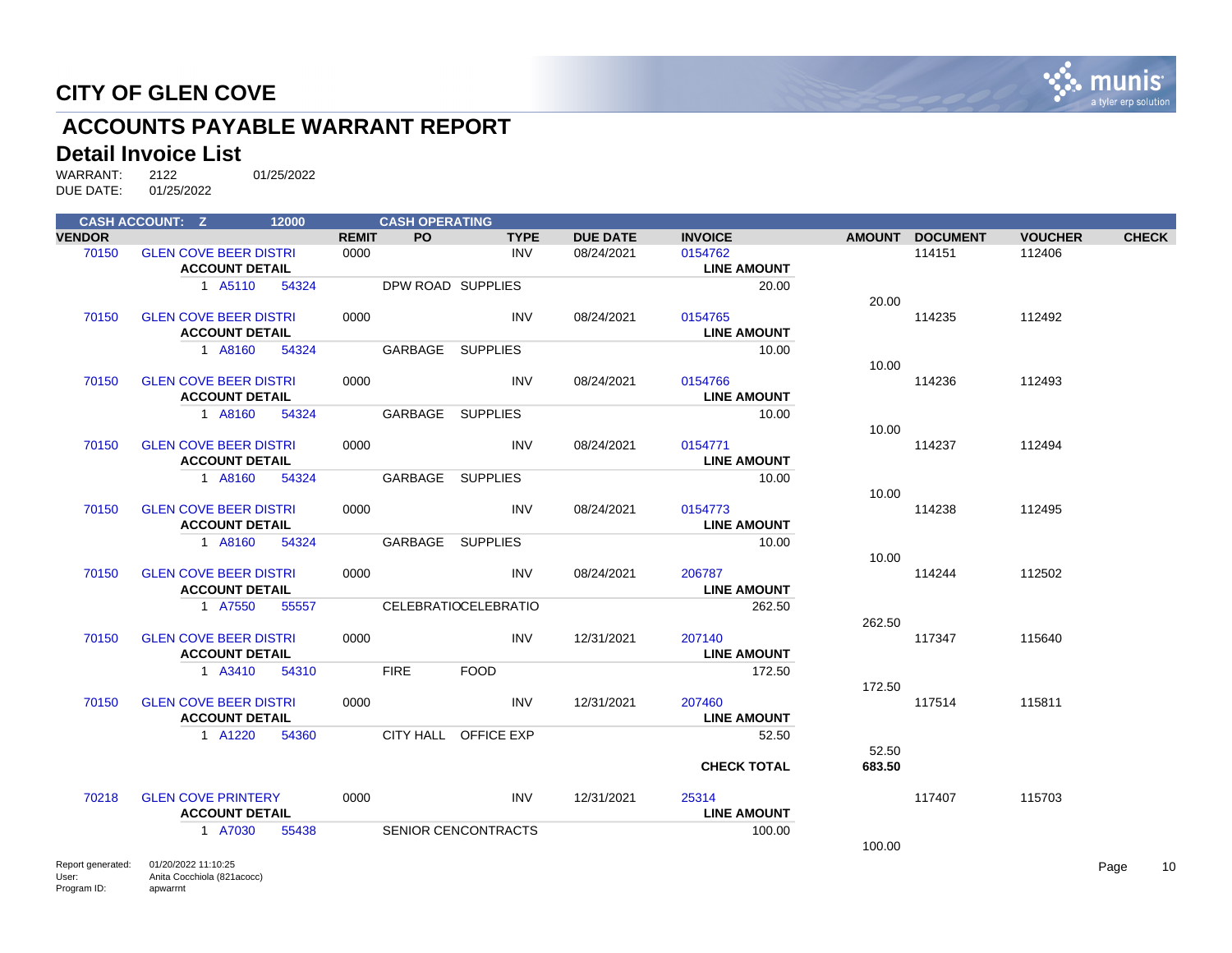

## **ACCOUNTS PAYABLE WARRANT REPORT**

#### **Detail Invoice List**

| <b>CASH ACCOUNT: Z</b><br>12000 |                              |       | <b>CASH OPERATING</b> |                        |                   |                 |                    |               |                 |                |              |
|---------------------------------|------------------------------|-------|-----------------------|------------------------|-------------------|-----------------|--------------------|---------------|-----------------|----------------|--------------|
| <b>VENDOR</b>                   |                              |       | <b>REMIT</b>          | <b>PO</b>              | <b>TYPE</b>       | <b>DUE DATE</b> | <b>INVOICE</b>     | <b>AMOUNT</b> | <b>DOCUMENT</b> | <b>VOUCHER</b> | <b>CHECK</b> |
| 70218                           | <b>GLEN COVE PRINTERY</b>    |       | 0000                  |                        | <b>INV</b>        | 12/31/2021      | 23807              |               | 117478          | 115774         |              |
|                                 | <b>ACCOUNT DETAIL</b>        |       |                       |                        |                   |                 | <b>LINE AMOUNT</b> |               |                 |                |              |
|                                 | 1 A3410                      | 54360 |                       | <b>FIRE</b>            | <b>OFFICE EXP</b> |                 | 285.00             |               |                 |                |              |
|                                 |                              |       |                       |                        |                   |                 |                    | 285.00        |                 |                |              |
|                                 |                              |       |                       |                        |                   |                 | <b>CHECK TOTAL</b> | 385.00        |                 |                |              |
| 70240                           | <b>GLEN COVE YOUTH BUREA</b> |       | 0000                  |                        | <b>INV</b>        | 12/31/2021      | 2021               |               | 117378          | 115671         |              |
|                                 | <b>ACCOUNT DETAIL</b>        |       |                       |                        |                   |                 | <b>LINE AMOUNT</b> |               |                 |                |              |
|                                 | 1 A7050                      | 55448 |                       | YOUTH                  | <b>COMP YOUTH</b> |                 | 5.18               |               |                 |                |              |
|                                 |                              |       |                       |                        |                   |                 |                    | 5.18          |                 |                |              |
|                                 |                              |       |                       |                        |                   |                 | <b>CHECK TOTAL</b> | 5.18          |                 |                |              |
| 70292                           | W.W. GRAINGER, INC.          |       | 0001                  |                        | <b>INV</b>        | 12/31/2021      | 9156154727         |               | 117350          | 115643         |              |
|                                 | <b>ACCOUNT DETAIL</b>        |       |                       |                        |                   |                 | <b>LINE AMOUNT</b> |               |                 |                |              |
|                                 | 1 A1490                      | 55420 |                       | DPW ADMIN MAINT        |                   |                 | 67.43              |               |                 |                |              |
|                                 |                              |       |                       |                        |                   |                 |                    | 67.43         |                 |                |              |
|                                 |                              |       |                       |                        |                   |                 | <b>CHECK TOTAL</b> | 67.43         |                 |                |              |
| 80406                           | H. O. PENN MACHINERY         |       | 0001                  |                        | <b>INV</b>        | 12/31/2021      | PSCE4964375        |               | 117472          | 115768         |              |
|                                 | <b>ACCOUNT DETAIL</b>        |       |                       |                        |                   |                 | <b>LINE AMOUNT</b> |               |                 |                |              |
|                                 | 1 A7160                      | 55420 |                       | <b>DPW-PARKS MAINT</b> |                   |                 | 188.72             |               |                 |                |              |
|                                 |                              |       |                       |                        |                   |                 |                    | 188.72        |                 |                |              |
|                                 |                              |       |                       |                        |                   |                 | <b>CHECK TOTAL</b> | 188.72        |                 |                |              |
| 80045                           | <b>HAROLD'S AUTO TRUCK</b>   |       | 0000                  | 210076                 | <b>INV</b>        | 12/31/2021      | DJH09826           |               | 117431          | 115727         |              |
|                                 | <b>ACCOUNT DETAIL</b>        |       |                       |                        |                   |                 | <b>LINE AMOUNT</b> |               |                 |                |              |
|                                 | 1 A3120                      | 55420 |                       | POLICE DEP MAINT       |                   |                 | 104.00             |               |                 |                |              |
|                                 |                              |       |                       |                        |                   |                 |                    | 104.00        |                 |                |              |
| 80045                           | <b>HAROLD'S AUTO TRUCK</b>   |       | 0000                  | 210076                 | <b>INV</b>        | 12/31/2021      | DJH09832           |               | 117432          | 115728         |              |
|                                 | <b>ACCOUNT DETAIL</b>        |       |                       |                        |                   |                 | <b>LINE AMOUNT</b> |               |                 |                |              |
|                                 | 1 A3120                      | 55420 |                       | POLICE DEP MAINT       |                   |                 | 65.00              |               |                 |                |              |
|                                 |                              |       |                       |                        |                   |                 |                    | 65.00         |                 |                |              |
| 80045                           | <b>HAROLD'S AUTO TRUCK</b>   |       | 0000                  | 210076                 | <b>INV</b>        | 12/31/2021      | DJH09833           |               | 117433          | 115729         |              |
|                                 | <b>ACCOUNT DETAIL</b>        |       |                       |                        |                   |                 | <b>LINE AMOUNT</b> |               |                 |                |              |
|                                 | 1 A3120                      | 55420 |                       | POLICE DEP MAINT       |                   |                 | 745.52             |               |                 |                |              |
|                                 |                              |       |                       |                        |                   |                 |                    | 745.52        |                 |                |              |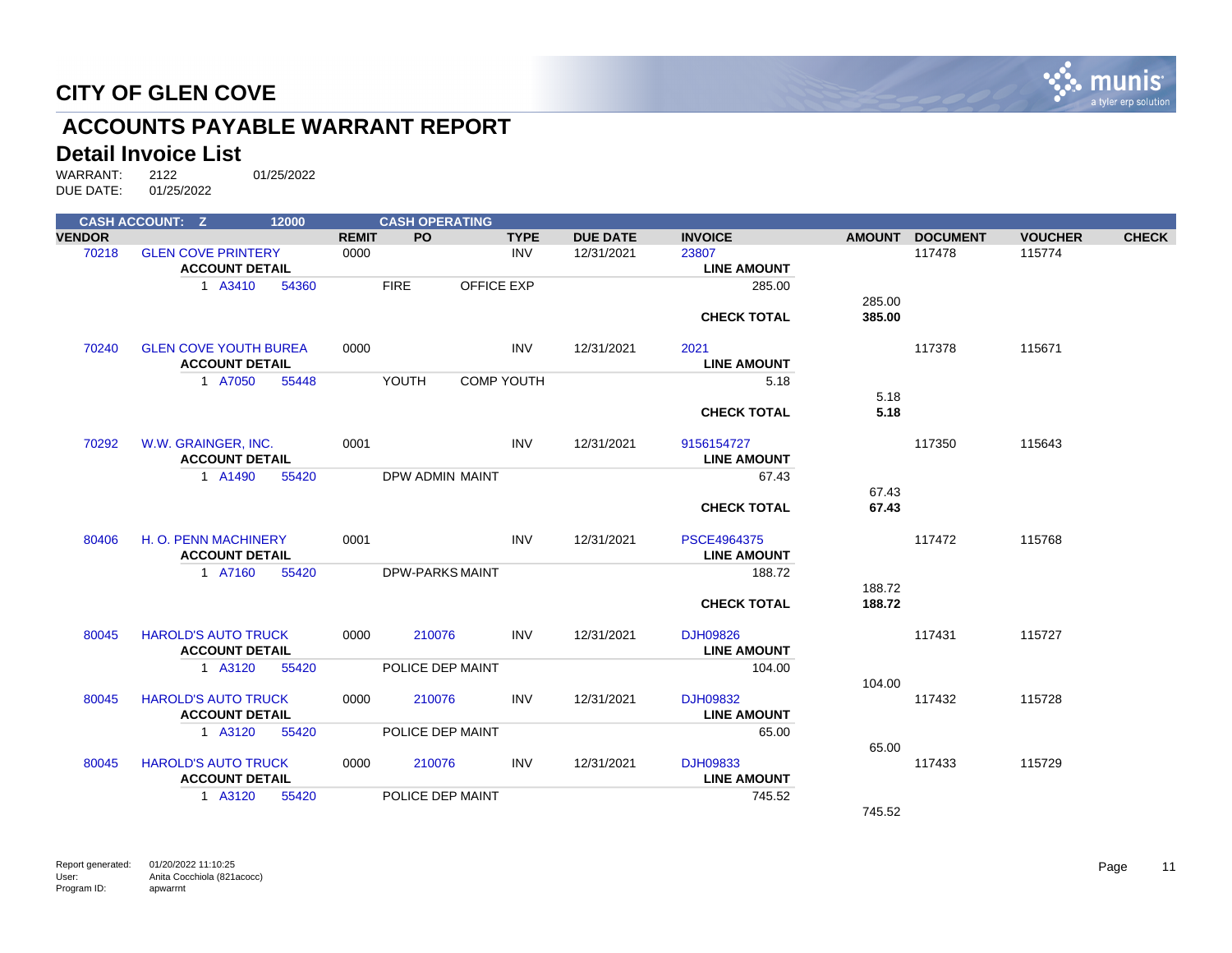

## **ACCOUNTS PAYABLE WARRANT REPORT**

#### **Detail Invoice List**

|               | <b>CASH ACCOUNT: Z</b>                                | 12000 |              | <b>CASH OPERATING</b> |             |                 |                                       |          |                 |                |              |
|---------------|-------------------------------------------------------|-------|--------------|-----------------------|-------------|-----------------|---------------------------------------|----------|-----------------|----------------|--------------|
| <b>VENDOR</b> |                                                       |       | <b>REMIT</b> | PO.                   | <b>TYPE</b> | <b>DUE DATE</b> | <b>INVOICE</b>                        |          | AMOUNT DOCUMENT | <b>VOUCHER</b> | <b>CHECK</b> |
| 80045         | <b>HAROLD'S AUTO TRUCK</b><br><b>ACCOUNT DETAIL</b>   |       | 0000         | 210076                | <b>INV</b>  | 12/31/2021      | DJH09842<br><b>LINE AMOUNT</b>        |          | 117434          | 115730         |              |
|               | 1 A3120                                               | 55420 |              | POLICE DEP MAINT      |             |                 | 155.00                                | 155.00   |                 |                |              |
| 80045         | <b>HAROLD'S AUTO TRUCK</b><br><b>ACCOUNT DETAIL</b>   |       | 0000         | 210076                | <b>INV</b>  | 12/31/2021      | <b>DJH09844</b><br><b>LINE AMOUNT</b> |          | 117435          | 115731         |              |
|               | 1 A3120                                               | 55420 |              | POLICE DEP MAINT      |             |                 | 59.01                                 | 59.01    |                 |                |              |
| 80045         | <b>HAROLD'S AUTO TRUCK</b><br><b>ACCOUNT DETAIL</b>   |       | 0000         | 210076                | <b>INV</b>  | 12/31/2021      | <b>DJH09847</b><br><b>LINE AMOUNT</b> |          | 117436          | 115732         |              |
|               | 1 A3120                                               | 55420 |              | POLICE DEP MAINT      |             |                 | 301.95                                | 301.95   |                 |                |              |
| 80045         | <b>HAROLD'S AUTO TRUCK</b><br><b>ACCOUNT DETAIL</b>   |       | 0000         | 210076                | <b>INV</b>  | 12/31/2021      | DJH09846<br><b>LINE AMOUNT</b>        |          | 117437          | 115733         |              |
|               | 1 A3120                                               | 55420 |              | POLICE DEP MAINT      |             |                 | 37.00                                 | 37.00    |                 |                |              |
| 80045         | <b>HAROLD'S AUTO TRUCK</b><br><b>ACCOUNT DETAIL</b>   |       | 0000         | 210076                | <b>INV</b>  | 12/31/2021      | DJH09846-<br><b>LINE AMOUNT</b>       |          | 117438          | 115734         |              |
|               | 1 A3120                                               | 55420 |              | POLICE DEP MAINT      |             |                 | 37.00                                 | 37.00    |                 |                |              |
| 80045         | <b>HAROLD'S AUTO TRUCK</b><br><b>ACCOUNT DETAIL</b>   |       | 0000         | 210076                | <b>INV</b>  | 12/31/2021      | DJH0946--<br><b>LINE AMOUNT</b>       |          | 117439          | 115735         |              |
|               | 1 A3120                                               | 55420 |              | POLICE DEP MAINT      |             |                 | 37.00                                 | 37.00    |                 |                |              |
| 80045         | <b>HAROLD'S AUTO TRUCK</b><br><b>ACCOUNT DETAIL</b>   |       | 0000         |                       | <b>INV</b>  | 12/31/2021      | DJH09843<br><b>LINE AMOUNT</b>        |          | 117440          | 115736         |              |
|               | 1 A3120                                               | 55420 |              | POLICE DEP MAINT      |             |                 | 151.00                                | 151.00   |                 |                |              |
| 80045         | <b>HAROLD'S AUTO TRUCK</b><br><b>ACCOUNT DETAIL</b>   |       | 0000         |                       | <b>INV</b>  | 12/31/2021      | DJH09846*<br><b>LINE AMOUNT</b>       |          | 117441          | 115737         |              |
|               | 1 A3120                                               | 55420 |              | POLICE DEP MAINT      |             |                 | 505.75                                | 505.75   |                 |                |              |
|               |                                                       |       |              |                       |             |                 | <b>CHECK TOTAL</b>                    | 2,198.23 |                 |                |              |
| 10918         | <b>HARTFORD STEAM BOILER</b><br><b>ACCOUNT DETAIL</b> |       | 0001         |                       | <b>INV</b>  | 12/31/2021      | 1253640<br><b>LINE AMOUNT</b>         |          | 117410          | 115706         |              |
|               | 1 A3120                                               | 55420 |              | POLICE DEP MAINT      |             |                 | 105.00                                | 105.00   |                 |                |              |
|               |                                                       |       |              |                       |             |                 |                                       |          |                 |                |              |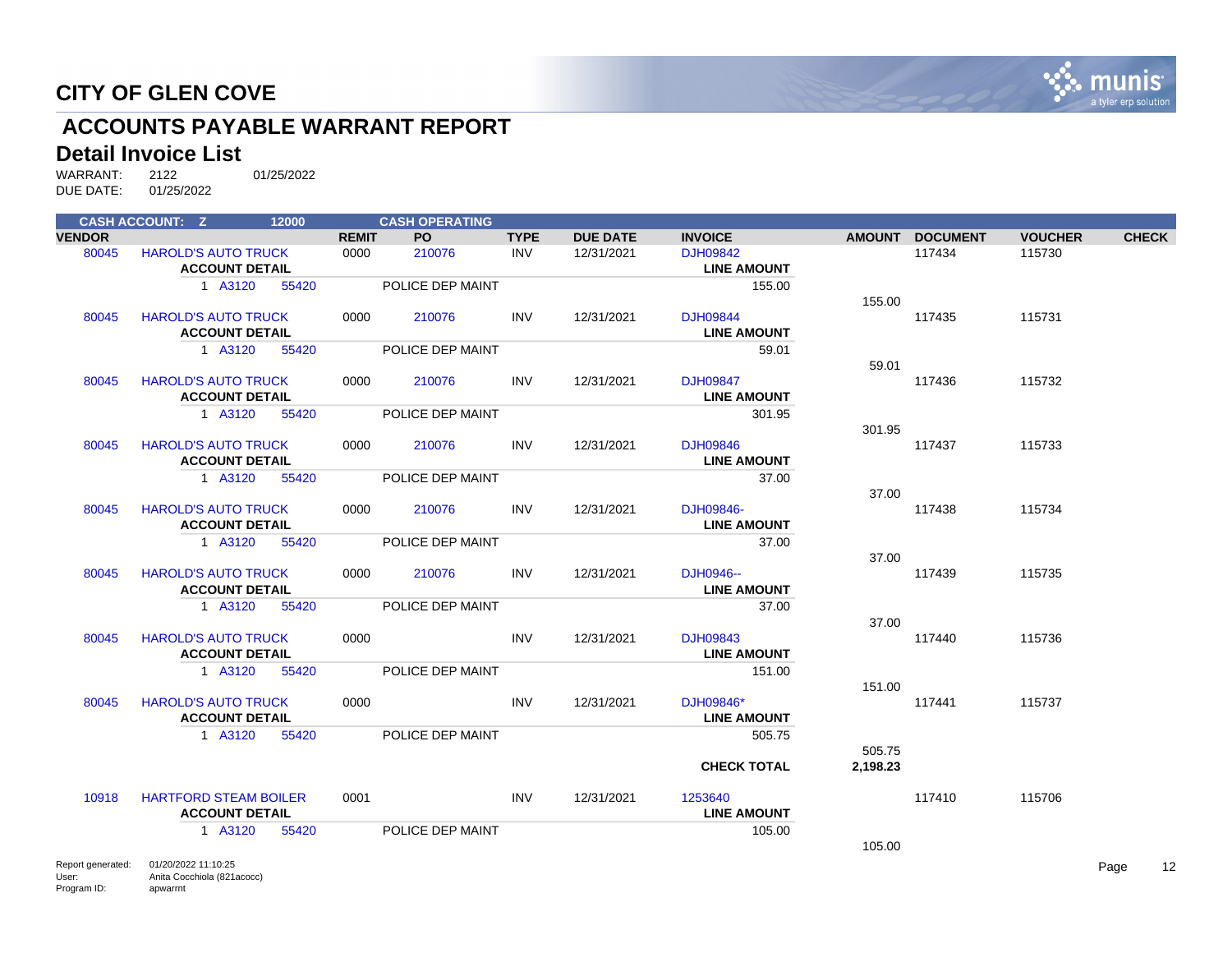

## **ACCOUNTS PAYABLE WARRANT REPORT**

#### **Detail Invoice List**

|               | <b>CASH ACCOUNT: Z</b>                                   |       |              | <b>CASH OPERATING</b>      |                  |                 |                                    |                      |                 |                |              |
|---------------|----------------------------------------------------------|-------|--------------|----------------------------|------------------|-----------------|------------------------------------|----------------------|-----------------|----------------|--------------|
| <b>VENDOR</b> |                                                          |       | <b>REMIT</b> | PO.                        | <b>TYPE</b>      | <b>DUE DATE</b> | <b>INVOICE</b>                     |                      | AMOUNT DOCUMENT | <b>VOUCHER</b> | <b>CHECK</b> |
|               |                                                          |       |              |                            |                  |                 | <b>CHECK TOTAL</b>                 | 105.00               |                 |                |              |
| 80101         | <b>HARVEST POWER SOLUTIO</b><br><b>ACCOUNT DETAIL</b>    |       | 0000         | 210068                     | <b>INV</b>       | 12/31/2021      | <b>18 SC</b><br><b>LINE AMOUNT</b> |                      | 117405          | 115701         |              |
|               | 1 A7030                                                  | 54320 |              | <b>SENIOR CENUTILITIES</b> |                  |                 | 1,509.74                           |                      |                 |                |              |
|               |                                                          |       |              |                            |                  |                 | <b>CHECK TOTAL</b>                 | 1,509.74<br>1,509.74 |                 |                |              |
| 81113         | HENRY SCHEIN, INC.<br><b>ACCOUNT DETAIL</b>              |       | 0000         |                            | <b>INV</b>       | 12/31/2021      | 13058704<br><b>LINE AMOUNT</b>     |                      | 117341          | 115634         |              |
|               | 1 A4540                                                  | 54353 |              | <b>EMS</b>                 | <b>EMS SUPPY</b> |                 | 209.64                             |                      |                 |                |              |
| 81113         | HENRY SCHEIN, INC.<br><b>ACCOUNT DETAIL</b>              |       | 0000         |                            | <b>INV</b>       | 12/31/2021      | 14796074<br><b>LINE AMOUNT</b>     | 209.64               | 117342          | 115635         |              |
|               | 1 A4540                                                  | 54353 |              | <b>EMS</b>                 | <b>EMS SUPPY</b> |                 | 31.08                              |                      |                 |                |              |
|               |                                                          |       |              |                            |                  |                 | <b>CHECK TOTAL</b>                 | 31.08<br>240.72      |                 |                |              |
| 80104         | HOME DEPOT CREDIT SER<br><b>ACCOUNT DETAIL</b>           |       | 0000         |                            | <b>INV</b>       | 12/31/2021      | 6190829<br><b>LINE AMOUNT</b>      |                      | 117484          | 115780         |              |
|               | 1 A3410                                                  | 55420 |              | <b>FIRE</b>                | <b>MAINT</b>     |                 | 809.90                             |                      |                 |                |              |
| 80104         | <b>HOME DEPOT CREDIT SER</b><br><b>ACCOUNT DETAIL</b>    |       | 0000         |                            | <b>INV</b>       | 12/31/2021      | 6566011<br><b>LINE AMOUNT</b>      | 809.90               | 117485          | 115781         |              |
|               | 1 A3410                                                  | 55420 |              | <b>FIRE</b>                | <b>MAINT</b>     |                 | 129.00                             |                      |                 |                |              |
|               |                                                          |       |              |                            |                  |                 | <b>CHECK TOTAL</b>                 | 129.00<br>938.90     |                 |                |              |
| 20116         | <b>IMPERIAL BAG &amp; PAPER</b><br><b>ACCOUNT DETAIL</b> |       | 0001         |                            | <b>INV</b>       | 12/31/2021      | 10174463<br><b>LINE AMOUNT</b>     |                      | 117325          | 115618         |              |
|               | 1 A4540                                                  | 54324 |              | <b>EMS</b>                 | <b>SUPPLIES</b>  |                 | 281.03                             |                      |                 |                |              |
| 20116         | <b>IMPERIAL BAG &amp; PAPER</b><br><b>ACCOUNT DETAIL</b> |       | 0001         | 210056                     | <b>INV</b>       | 12/31/2021      | 10183980<br><b>LINE AMOUNT</b>     | 281.03               | 117421          | 115717         |              |
|               | 1 A3120                                                  | 54324 |              | POLICE DEP SUPPLIES        |                  |                 | 258.65                             |                      |                 |                |              |
|               |                                                          |       |              |                            |                  |                 | <b>CHECK TOTAL</b>                 | 258.65<br>539.68     |                 |                |              |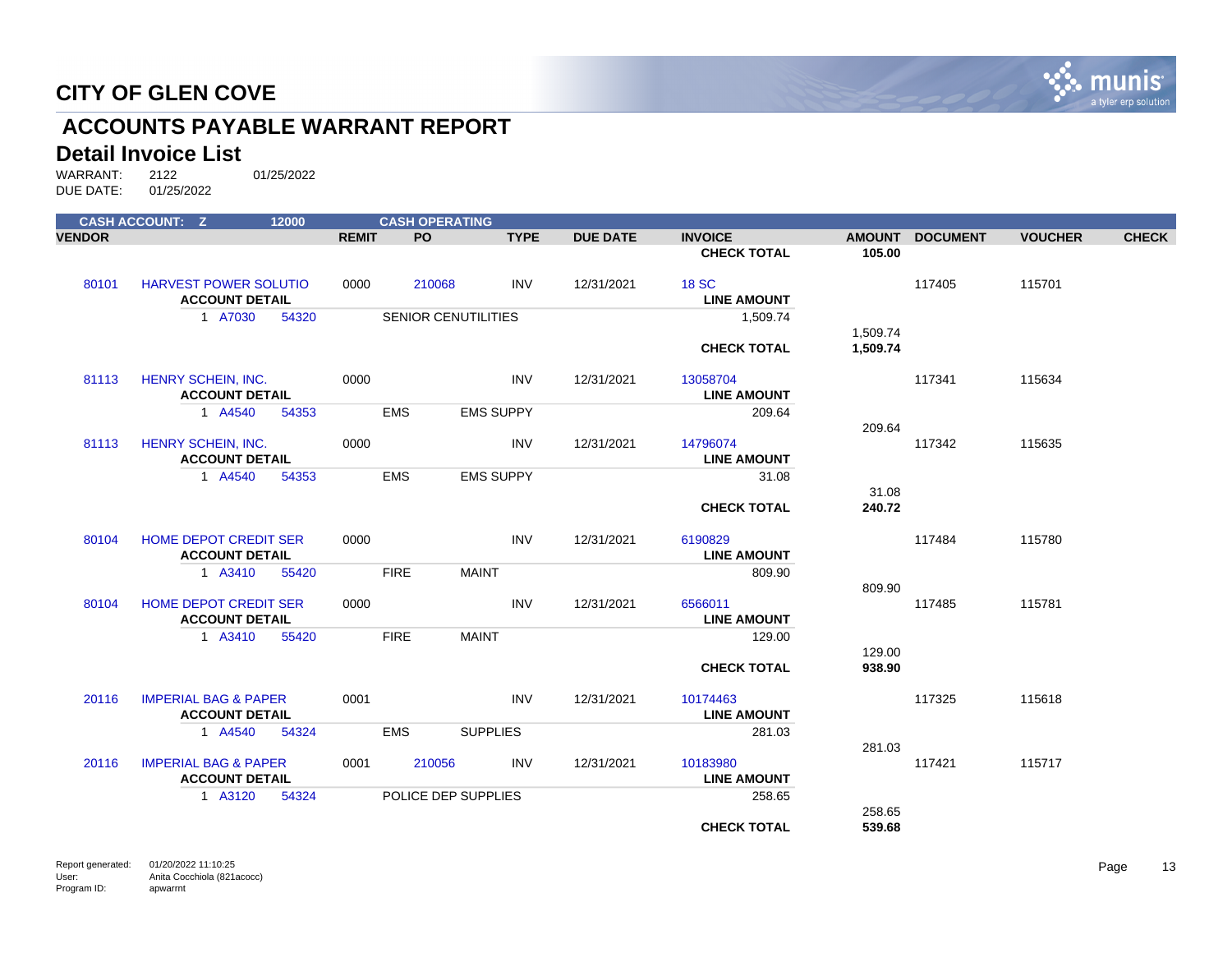

## **ACCOUNTS PAYABLE WARRANT REPORT**

#### **Detail Invoice List**

|               | <b>CASH ACCOUNT: Z</b>       | 12000      |              | <b>CASH OPERATING</b>      |                 |                 |                    |               |                 |                |              |
|---------------|------------------------------|------------|--------------|----------------------------|-----------------|-----------------|--------------------|---------------|-----------------|----------------|--------------|
| <b>VENDOR</b> |                              |            | <b>REMIT</b> | PO.                        | <b>TYPE</b>     | <b>DUE DATE</b> | <b>INVOICE</b>     | <b>AMOUNT</b> | <b>DOCUMENT</b> | <b>VOUCHER</b> | <b>CHECK</b> |
| 10708         | <b>ERGOTECH CONTROLS INC</b> |            | 0000         | 210388                     | <b>INV</b>      | 12/31/2021      | <b>INV-1612572</b> |               | 117411          | 115707         |              |
|               | <b>ACCOUNT DETAIL</b>        |            |              |                            |                 |                 | <b>LINE AMOUNT</b> |               |                 |                |              |
|               | 1 H3120                      | 55404 2120 |              | <b>POLICE</b>              | <b>HARDWARE</b> |                 | 1,732.27           |               |                 |                |              |
|               |                              |            |              |                            |                 |                 |                    | 1,732.27      |                 |                |              |
|               |                              |            |              |                            |                 |                 | <b>CHECK TOTAL</b> | 1,732.27      |                 |                |              |
| 10889         | <b>JERRY'S ARTARAMA NC,</b>  |            | 0001         | 210372                     | <b>INV</b>      | 12/31/2021      | 75119              |               | 117404          | 115700         |              |
|               | <b>ACCOUNT DETAIL</b>        |            |              |                            |                 |                 | <b>LINE AMOUNT</b> |               |                 |                |              |
|               | 1 A7030                      | 52220      |              | <b>SENIOR CENEQUIP PUR</b> |                 |                 | 1,820.76           |               |                 |                |              |
|               |                              |            |              |                            |                 |                 |                    | 1,820.76      |                 |                |              |
|               |                              |            |              |                            |                 |                 | <b>CHECK TOTAL</b> | 1,820.76      |                 |                |              |
| 10912         | <b>JUST DUCKY QUARTET</b>    |            | 0000         |                            | <b>INV</b>      | 12/31/2021      | <b>DEC2021</b>     |               | 117282          | 115549         |              |
|               | <b>ACCOUNT DETAIL</b>        |            |              |                            |                 |                 | <b>LINE AMOUNT</b> |               |                 |                |              |
|               | 1 A7035                      | 55439      |              | DAY CARE PROGRAMS          |                 |                 | 300.00             |               |                 |                |              |
|               |                              |            |              |                            |                 |                 |                    | 300.00        |                 |                |              |
|               |                              |            |              |                            |                 |                 | <b>CHECK TOTAL</b> | 300.00        |                 |                |              |
| 120501        | <b>LEAF</b>                  |            | 0000         | 210033                     | <b>INV</b>      | 12/31/2021      | 12674604           |               | 117284          | 115551         |              |
|               | <b>ACCOUNT DETAIL</b>        |            |              |                            |                 |                 | <b>LINE AMOUNT</b> |               |                 |                |              |
|               | 1 A7030                      | 55438      |              | SENIOR CENCONTRACTS        |                 |                 | 220.00             |               |                 |                |              |
|               |                              |            |              |                            |                 |                 |                    | 220.00        |                 |                |              |
|               |                              |            |              |                            |                 |                 | <b>CHECK TOTAL</b> | 220.00        |                 |                |              |
| 120021        | <b>LONG ISLAND FOREIGN A</b> |            | 0000         |                            | <b>INV</b>      | 12/31/2021      | 10305398           |               | 117304          | 115572         |              |
|               | <b>ACCOUNT DETAIL</b>        |            |              |                            |                 |                 | <b>LINE AMOUNT</b> |               |                 |                |              |
|               | 1 A5110                      | 54301      |              | DPW ROAD AUTO SUP          |                 |                 | 372.90             |               |                 |                |              |
|               |                              |            |              |                            |                 |                 |                    | 372.90        |                 |                |              |
| 120021        | <b>LONG ISLAND FOREIGN A</b> |            | 0000         |                            | <b>INV</b>      | 12/31/2021      | 10305073           |               | 117305          | 115573         |              |
|               | <b>ACCOUNT DETAIL</b>        |            |              |                            |                 |                 | <b>LINE AMOUNT</b> |               |                 |                |              |
|               | 1 A5110                      | 54301      |              | DPW ROAD AUTO SUP          |                 |                 | 232.00             |               |                 |                |              |
|               |                              |            |              |                            |                 |                 |                    | 232.00        |                 |                |              |
| 120021        | <b>LONG ISLAND FOREIGN A</b> |            | 0000         |                            | <b>INV</b>      | 12/31/2021      | 10306273           |               | 117306          | 115574         |              |
|               | <b>ACCOUNT DETAIL</b>        |            |              |                            |                 |                 | <b>LINE AMOUNT</b> |               |                 |                |              |
|               | 1 A5110                      | 54301      |              | DPW ROAD AUTO SUP          |                 |                 | 141.49             |               |                 |                |              |
|               |                              |            |              |                            |                 |                 |                    | 141.49        |                 |                |              |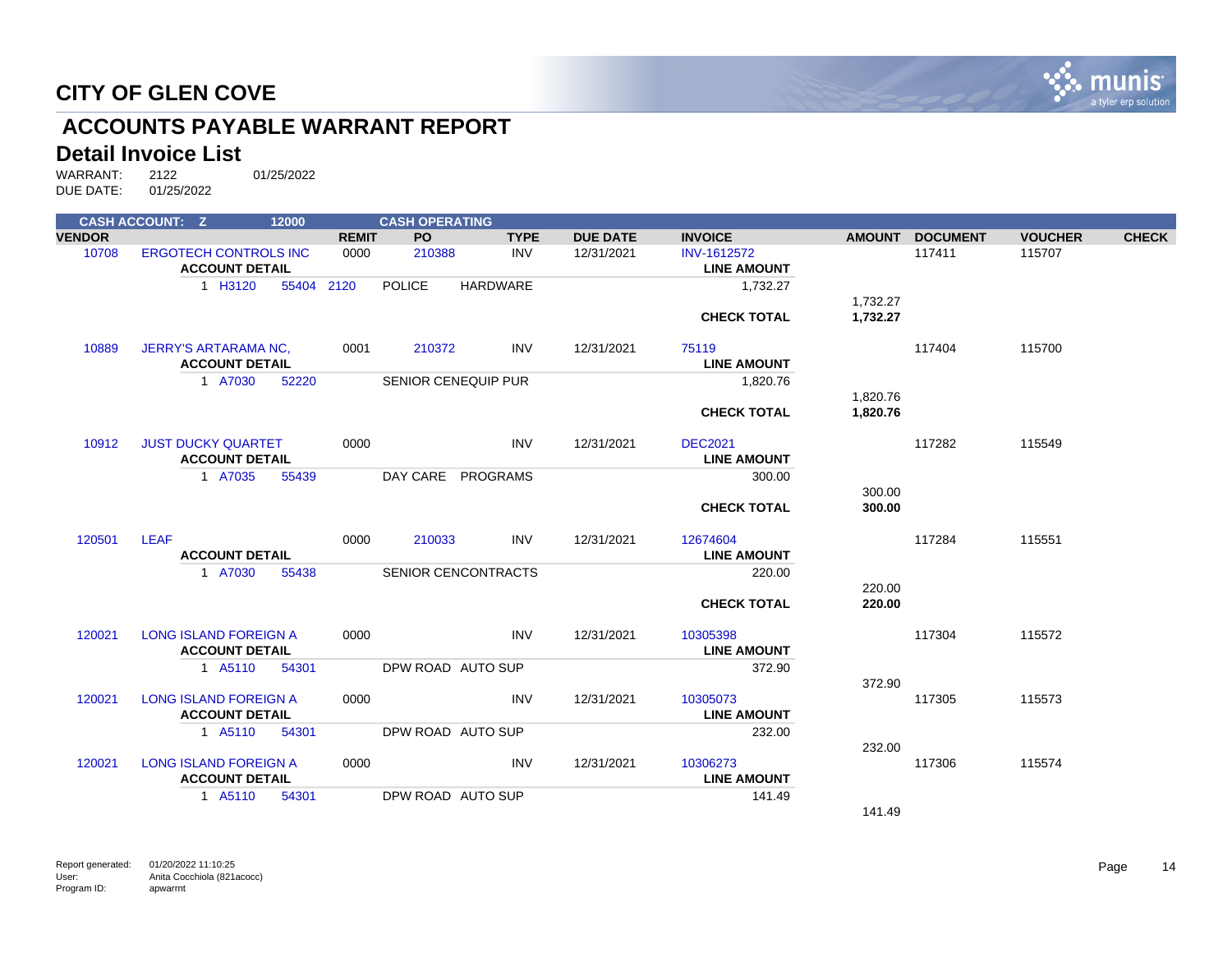

## **ACCOUNTS PAYABLE WARRANT REPORT**

#### **Detail Invoice List**

WARRANT: 2122 01/25/2022<br>DUE DATE: 01/25/2022 01/25/2022

|                   | <b>CASH ACCOUNT: Z</b>                                | 12000 |              | <b>CASH OPERATING</b>  |                   |                 |                                     |           |                 |                |              |
|-------------------|-------------------------------------------------------|-------|--------------|------------------------|-------------------|-----------------|-------------------------------------|-----------|-----------------|----------------|--------------|
| <b>VENDOR</b>     |                                                       |       | <b>REMIT</b> | <b>PO</b>              | <b>TYPE</b>       | <b>DUE DATE</b> | <b>INVOICE</b>                      |           | AMOUNT DOCUMENT | <b>VOUCHER</b> | <b>CHECK</b> |
| 120021            | LONG ISLAND FOREIGN A<br><b>ACCOUNT DETAIL</b>        |       | 0000         |                        | INV               | 12/31/2021      | 10304945<br><b>LINE AMOUNT</b>      |           | 117307          | 115600         |              |
|                   | 1 A1640                                               | 55438 |              | DPW GARG CONTRACTS     |                   |                 | 39.98                               | 39.98     |                 |                |              |
| 120021            | <b>LONG ISLAND FOREIGN A</b><br><b>ACCOUNT DETAIL</b> |       | 0000         |                        | <b>INV</b>        | 12/31/2021      | 10307055<br><b>LINE AMOUNT</b>      |           | 117308          | 115601         |              |
|                   | 1 A1640                                               | 55438 |              | DPW GARG CONTRACTS     |                   |                 | 254.70                              | 254.70    |                 |                |              |
|                   |                                                       |       |              |                        |                   |                 | <b>CHECK TOTAL</b>                  | 1,041.07  |                 |                |              |
| 130012            | MCLEAN, L.K. ASSOCIAT<br><b>ACCOUNT DETAIL</b>        |       | 0000         |                        | <b>INV</b>        | 12/31/2021      | 28282<br><b>LINE AMOUNT</b>         |           | 117351          | 115644         |              |
|                   | 1 H7160                                               | 55420 | 2136         | DPW PARKS MAINT        |                   |                 | 11,542.00                           | 11,542.00 |                 |                |              |
| 130012            | McLEAN, L.K. ASSOCIAT<br><b>ACCOUNT DETAIL</b>        |       | 0000         |                        | <b>INV</b>        | 12/31/2021      | 28113 BALANCE<br><b>LINE AMOUNT</b> |           | 117352          | 115645         |              |
|                   | 1 H7160                                               |       | 55420 2136   | DPW PARKS MAINT        |                   |                 | 180.00                              | 180.00    |                 |                |              |
|                   |                                                       |       |              |                        |                   |                 | <b>CHECK TOTAL</b>                  | 11,722.00 |                 |                |              |
| 10898             | ZODA, LLC<br><b>ACCOUNT DETAIL</b>                    |       | 0000         |                        | <b>INV</b>        | 12/31/2021      | 10352<br><b>LINE AMOUNT</b>         |           | 117379          | 115672         |              |
|                   | 1 A7050                                               | 55448 |              | YOUTH                  | <b>COMP YOUTH</b> |                 | 290.00                              | 290.00    |                 |                |              |
|                   |                                                       |       |              |                        |                   |                 | <b>CHECK TOTAL</b>                  | 290.00    |                 |                |              |
| 130150            | <b>MACCARONE PLUMBING</b><br><b>ACCOUNT DETAIL</b>    |       | 0000         |                        | <b>INV</b>        | 12/31/2021      | 180275<br><b>LINE AMOUNT</b>        |           | 117492          | 115788         |              |
|                   | 1 A7160                                               | 55420 |              | <b>DPW-PARKS MAINT</b> |                   |                 | 960.00                              | 960.00    |                 |                |              |
| 130150            | <b>MACCARONE PLUMBING</b><br><b>ACCOUNT DETAIL</b>    |       | 0000         |                        | <b>INV</b>        | 12/31/2021      | 180286<br><b>LINE AMOUNT</b>        |           | 117493          | 115789         |              |
|                   | 1 A7160                                               | 55420 |              | <b>DPW-PARKS MAINT</b> |                   |                 | 924.00                              | 924.00    |                 |                |              |
| 130150            | <b>MACCARONE PLUMBING</b><br><b>ACCOUNT DETAIL</b>    |       | 0000         |                        | <b>INV</b>        | 12/31/2021      | 180434<br><b>LINE AMOUNT</b>        |           | 117494          | 115790         |              |
|                   | 1 A7160                                               | 55420 |              | <b>DPW-PARKS MAINT</b> |                   |                 | 328.00                              | 328.00    |                 |                |              |
| Report generated: | 01/20/2022 11:10:25                                   |       |              |                        |                   |                 |                                     |           |                 |                | Page         |

User: Program ID: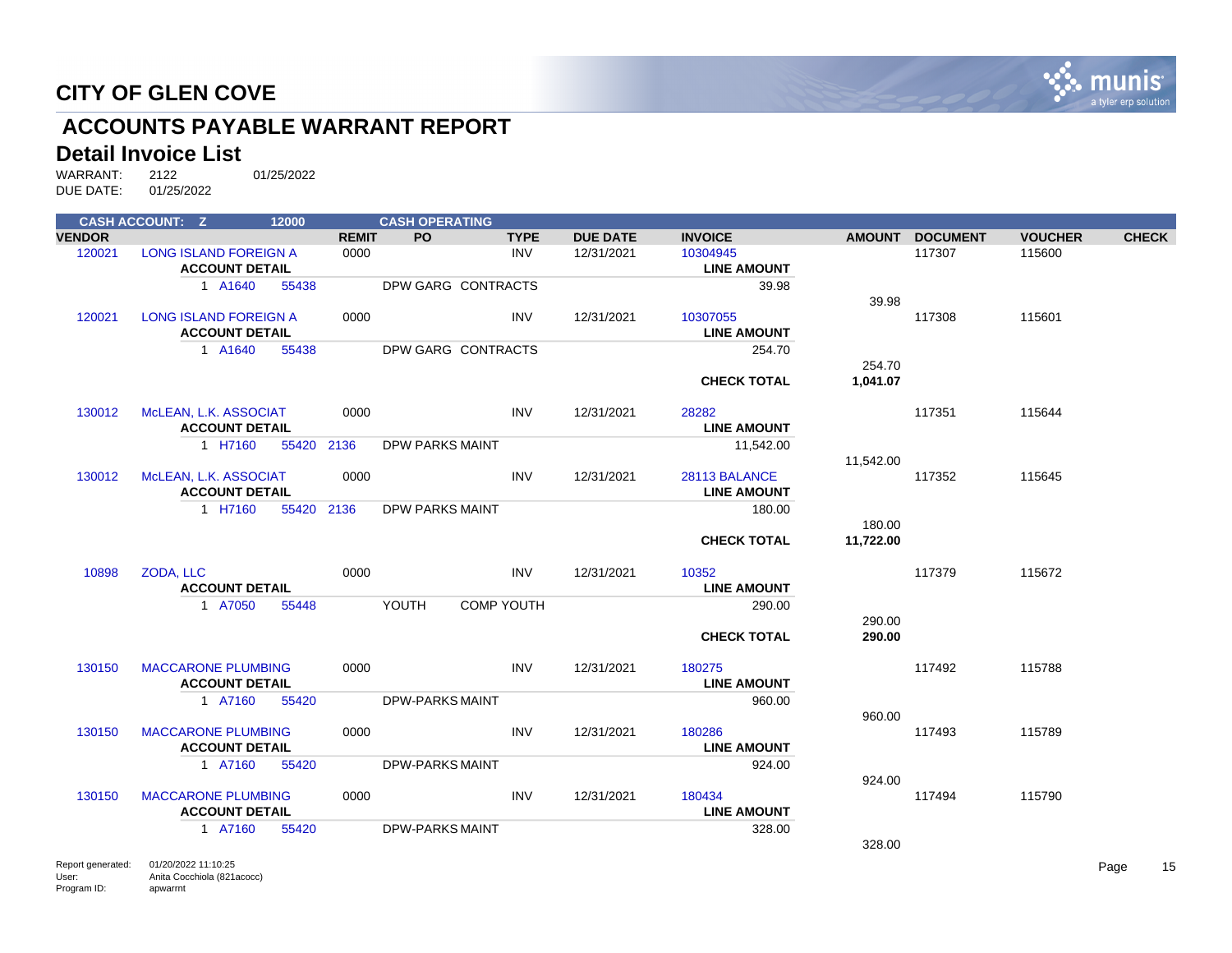

## **ACCOUNTS PAYABLE WARRANT REPORT**

#### **Detail Invoice List**

|               | <b>CASH ACCOUNT: Z</b>       | 12000 |              | <b>CASH OPERATING</b>      |                  |                 |                    |                        |                 |                |              |
|---------------|------------------------------|-------|--------------|----------------------------|------------------|-----------------|--------------------|------------------------|-----------------|----------------|--------------|
| <b>VENDOR</b> |                              |       | <b>REMIT</b> | PO                         | <b>TYPE</b>      | <b>DUE DATE</b> | <b>INVOICE</b>     | <b>AMOUNT</b>          | <b>DOCUMENT</b> | <b>VOUCHER</b> | <b>CHECK</b> |
|               |                              |       |              |                            |                  |                 | <b>CHECK TOTAL</b> | 2,212.00               |                 |                |              |
| 139999        | <b>MCI</b>                   |       | 0001         |                            | <b>INV</b>       | 12/31/2021      | 409064268          |                        | 117482          | 115778         |              |
|               | <b>ACCOUNT DETAIL</b>        |       |              |                            |                  |                 | <b>LINE AMOUNT</b> |                        |                 |                |              |
|               | 1 A3410                      | 55416 |              | <b>FIRE</b>                | <b>TELECOM</b>   |                 | 6.91               |                        |                 |                |              |
|               |                              |       |              |                            |                  |                 |                    | 6.91                   |                 |                |              |
|               |                              |       |              |                            |                  |                 | <b>CHECK TOTAL</b> | 6.91                   |                 |                |              |
| 130780        | <b>METROPOLITAN DATA SOL</b> |       | 0000         | 210092                     | INV              | 12/31/2021      | 47081              |                        | 117420          | 115716         |              |
|               | <b>ACCOUNT DETAIL</b>        |       |              |                            |                  |                 | <b>LINE AMOUNT</b> |                        |                 |                |              |
|               | 1 A3120                      | 54360 |              | POLICE DEP OFFICE EXP      |                  |                 | 168.88             |                        |                 |                |              |
|               |                              |       |              |                            |                  |                 |                    | 168.88                 |                 |                |              |
|               |                              |       |              |                            |                  |                 | <b>CHECK TOTAL</b> | 168.88                 |                 |                |              |
| 132650        | <b>MINUTEMAN PRESS</b>       |       | 0001         |                            | <b>INV</b>       | 12/31/2021      | 57653              |                        | 117456          | 115752         |              |
|               | <b>ACCOUNT DETAIL</b>        |       |              |                            |                  |                 | <b>LINE AMOUNT</b> |                        |                 |                |              |
|               | 1 A1220                      | 54360 |              | CITY HALL OFFICE EXP       |                  |                 | 3,180.00           |                        |                 |                |              |
|               |                              |       |              |                            |                  |                 |                    | 3,180.00               |                 |                |              |
|               |                              |       |              |                            |                  |                 | <b>CHECK TOTAL</b> | 3,180.00               |                 |                |              |
| 110525        | <b>NATIONAL GRID</b>         |       | 0002         |                            | <b>INV</b>       | 12/31/2021      | 12-29-21           |                        | 117504          | 115800         |              |
|               | <b>ACCOUNT DETAIL</b>        |       |              |                            |                  |                 | <b>LINE AMOUNT</b> |                        |                 |                |              |
|               | 1 A1490                      | 54320 |              | DPW ADMIN UTILITIES        |                  |                 | 4,152.85           |                        |                 |                |              |
|               | 2 A1640                      | 54320 |              | DPW GARG UTILITIES         |                  |                 | 3,818.68           |                        |                 |                |              |
|               | 3 A3410                      | 54320 |              | <b>FIRE</b>                | <b>UTILITIES</b> |                 | 1,703.64           |                        |                 |                |              |
|               | 4 A3510                      | 54320 |              | <b>ANIMAL</b>              | <b>UTILITIES</b> |                 | 909.35             |                        |                 |                |              |
|               | 5 A7030                      | 54320 |              | <b>SENIOR CENUTILITIES</b> |                  |                 | 1,209.44           |                        |                 |                |              |
|               | 6 A7050                      | 54320 |              | YOUTH                      | <b>UTILITIES</b> |                 | 275.42             |                        |                 |                |              |
|               | 7 A7055                      | 54320 |              | <b>RECREATION TILITIES</b> |                  |                 | 441.71             |                        |                 |                |              |
|               | 8 A7180                      | 54320 |              | <b>GOLF</b>                | <b>UTILITIES</b> |                 | 2,114.23           |                        |                 |                |              |
|               | 9 A3120                      | 54320 |              | POLICE DEP UTILITIES       |                  |                 | 1,215.54           |                        |                 |                |              |
|               |                              |       |              |                            |                  |                 | <b>CHECK TOTAL</b> | 15,840.86<br>15,840.86 |                 |                |              |
|               |                              |       |              |                            |                  |                 |                    |                        |                 |                |              |
| 110525        | <b>NATIONAL GRID</b>         |       | 0003         |                            | <b>INV</b>       | 12/31/2021      | 12-29-21 EMS/DPW   |                        | 117502          | 115798         |              |
|               | <b>ACCOUNT DETAIL</b>        |       |              |                            |                  |                 | <b>LINE AMOUNT</b> |                        |                 |                |              |
|               | 1 A1640                      | 54320 |              | DPW GARG UTILITIES         |                  |                 | 723.60             |                        |                 |                |              |
|               | 2 A4540                      | 54320 |              | <b>EMS</b>                 | <b>UTILITIES</b> |                 | 995.58             |                        |                 |                |              |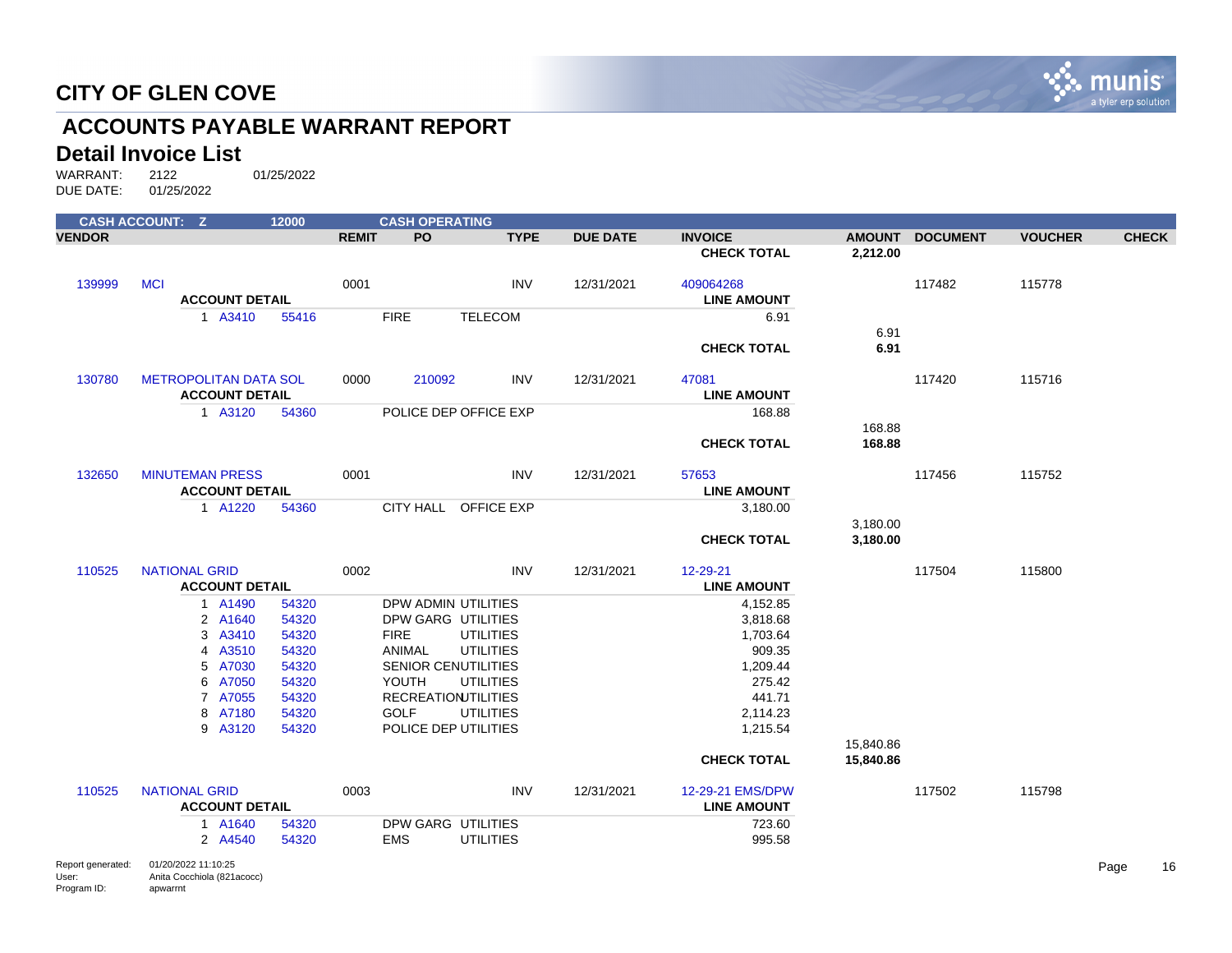

## **ACCOUNTS PAYABLE WARRANT REPORT**

#### **Detail Invoice List**

|               | <b>CASH ACCOUNT: Z</b>                             | 12000 |              | <b>CASH OPERATING</b> |                            |             |                 |                              |                      |                 |                |              |
|---------------|----------------------------------------------------|-------|--------------|-----------------------|----------------------------|-------------|-----------------|------------------------------|----------------------|-----------------|----------------|--------------|
| <b>VENDOR</b> |                                                    |       | <b>REMIT</b> | PO.                   |                            | <b>TYPE</b> | <b>DUE DATE</b> | <b>INVOICE</b>               | <b>AMOUNT</b>        | <b>DOCUMENT</b> | <b>VOUCHER</b> | <b>CHECK</b> |
|               |                                                    |       |              |                       |                            |             |                 |                              | 1,719.18             |                 |                |              |
|               |                                                    |       |              |                       |                            |             |                 | <b>CHECK TOTAL</b>           | 1,719.18             |                 |                |              |
| 141584        | <b>NELSON &amp; POPE</b>                           |       | 0000         |                       |                            | <b>INV</b>  | 12/31/2021      | 52658                        |                      | 117390          | 115684         |              |
|               | <b>ACCOUNT DETAIL</b>                              |       |              |                       |                            |             |                 | <b>LINE AMOUNT</b>           |                      |                 |                |              |
|               | 1 H7140                                            | 55438 | 1748         |                       | <b>RECREATIONCONTRACTS</b> |             |                 | 9,121.25                     |                      |                 |                |              |
|               |                                                    |       |              |                       |                            |             |                 | <b>CHECK TOTAL</b>           | 9,121.25<br>9,121.25 |                 |                |              |
|               |                                                    |       |              |                       |                            |             |                 |                              |                      |                 |                |              |
| 144580        | <b>NICK'S AUTO REPAIR</b>                          |       | 0000         |                       |                            | <b>INV</b>  | 12/31/2021      | 117134                       |                      | 117314          | 115607         |              |
|               | <b>ACCOUNT DETAIL</b>                              |       |              |                       |                            |             |                 | <b>LINE AMOUNT</b>           |                      |                 |                |              |
|               | 1 A3410                                            | 55420 |              | <b>FIRE</b>           | <b>MAINT</b>               |             |                 | 56.50                        |                      |                 |                |              |
| 144580        | <b>NICK'S AUTO REPAIR</b>                          |       | 0000         |                       |                            | <b>INV</b>  | 12/31/2021      | 117142                       | 56.50                | 117315          | 115608         |              |
|               | <b>ACCOUNT DETAIL</b>                              |       |              |                       |                            |             |                 | <b>LINE AMOUNT</b>           |                      |                 |                |              |
|               | 1 A3410                                            | 55420 |              | <b>FIRE</b>           | <b>MAINT</b>               |             |                 | 41.00                        |                      |                 |                |              |
|               |                                                    |       |              |                       |                            |             |                 |                              | 41.00                |                 |                |              |
| 144580        | <b>NICK'S AUTO REPAIR</b><br><b>ACCOUNT DETAIL</b> |       | 0000         |                       |                            | <b>INV</b>  | 12/31/2021      | 117149<br><b>LINE AMOUNT</b> |                      | 117316          | 115609         |              |
|               | 1 A3410                                            | 55420 |              | <b>FIRE</b>           | <b>MAINT</b>               |             |                 | 95.86                        |                      |                 |                |              |
|               |                                                    |       |              |                       |                            |             |                 |                              | 95.86                |                 |                |              |
| 144580        | <b>NICK'S AUTO REPAIR</b>                          |       | 0000         |                       |                            | <b>INV</b>  | 12/31/2021      | 117075                       |                      | 117317          | 115610         |              |
|               | <b>ACCOUNT DETAIL</b>                              |       |              |                       |                            |             |                 | <b>LINE AMOUNT</b>           |                      |                 |                |              |
|               | 1 A3410                                            | 55420 |              | <b>FIRE</b>           | <b>MAINT</b>               |             |                 | 15.00                        | 15.00                |                 |                |              |
| 144580        | <b>NICK'S AUTO REPAIR</b>                          |       | 0000         |                       |                            | <b>INV</b>  | 12/31/2021      | 117371                       |                      | 117486          | 115782         |              |
|               | <b>ACCOUNT DETAIL</b>                              |       |              |                       |                            |             |                 | <b>LINE AMOUNT</b>           |                      |                 |                |              |
|               | 1 A3410                                            | 55420 |              | <b>FIRE</b>           | <b>MAINT</b>               |             |                 | 4,273.95                     |                      |                 |                |              |
|               |                                                    |       |              |                       |                            |             |                 |                              | 4,273.95             |                 |                |              |
|               |                                                    |       |              |                       |                            |             |                 | <b>CHECK TOTAL</b>           | 4,482.31             |                 |                |              |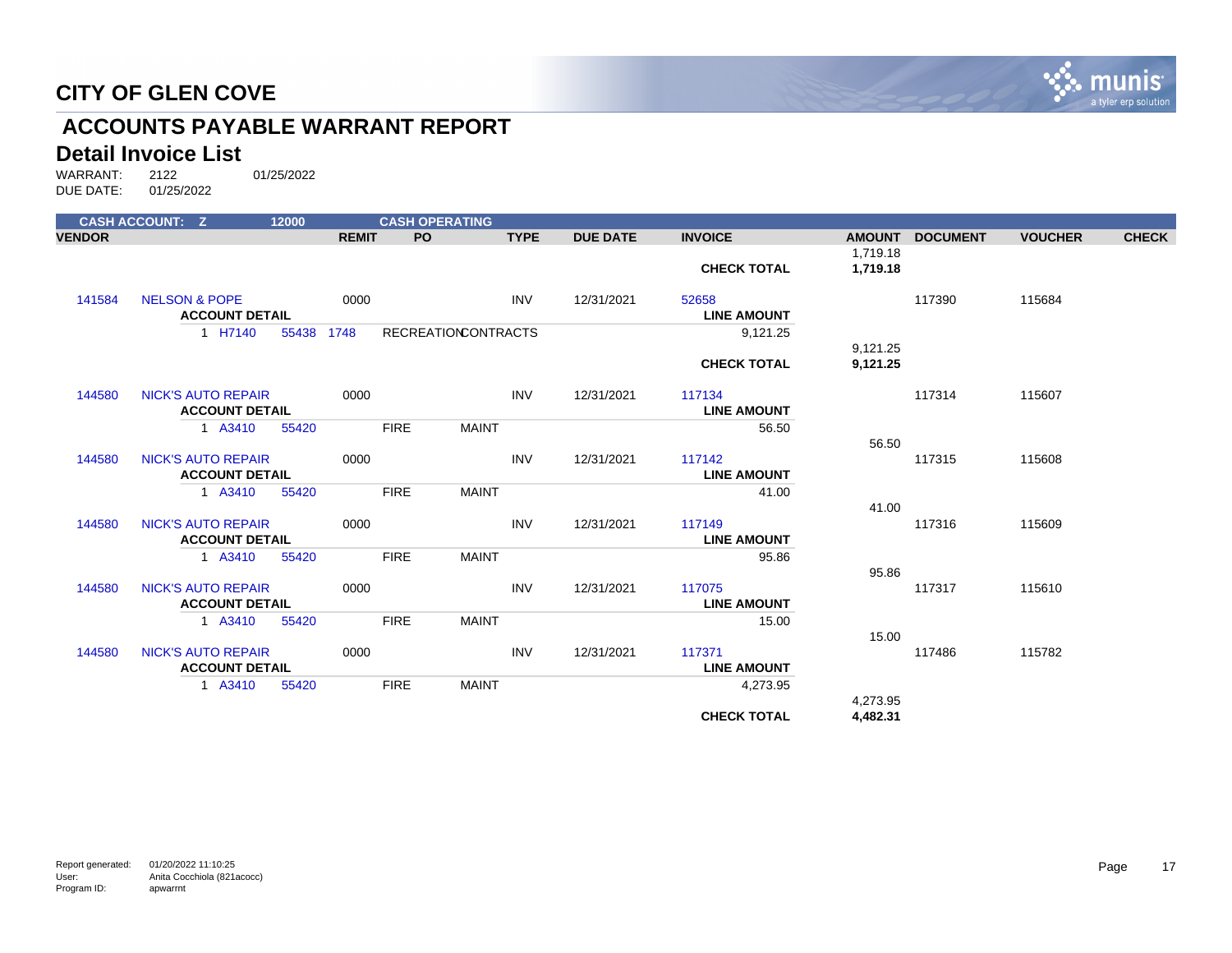

## **ACCOUNTS PAYABLE WARRANT REPORT**

### **Detail Invoice List**

|                            | <b>CASH ACCOUNT: Z</b>                            | 12000 |              | <b>CASH OPERATING</b> |                       |                 |                                     |               |                 |                |              |  |
|----------------------------|---------------------------------------------------|-------|--------------|-----------------------|-----------------------|-----------------|-------------------------------------|---------------|-----------------|----------------|--------------|--|
| <b>VENDOR</b>              |                                                   |       | <b>REMIT</b> | PO.                   | <b>TYPE</b>           | <b>DUE DATE</b> | <b>INVOICE</b>                      | <b>AMOUNT</b> | <b>DOCUMENT</b> | <b>VOUCHER</b> | <b>CHECK</b> |  |
| 145502                     | NORTHEASTERN OFFICE E<br><b>ACCOUNT DETAIL</b>    |       | 0000         | 210069                | <b>INV</b>            | 12/31/2021      | 10/1-12/31/21<br><b>LINE AMOUNT</b> |               | 117367          | 115660         |              |  |
|                            | 1 A1220                                           | 54360 |              |                       | CITY HALL OFFICE EXP  |                 | 1,900.57                            |               |                 |                |              |  |
|                            | 2 A3120                                           | 54360 |              |                       | POLICE DEP OFFICE EXP |                 | 312.35                              |               |                 |                |              |  |
|                            | 3 A3310                                           | 54360 |              |                       | AUX POLICE OFFICE EXP |                 | 54.97                               |               |                 |                |              |  |
|                            | 4 A3410                                           | 54360 |              | <b>FIRE</b>           | <b>OFFICE EXP</b>     |                 | 41.33                               |               |                 |                |              |  |
|                            | 5 A4540                                           | 54324 |              | <b>EMS</b>            | <b>SUPPLIES</b>       |                 | 52.76                               |               |                 |                |              |  |
|                            | 6 A5720                                           | 54360 |              | <b>HARBOR</b>         | <b>OFFICE EXP</b>     |                 | 2.90                                |               |                 |                |              |  |
|                            |                                                   |       |              |                       |                       |                 |                                     | 2,364.88      |                 |                |              |  |
| 145502                     | <b>NORTHEASTERN OFFICE E</b>                      |       | 0000         |                       | <b>INV</b>            | 12/31/2021      | 10/1-12/31/21-                      |               | 117368          | 115661         |              |  |
|                            | <b>ACCOUNT DETAIL</b>                             |       |              |                       |                       |                 | <b>LINE AMOUNT</b>                  |               |                 |                |              |  |
|                            | 1 A1220                                           | 54360 |              |                       | CITY HALL OFFICE EXP  |                 | 835.17                              |               |                 |                |              |  |
|                            |                                                   |       |              |                       |                       |                 |                                     | 835.17        |                 |                |              |  |
| 145502                     | NORTHEASTERN OFFICE E                             |       | 0000         |                       | <b>INV</b>            | 12/31/2021      | inv70518                            |               | 117376          | 115669         |              |  |
|                            | <b>ACCOUNT DETAIL</b>                             |       |              |                       |                       |                 | <b>LINE AMOUNT</b>                  |               |                 |                |              |  |
|                            | 1 A1425                                           | 55407 |              |                       | PERSONNELEQUIP SER    |                 | 35.34                               |               |                 |                |              |  |
|                            |                                                   |       |              |                       |                       |                 |                                     | 35.34         |                 |                |              |  |
| 145502                     | <b>NORTHEASTERN OFFICE E</b>                      |       | 0000         |                       | INV                   | 12/31/2021      | <b>INV70594</b>                     |               | 117377          | 115670         |              |  |
|                            | <b>ACCOUNT DETAIL</b>                             |       |              |                       |                       |                 | <b>LINE AMOUNT</b>                  |               |                 |                |              |  |
|                            | 1 A3410                                           | 54360 |              | <b>FIRE</b>           | <b>OFFICE EXP</b>     |                 | 86.78                               |               |                 |                |              |  |
|                            |                                                   |       |              |                       |                       |                 |                                     | 86.78         |                 |                |              |  |
|                            |                                                   |       |              |                       |                       |                 | <b>CHECK TOTAL</b>                  | 3,322.17      |                 |                |              |  |
| 10257                      | <b>NSURE, INC</b>                                 |       | 0000         | 210090                | INV                   | 12/31/2021      | 03982                               |               | 117326          | 115619         |              |  |
|                            | <b>ACCOUNT DETAIL</b>                             |       |              |                       |                       |                 | <b>LINE AMOUNT</b>                  |               |                 |                |              |  |
|                            | 1 A4540                                           | 55438 |              | <b>EMS</b>            | <b>CONTRACTS</b>      |                 | 678.68                              |               |                 |                |              |  |
|                            |                                                   |       |              |                       |                       |                 |                                     | 678.68        |                 |                |              |  |
|                            |                                                   |       |              |                       |                       |                 | <b>CHECK TOTAL</b>                  | 678.68        |                 |                |              |  |
| 143541                     | NYS DEPT. OF HEALTH                               |       | 0000         |                       | INV                   | 12/31/2021      | <b>DEC 2021</b>                     |               | 117426          | 115722         |              |  |
|                            | <b>ACCOUNT DETAIL</b>                             |       |              |                       |                       |                 | <b>LINE AMOUNT</b>                  |               |                 |                |              |  |
|                            | 1 A1410                                           | 51256 |              | <b>CLERK</b>          | <b>MARRIAGE N</b>     |                 | 337.50                              |               |                 |                |              |  |
|                            |                                                   |       |              |                       |                       |                 |                                     | 337.50        |                 |                |              |  |
|                            |                                                   |       |              |                       |                       |                 | <b>CHECK TOTAL</b>                  | 337.50        |                 |                |              |  |
| 150295                     | <b>ORCHID SEWER</b>                               |       | 0000         |                       | <b>INV</b>            | 12/31/2021      | 9013                                |               | 117397          | 115693         |              |  |
|                            | <b>ACCOUNT DETAIL</b>                             |       |              |                       |                       |                 | <b>LINE AMOUNT</b>                  |               |                 |                |              |  |
|                            | 1 F8300                                           | 55422 |              | <b>WATER</b>          | <b>MTN CONTR</b>      |                 | 1,100.00                            |               |                 |                |              |  |
| Report generated:<br>User: | 01/20/2022 11:10:25<br>Anita Cocchiola (821acocc) |       |              |                       |                       |                 |                                     |               |                 |                | Page         |  |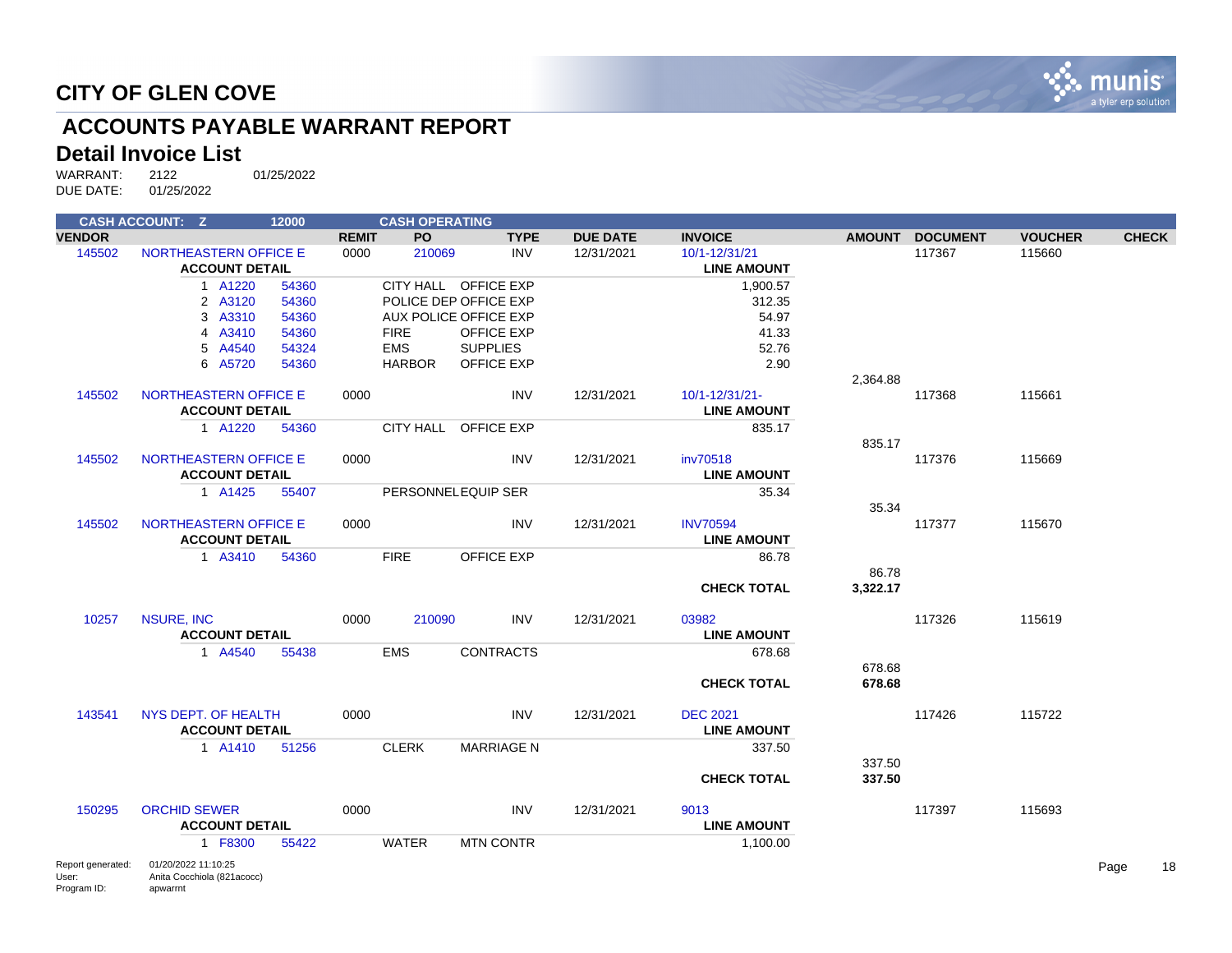

## **ACCOUNTS PAYABLE WARRANT REPORT**

#### **Detail Invoice List**

|               | <b>CASH ACCOUNT: Z</b>                                | 12000 |              | <b>CASH OPERATING</b> |                   |                 |                                      |                      |                 |                |              |
|---------------|-------------------------------------------------------|-------|--------------|-----------------------|-------------------|-----------------|--------------------------------------|----------------------|-----------------|----------------|--------------|
| <b>VENDOR</b> |                                                       |       | <b>REMIT</b> | <b>PO</b>             | <b>TYPE</b>       | <b>DUE DATE</b> | <b>INVOICE</b>                       |                      | AMOUNT DOCUMENT | <b>VOUCHER</b> | <b>CHECK</b> |
|               |                                                       |       |              |                       |                   |                 | <b>CHECK TOTAL</b>                   | 1,100.00<br>1,100.00 |                 |                |              |
| 160390        | PACE ANALYTICAL SERVI<br><b>ACCOUNT DETAIL</b>        |       | 0000         | 210185                | <b>INV</b>        | 12/31/2021      | 2170010059<br><b>LINE AMOUNT</b>     |                      | 117401          | 115697         |              |
|               | 1 F8300                                               | 54311 |              | <b>WATER</b>          | <b>WTR FEES</b>   |                 | 4,425.00                             |                      |                 |                |              |
|               |                                                       |       |              |                       |                   |                 | <b>CHECK TOTAL</b>                   | 4,425.00<br>4,425.00 |                 |                |              |
| 10695         | PAPPAS, KYRIACO<br><b>ACCOUNT DETAIL</b>              |       | 0000         | 210074                | <b>INV</b>        | 12/31/2021      | <b>DEC2021</b><br><b>LINE AMOUNT</b> |                      | 117285          | 115552         |              |
|               | 1 A7035                                               | 55439 |              |                       | DAY CARE PROGRAMS |                 | 250.00                               |                      |                 |                |              |
|               |                                                       |       |              |                       |                   |                 | <b>CHECK TOTAL</b>                   | 250.00<br>250.00     |                 |                |              |
| 169201        | <b>PAUL YONKERS PLUMBING</b><br><b>ACCOUNT DETAIL</b> |       | 0000         |                       | <b>INV</b>        | 12/31/2021      | 43110<br><b>LINE AMOUNT</b>          |                      | 117312          | 115605         |              |
|               | 1 A7180                                               | 55420 |              | <b>GOLF</b>           | <b>MAINT</b>      |                 | 463.81                               |                      |                 |                |              |
| 169201        | <b>PAUL YONKERS PLUMBING</b><br><b>ACCOUNT DETAIL</b> |       | 0000         |                       | <b>INV</b>        | 12/31/2021      | 432999<br><b>LINE AMOUNT</b>         | 463.81               | 117322          | 115615         |              |
|               | 1 A4540                                               | 55420 |              | <b>EMS</b>            | <b>MAINT</b>      |                 | 216.00                               |                      |                 |                |              |
|               |                                                       |       |              |                       |                   |                 |                                      | 216.00               |                 |                |              |
| 169201        | <b>PAUL YONKERS PLUMBING</b><br><b>ACCOUNT DETAIL</b> |       | 0000         |                       | <b>INV</b>        | 12/31/2021      | 27372<br><b>LINE AMOUNT</b>          |                      | 117398          | 115694         |              |
|               | 1 F8300                                               | 55422 |              | <b>WATER</b>          | <b>MTN CONTR</b>  |                 | 642.49                               |                      |                 |                |              |
|               |                                                       |       |              |                       |                   |                 | <b>CHECK TOTAL</b>                   | 642.49<br>1,322.30   |                 |                |              |
| 160800        | PICKERING, G.E. INC.<br><b>ACCOUNT DETAIL</b>         |       | 0000         |                       | <b>INV</b>        | 12/31/2021      | 11-210763<br><b>LINE AMOUNT</b>      |                      | 117476          | 115772         |              |
|               | 1 A3410                                               | 54324 |              | <b>FIRE</b>           | <b>SUPPLIES</b>   |                 | 182.00                               |                      |                 |                |              |
| 160800        | PICKERING, G.E. INC.                                  |       | 0000         |                       | <b>INV</b>        | 12/31/2021      | 11-210735                            | 182.00               | 117477          | 115773         |              |
|               | <b>ACCOUNT DETAIL</b>                                 |       |              |                       |                   |                 | <b>LINE AMOUNT</b>                   |                      |                 |                |              |
|               | 1 A3410                                               | 54324 |              | <b>FIRE</b>           | <b>SUPPLIES</b>   |                 | 204.00                               | 204.00               |                 |                |              |
|               |                                                       |       |              |                       |                   |                 | <b>CHECK TOTAL</b>                   | 386.00               |                 |                |              |
|               | <b>Department of the CAROOCOOCA4-40-OF</b>            |       |              |                       |                   |                 |                                      |                      |                 |                |              |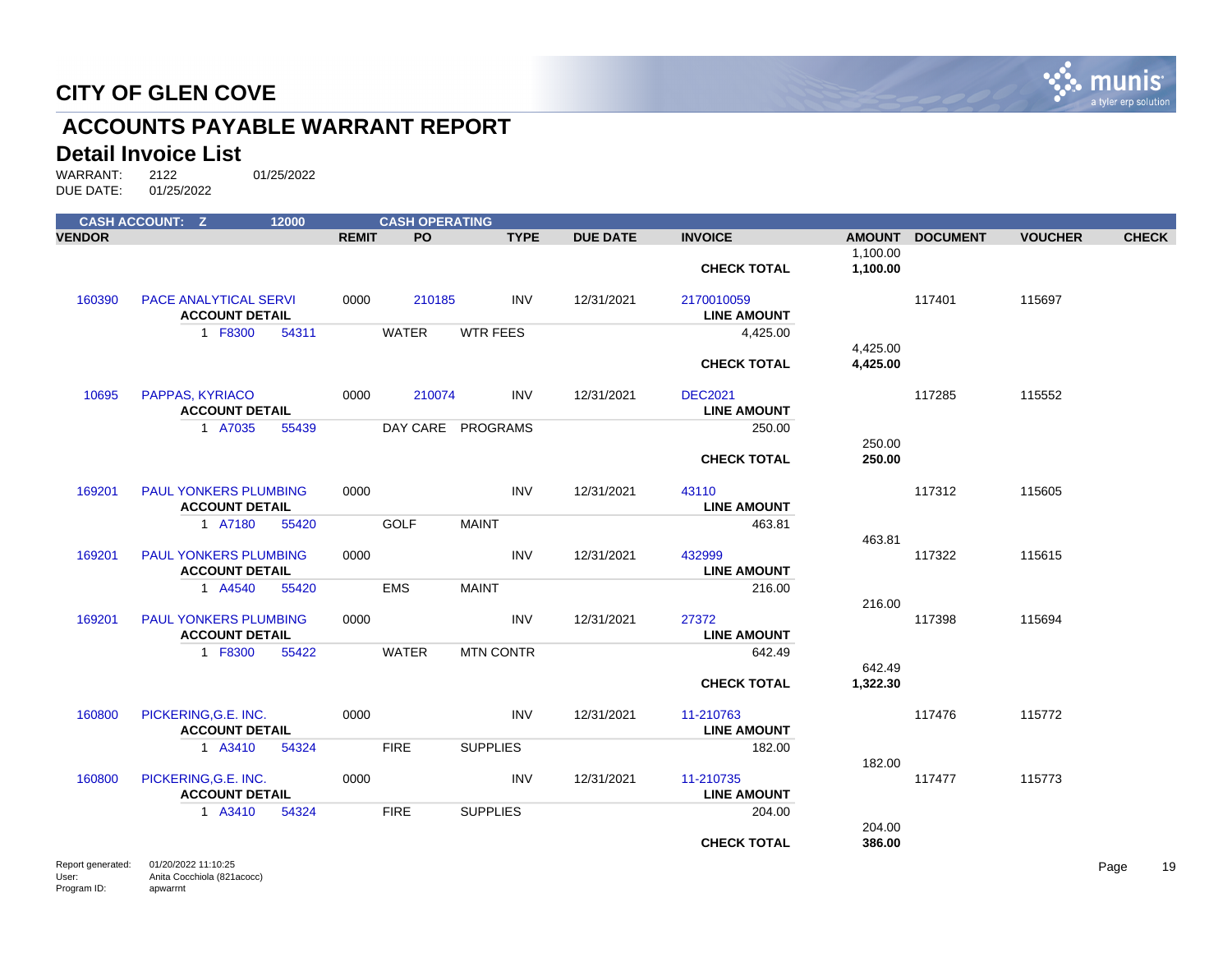

## **ACCOUNTS PAYABLE WARRANT REPORT**

### **Detail Invoice List**

| <b>CASH ACCOUNT: Z</b>     |                                                   | 12000          |              | <b>CASH OPERATING</b> |                                        |                 |                      |           |                 |                |      |              |
|----------------------------|---------------------------------------------------|----------------|--------------|-----------------------|----------------------------------------|-----------------|----------------------|-----------|-----------------|----------------|------|--------------|
| <b>VENDOR</b>              |                                                   |                | <b>REMIT</b> | <b>PO</b>             | <b>TYPE</b>                            | <b>DUE DATE</b> | <b>INVOICE</b>       |           | AMOUNT DOCUMENT | <b>VOUCHER</b> |      | <b>CHECK</b> |
| 160610                     | <b>PSEGLI</b>                                     |                | 0001         |                       | <b>INV</b>                             | 12/31/2021      | 1-3-22 CITY          |           | 117371          | 115664         |      |              |
|                            | <b>ACCOUNT DETAIL</b>                             |                |              |                       |                                        |                 | <b>LINE AMOUNT</b>   |           |                 |                |      |              |
|                            | 1 A5110                                           | 54380          |              |                       | DPW ROAD UTILITIES                     |                 | 7,588.63             |           |                 |                |      |              |
|                            | 2 A7055                                           | 54320          |              |                       | <b>RECREATIONJTILITIES</b>             |                 | 7,127.46             |           |                 |                |      |              |
|                            | 3 A4540                                           | 54320          |              | <b>EMS</b>            | <b>UTILITIES</b>                       |                 | 1,365.94             |           |                 |                |      |              |
|                            | 4 A1490                                           | 54320          |              |                       | DPW ADMIN UTILITIES                    |                 | 6,160.10             |           |                 |                |      |              |
|                            | 5 A1640<br>6 A7180                                | 54320<br>54320 |              | <b>GOLF</b>           | DPW GARG UTILITIES<br><b>UTILITIES</b> |                 | 3,134.30<br>4,570.15 |           |                 |                |      |              |
|                            | 7 A7055                                           | 55558          |              |                       | RECREATIONPISTOL RGE                   |                 | 541.07               |           |                 |                |      |              |
|                            | 8 A3310                                           | 54320          |              |                       | <b>AUX POLICE UTILITIES</b>            |                 | 541.72               |           |                 |                |      |              |
|                            | 9 A5720                                           | 54320          |              | <b>HARBOR</b>         | <b>UTILITIES</b>                       |                 | 541.71               |           |                 |                |      |              |
|                            | 10 A7030                                          | 54320          |              |                       | SENIOR CENUTILITIES                    |                 | 1,087.40             |           |                 |                |      |              |
|                            | 11 A7050                                          | 54320          |              | YOUTH                 | <b>UTILITIES</b>                       |                 | 370.17               |           |                 |                |      |              |
|                            |                                                   |                |              |                       |                                        |                 |                      | 33,028.65 |                 |                |      |              |
|                            |                                                   |                |              |                       |                                        |                 | <b>CHECK TOTAL</b>   | 33,028.65 |                 |                |      |              |
| 160610                     | <b>PSEGLI</b>                                     |                | 0001         |                       | <b>INV</b>                             | 12/31/2021      | 12-30-21 SHORE RD LT |           | 117373          | 115666         |      |              |
|                            | <b>ACCOUNT DETAIL</b>                             |                |              |                       |                                        |                 | <b>LINE AMOUNT</b>   |           |                 |                |      |              |
|                            | 1 A5110                                           | 54380          |              |                       | DPW ROAD UTILITIES                     |                 | 264.71               | 264.71    |                 |                |      |              |
|                            |                                                   |                |              |                       |                                        |                 | <b>CHECK TOTAL</b>   | 264.71    |                 |                |      |              |
| 160610                     | <b>PSEGLI</b>                                     |                | 0001         |                       | <b>INV</b>                             | 12/31/2021      | 12/31/21 WATER       |           | 117374          | 115667         |      |              |
|                            | <b>ACCOUNT DETAIL</b>                             |                |              |                       |                                        |                 | <b>LINE AMOUNT</b>   |           |                 |                |      |              |
|                            | 1 F8300                                           | 54320          |              | <b>WATER</b>          | <b>UTILITIES</b>                       |                 | 38,615.54            |           |                 |                |      |              |
|                            |                                                   |                |              |                       |                                        |                 |                      | 38.615.54 |                 |                |      |              |
|                            |                                                   |                |              |                       |                                        |                 | <b>CHECK TOTAL</b>   | 38,615.54 |                 |                |      |              |
| 160610                     | <b>PSEGLI</b>                                     |                | 0001         |                       | <b>INV</b>                             | 12/31/2021      | 12-31-21 FD / SIREN  |           | 117375          | 115668         |      |              |
|                            | <b>ACCOUNT DETAIL</b>                             |                |              |                       |                                        |                 | <b>LINE AMOUNT</b>   |           |                 |                |      |              |
|                            | 1 A3410                                           | 54320          |              | <b>FIRE</b>           | <b>UTILITIES</b>                       |                 | 1,862.32             | 1,862.32  |                 |                |      |              |
|                            |                                                   |                |              |                       |                                        |                 | <b>CHECK TOTAL</b>   | 1,862.32  |                 |                |      |              |
| 160610                     | <b>PSEGLI</b>                                     |                | 0001         |                       | <b>INV</b>                             | 12/31/2021      | <b>1-3-22 POLICE</b> |           | 117442          | 115738         |      |              |
|                            | <b>ACCOUNT DETAIL</b>                             |                |              |                       |                                        |                 | <b>LINE AMOUNT</b>   |           |                 |                |      |              |
|                            | 1 A3120                                           | 54320          |              |                       | POLICE DEP UTILITIES                   |                 | 2,161.30             |           |                 |                |      |              |
| Report generated:<br>User: | 01/20/2022 11:10:25<br>Anita Cocchiola (821acocc) |                |              |                       |                                        |                 |                      |           |                 |                | Page | 2            |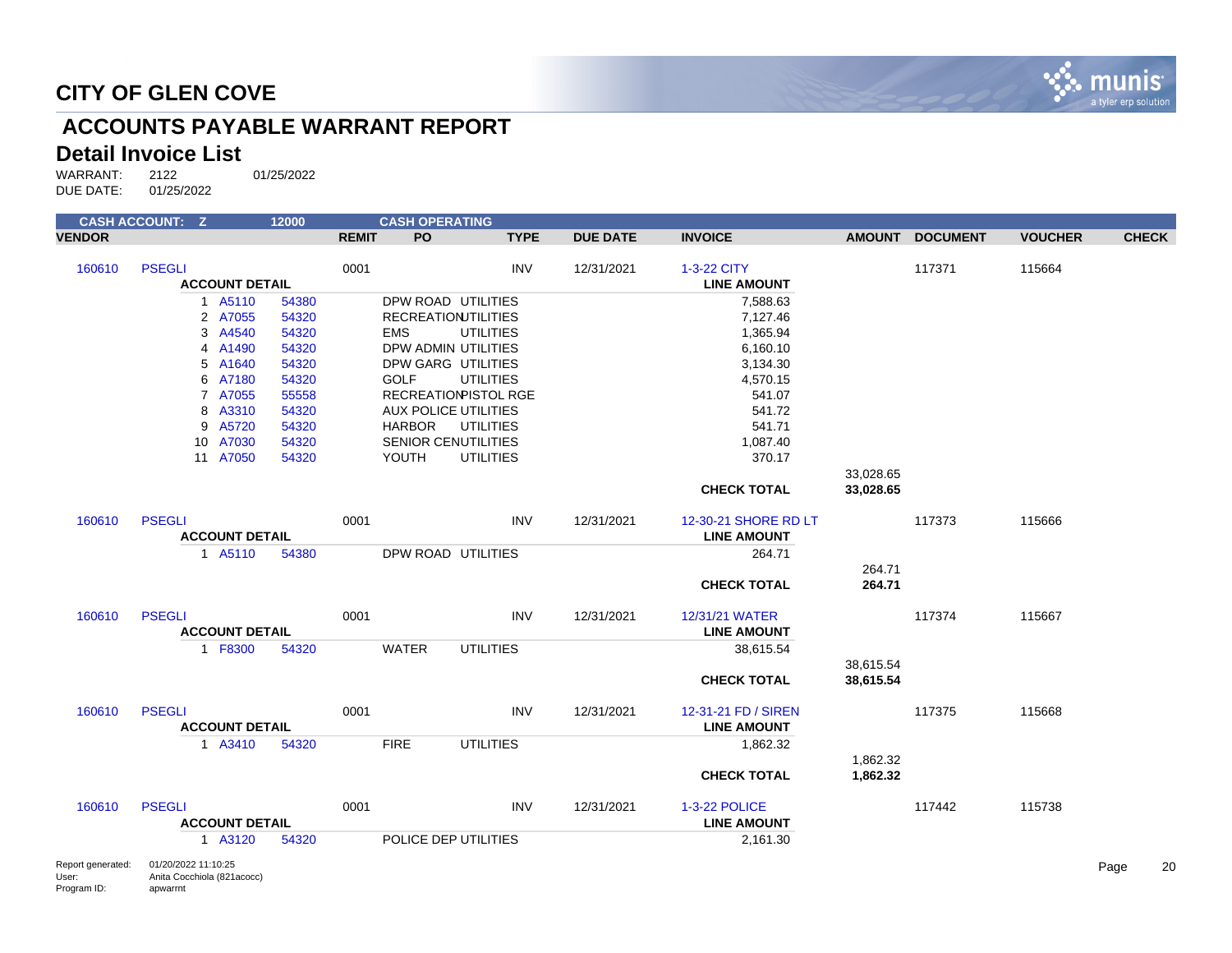

## **ACCOUNTS PAYABLE WARRANT REPORT**

#### **Detail Invoice List**

|               | <b>CASH ACCOUNT: Z</b>                                | 12000 |              | <b>CASH OPERATING</b> |                  |                 |                                       |                      |                 |                |              |
|---------------|-------------------------------------------------------|-------|--------------|-----------------------|------------------|-----------------|---------------------------------------|----------------------|-----------------|----------------|--------------|
| <b>VENDOR</b> |                                                       |       | <b>REMIT</b> | PO                    | <b>TYPE</b>      | <b>DUE DATE</b> | <b>INVOICE</b>                        | <b>AMOUNT</b>        | <b>DOCUMENT</b> | <b>VOUCHER</b> | <b>CHECK</b> |
|               |                                                       |       |              |                       |                  |                 | <b>CHECK TOTAL</b>                    | 2,161.30<br>2,161.30 |                 |                |              |
| 160610        | <b>PSEGLI</b><br><b>ACCOUNT DETAIL</b>                |       | 0001         |                       | <b>INV</b>       | 12/31/2021      | 1-11-21 PRYIBIL<br><b>LINE AMOUNT</b> |                      | 117503          | 115799         |              |
|               | 1 A5110                                               | 54380 |              | DPW ROAD UTILITIES    |                  |                 | 2,050.54                              |                      |                 |                |              |
|               |                                                       |       |              |                       |                  |                 | <b>CHECK TOTAL</b>                    | 2,050.54<br>2,050.54 |                 |                |              |
| 10871         | PVS MINIBULK, INC.<br><b>ACCOUNT DETAIL</b>           |       | 0000         | 210350                | <b>INV</b>       | 12/31/2021      | 175734<br><b>LINE AMOUNT</b>          |                      | 117402          | 115698         |              |
|               | 1 F8300                                               | 54309 |              | <b>WATER</b>          | <b>CHEMICALS</b> |                 | 4,429.07                              |                      |                 |                |              |
|               |                                                       |       |              |                       |                  |                 | <b>CHECK TOTAL</b>                    | 4,429.07<br>4,429.07 |                 |                |              |
| 10657         | <b>ATLAS COPCO USA HOLDI</b><br><b>ACCOUNT DETAIL</b> |       | 0001         |                       | <b>INV</b>       | 12/31/2021      | #2<br><b>LINE AMOUNT</b>              |                      | 117527          | 115824         |              |
|               | 1 A1640                                               | 52230 |              | DPW GARG EQUIP REPL   |                  |                 | 1,357.81                              |                      |                 |                |              |
|               |                                                       |       |              |                       |                  |                 | <b>CHECK TOTAL</b>                    | 1,357.81<br>1,357.81 |                 |                |              |
| 180300        | <b>RASON MATERIALS</b><br><b>ACCOUNT DETAIL</b>       |       | 0000         |                       | <b>INV</b>       | 12/31/2021      | 145655<br><b>LINE AMOUNT</b>          |                      | 117300          | 115568         |              |
|               | 1 A5110                                               | 54324 |              | DPW ROAD SUPPLIES     |                  |                 | 246.87                                |                      |                 |                |              |
|               |                                                       |       |              |                       |                  |                 | <b>CHECK TOTAL</b>                    | 246.87<br>246.87     |                 |                |              |
| 180553        | RHA RESTAURANT CORP.<br><b>ACCOUNT DETAIL</b>         |       | 0000         | 210012                | <b>INV</b>       | 12/31/2021      | 2021-12<br><b>LINE AMOUNT</b>         |                      | 117292          | 115559         |              |
|               | 1 A7030                                               | 54310 |              | <b>SENIOR CENFOOD</b> |                  |                 | 7,243.50                              |                      |                 |                |              |
|               |                                                       |       |              |                       |                  |                 | <b>CHECK TOTAL</b>                    | 7,243.50<br>7,243.50 |                 |                |              |
| 180689        | RODRIGUEZ, CAROL ANN<br><b>ACCOUNT DETAIL</b>         |       | 0000         | 210073                | <b>INV</b>       | 12/31/2021      | <b>DEC2021</b><br><b>LINE AMOUNT</b>  |                      | 117286          | 115553         |              |
|               | 1 A7035                                               | 55439 |              | DAY CARE PROGRAMS     |                  |                 | 150.00                                |                      |                 |                |              |
|               | <b>Department of 100/0000 11:10:05</b>                |       |              |                       |                  |                 | <b>CHECK TOTAL</b>                    | 150.00<br>150.00     |                 |                |              |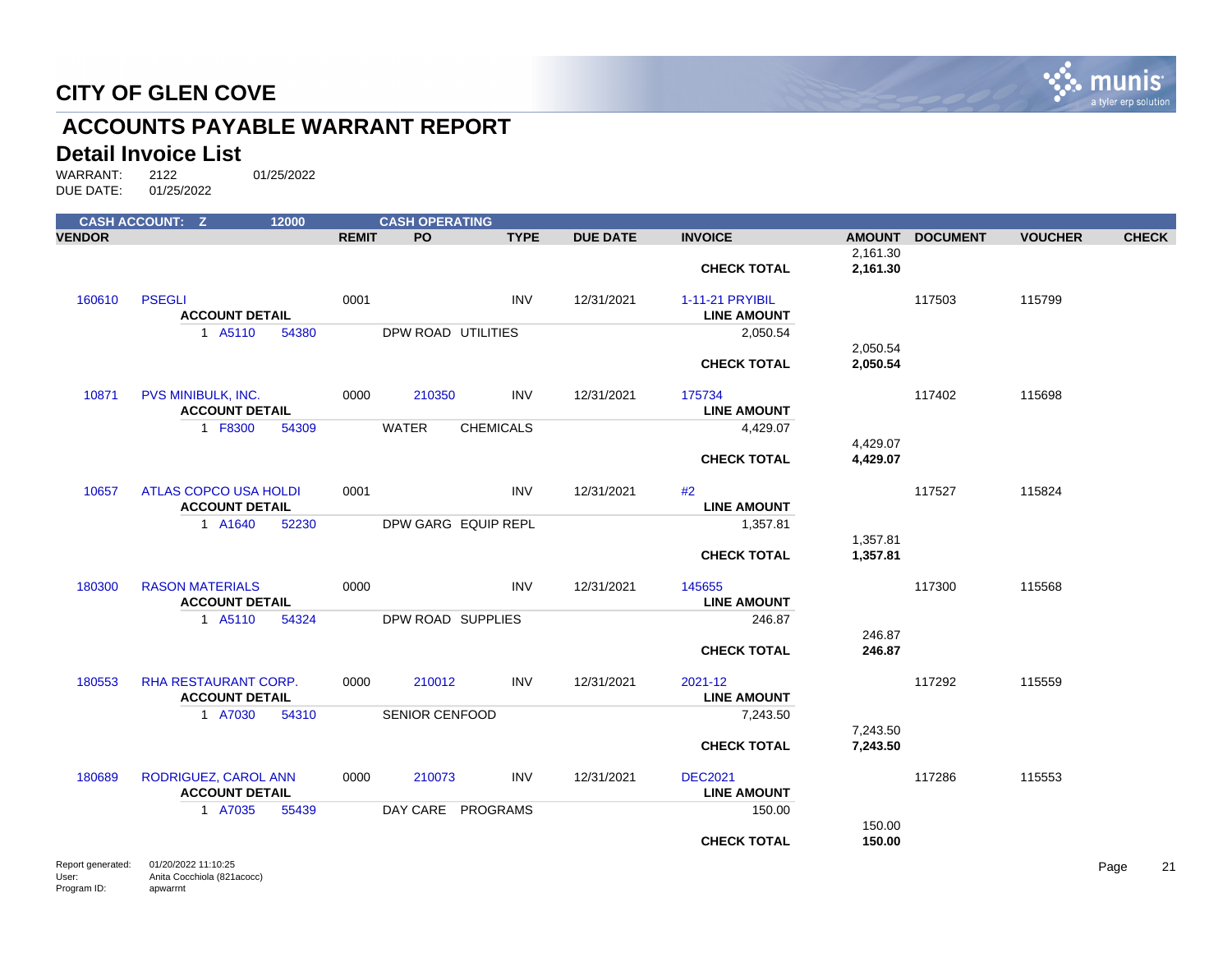

## **ACCOUNTS PAYABLE WARRANT REPORT**

### **Detail Invoice List**

|                                           | <b>CASH ACCOUNT: Z</b>                                        | 12000 |              | <b>CASH OPERATING</b> |                      |                 |                                 |                    |                 |                |              |    |
|-------------------------------------------|---------------------------------------------------------------|-------|--------------|-----------------------|----------------------|-----------------|---------------------------------|--------------------|-----------------|----------------|--------------|----|
| <b>VENDOR</b>                             |                                                               |       | <b>REMIT</b> | PO.                   | <b>TYPE</b>          | <b>DUE DATE</b> | <b>INVOICE</b>                  |                    | AMOUNT DOCUMENT | <b>VOUCHER</b> | <b>CHECK</b> |    |
| 180068                                    | R.S.R. LANDSCAPING IN<br><b>ACCOUNT DETAIL</b>                |       | 0000         |                       | <b>INV</b>           | 12/31/2021      | 5200<br><b>LINE AMOUNT</b>      |                    | 117475          | 115771         |              |    |
|                                           | 1 A3410                                                       | 54324 |              | <b>FIRE</b>           | <b>SUPPLIES</b>      |                 | 550.00<br><b>CHECK TOTAL</b>    | 550.00<br>550.00   |                 |                |              |    |
| 10917                                     | <b>SAGAMORE LIGHTS, INC.</b><br><b>ACCOUNT DETAIL</b>         |       | 0000         |                       | <b>INV</b>           | 12/31/2021      | 109000871<br><b>LINE AMOUNT</b> |                    | 117383          | 115676         |              |    |
|                                           | 1 A4540                                                       | 55437 |              | <b>EMS</b>            | CHIEF EXP            |                 | 155.86                          | 155.86             |                 |                |              |    |
|                                           |                                                               |       |              |                       |                      |                 | <b>CHECK TOTAL</b>              | 155.86             |                 |                |              |    |
| 190245                                    | <b>SAHN WARD COSCHIGNANO</b><br><b>ACCOUNT DETAIL</b>         |       | 0000         |                       | <b>INV</b>           | 12/31/2021      | 28109<br><b>LINE AMOUNT</b>     |                    | 117392          | 115687         |              |    |
|                                           | 1 A1420                                                       | 55492 |              | LEGAL                 | <b>LEGAL FEE</b>     |                 | 470.00<br><b>CHECK TOTAL</b>    | 470.00<br>470.00   |                 |                |              |    |
| 10153                                     | <b>SCHWAB ACTUARIAL SERV</b><br><b>ACCOUNT DETAIL</b>         |       | 0000         |                       | <b>INV</b>           | 12/31/2021      | 12312021<br><b>LINE AMOUNT</b>  |                    | 117524          | 115821         |              |    |
|                                           | 1 A1310                                                       | 55438 |              | <b>FINANCE</b>        | <b>CONTRACTS</b>     |                 | 3,525.00<br><b>CHECK TOTAL</b>  | 3,525.00           |                 |                |              |    |
|                                           |                                                               |       |              |                       |                      |                 |                                 | 3,525.00           |                 |                |              |    |
| 190900                                    | <b>SHI INTERNATIONAL COR</b><br><b>ACCOUNT DETAIL</b>         |       | 0000         | 210410                | <b>INV</b>           | 12/31/2021      | B14554619<br><b>LINE AMOUNT</b> |                    | 117424          | 115720         |              |    |
|                                           | 1 A1680                                                       | 52230 |              |                       | INFO TECH EQUIP REPL |                 | 1,495.35                        |                    |                 |                |              |    |
| 190900                                    | SHI INTERNATIONAL COR<br><b>ACCOUNT DETAIL</b>                |       | 0000         | 210410                | <b>INV</b>           | 12/31/2021      | B14549792<br><b>LINE AMOUNT</b> | 1,495.35           | 117425          | 115721         |              |    |
|                                           | 1 A1680                                                       | 52230 |              |                       | INFO TECH EQUIP REPL |                 | 367.45                          |                    |                 |                |              |    |
|                                           |                                                               |       |              |                       |                      |                 | <b>CHECK TOTAL</b>              | 367.45<br>1,862.80 |                 |                |              |    |
| 191800                                    | SOFTWARE CONSULTING A<br><b>ACCOUNT DETAIL</b>                |       | 0000         | 210006                | <b>INV</b>           | 12/31/2021      | 212255<br><b>LINE AMOUNT</b>    |                    | 117332          | 115625         |              |    |
|                                           | 1 F8300                                                       | 55443 |              | <b>WATER</b>          | <b>TECH SERV</b>     |                 | 700.00                          |                    |                 |                |              |    |
| Report generated:<br>User:<br>Program ID: | 01/20/2022 11:10:25<br>Anita Cocchiola (821acocc)<br>apwarrnt |       |              |                       |                      |                 |                                 |                    |                 |                | Page         | 22 |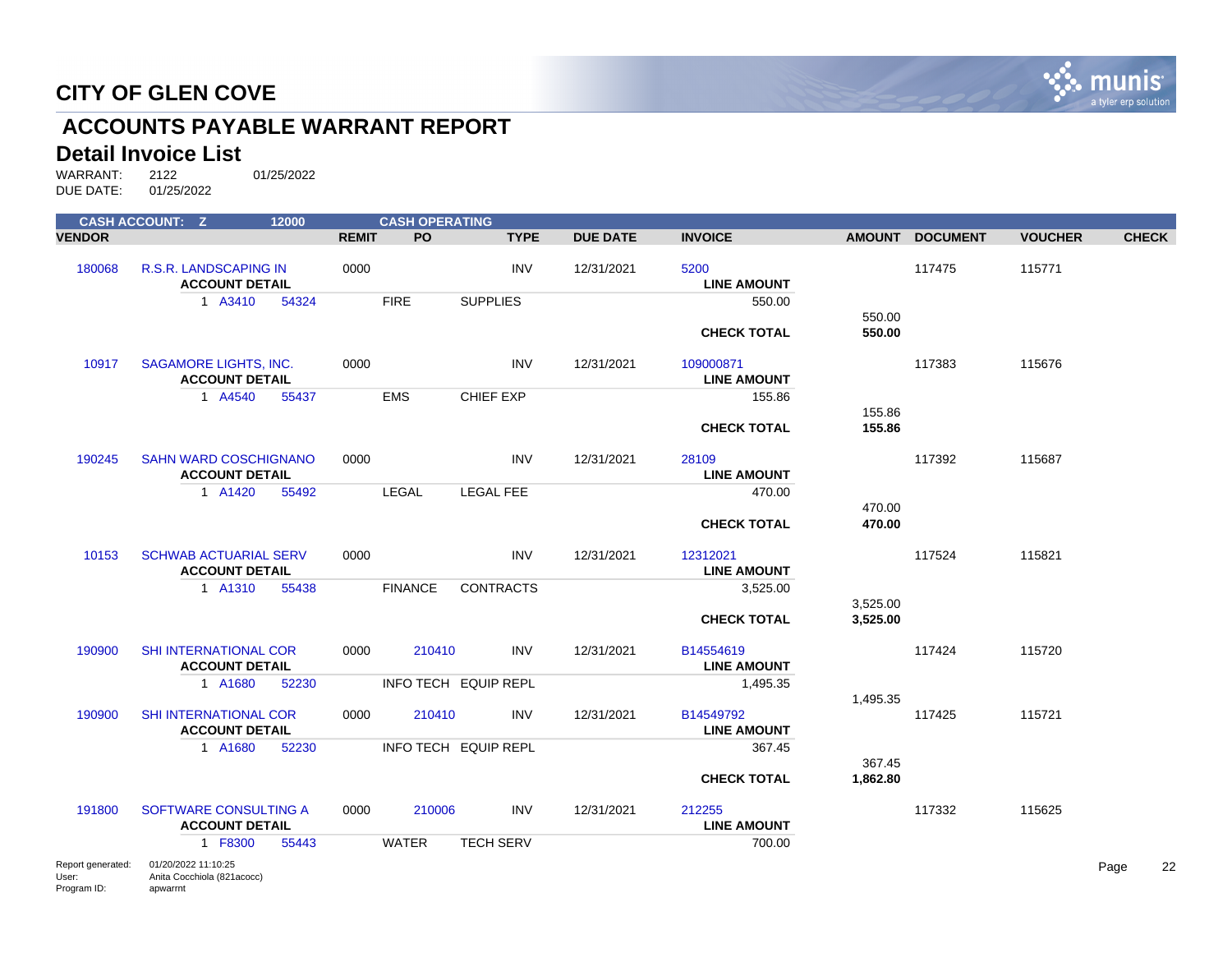

## **ACCOUNTS PAYABLE WARRANT REPORT**

#### **Detail Invoice List**

| <b>CASH ACCOUNT: Z</b> |                        | 12000 |              | <b>CASH OPERATING</b>   |                  |                 |                    |          |                 |                |              |
|------------------------|------------------------|-------|--------------|-------------------------|------------------|-----------------|--------------------|----------|-----------------|----------------|--------------|
| <b>VENDOR</b>          |                        |       | <b>REMIT</b> | <b>PO</b>               | <b>TYPE</b>      | <b>DUE DATE</b> | <b>INVOICE</b>     |          | AMOUNT DOCUMENT | <b>VOUCHER</b> | <b>CHECK</b> |
|                        |                        |       |              |                         |                  |                 |                    | 700.00   |                 |                |              |
| 191800                 | SOFTWARE CONSULTING A  |       | 0000         | 210006                  | <b>INV</b>       | 12/31/2021      | 212298             |          | 117333          | 115626         |              |
|                        | <b>ACCOUNT DETAIL</b>  |       |              |                         |                  |                 | <b>LINE AMOUNT</b> |          |                 |                |              |
|                        | 1 A1310                | 55438 |              | <b>FINANCE</b>          | <b>CONTRACTS</b> |                 | 800.00             |          |                 |                |              |
|                        |                        |       |              |                         |                  |                 |                    | 800.00   |                 |                |              |
| 191800                 | SOFTWARE CONSULTING A  |       | 0000         | 210006                  | INV              | 12/31/2021      | 212270             |          | 117334          | 115627         |              |
|                        | <b>ACCOUNT DETAIL</b>  |       |              |                         |                  |                 | <b>LINE AMOUNT</b> |          |                 |                |              |
|                        | 1 F8300                | 55443 |              | <b>WATER</b>            | <b>TECH SERV</b> |                 | 5,600.00           |          |                 |                |              |
|                        |                        |       |              |                         |                  |                 |                    | 5,600.00 |                 |                |              |
|                        |                        |       |              |                         |                  |                 | <b>CHECK TOTAL</b> | 7.100.00 |                 |                |              |
| 192100                 | <b>SORENSON LUMBER</b> |       | 0000         |                         | <b>INV</b>       | 12/31/2021      | 54753              |          | 117417          | 115713         |              |
|                        | <b>ACCOUNT DETAIL</b>  |       |              |                         |                  |                 | <b>LINE AMOUNT</b> |          |                 |                |              |
|                        | 1 A3120                | 55420 |              | POLICE DEP MAINT        |                  |                 | 85.00              |          |                 |                |              |
|                        |                        |       |              |                         |                  |                 |                    | 85.00    |                 |                |              |
| 192100                 | <b>SORENSON LUMBER</b> |       | 0000         |                         | <b>INV</b>       | 12/31/2021      | 55008              |          | 117418          | 115714         |              |
|                        | <b>ACCOUNT DETAIL</b>  |       |              |                         |                  |                 | <b>LINE AMOUNT</b> |          |                 |                |              |
|                        | 1 A3120                | 55420 |              | POLICE DEP MAINT        |                  |                 | 265.88             |          |                 |                |              |
|                        |                        |       |              |                         |                  |                 |                    | 265.88   |                 |                |              |
| 192100                 | <b>SORENSON LUMBER</b> |       | 0000         |                         | <b>INV</b>       | 12/31/2021      | 54810              |          | 117419          | 115715         |              |
|                        | <b>ACCOUNT DETAIL</b>  |       |              |                         |                  |                 | <b>LINE AMOUNT</b> |          |                 |                |              |
|                        | 1 A3310                | 55420 |              | <b>AUX POLICE MAINT</b> |                  |                 | 30.97              |          |                 |                |              |
|                        |                        |       |              |                         |                  |                 |                    | 30.97    |                 |                |              |
| 192100                 | <b>SORENSON LUMBER</b> |       | 0000         |                         | <b>INV</b>       | 12/31/2021      | 55511              |          | 117469          | 115765         |              |
|                        | <b>ACCOUNT DETAIL</b>  |       |              |                         |                  |                 | <b>LINE AMOUNT</b> |          |                 |                |              |
|                        | 1 A7160                | 55420 |              | <b>DPW-PARKS MAINT</b>  |                  |                 | 11.28              |          |                 |                |              |
|                        |                        |       |              |                         |                  |                 |                    | 11.28    |                 |                |              |
| 192100                 | <b>SORENSON LUMBER</b> |       | 0000         |                         | <b>INV</b>       | 12/31/2021      | 55548              |          | 117470          | 115766         |              |
|                        | <b>ACCOUNT DETAIL</b>  |       |              |                         |                  |                 | <b>LINE AMOUNT</b> |          |                 |                |              |
|                        | 1 A7160                | 55420 |              | <b>DPW-PARKS MAINT</b>  |                  |                 | 17.39              |          |                 |                |              |
|                        |                        |       |              |                         |                  |                 |                    | 17.39    |                 |                |              |
| 192100                 | <b>SORENSON LUMBER</b> |       | 0000         |                         | <b>INV</b>       | 12/31/2021      | 55750              |          | 117471          | 115767         |              |
|                        | <b>ACCOUNT DETAIL</b>  |       |              |                         |                  |                 | <b>LINE AMOUNT</b> |          |                 |                |              |
|                        | 1 A7160                | 55420 |              | <b>DPW-PARKS MAINT</b>  |                  |                 | 22.95              |          |                 |                |              |
|                        |                        |       |              |                         |                  |                 |                    | 22.95    |                 |                |              |
|                        |                        |       |              |                         |                  |                 | <b>CHECK TOTAL</b> | 433.47   |                 |                |              |
|                        |                        |       |              |                         |                  |                 |                    |          |                 |                |              |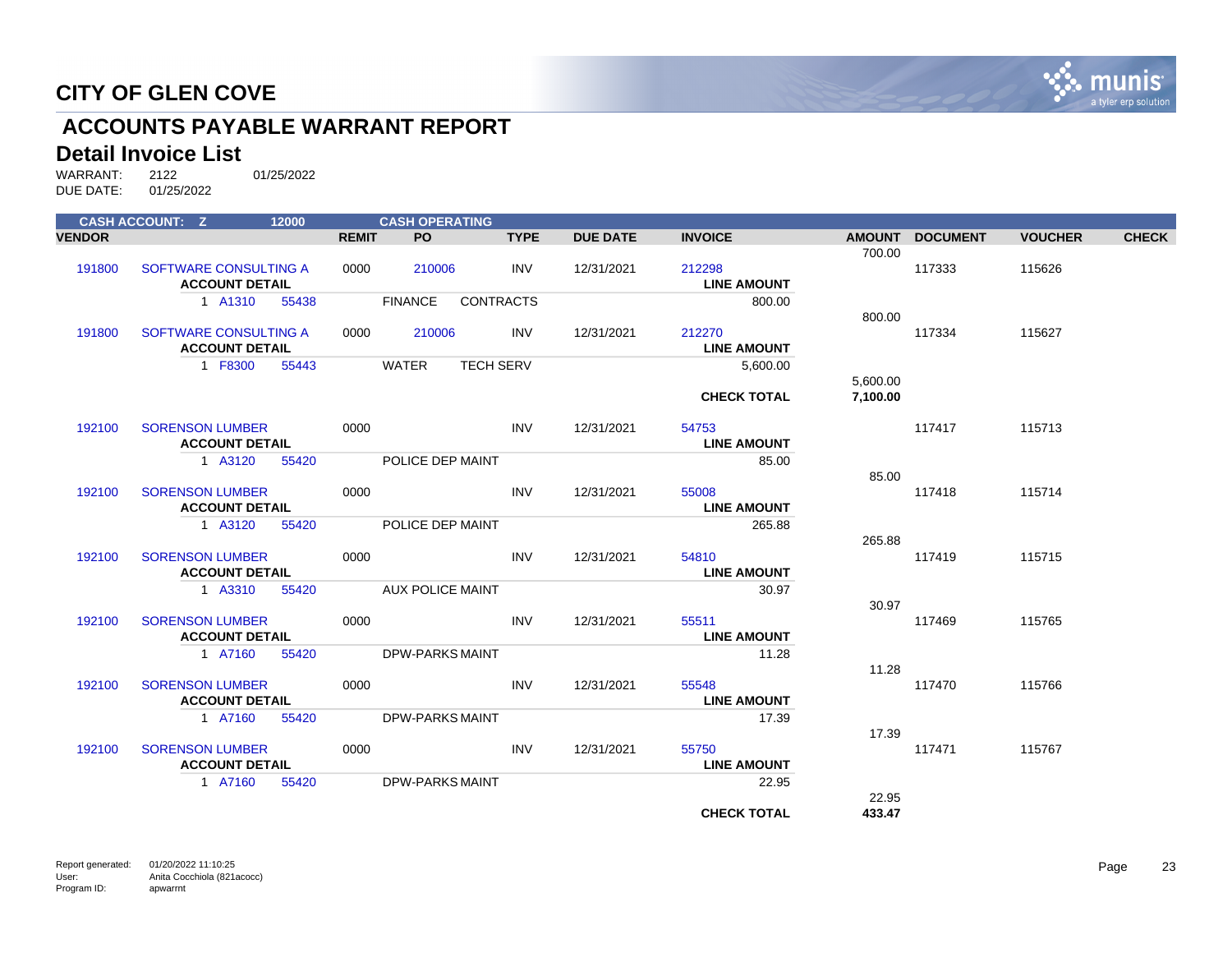

## **ACCOUNTS PAYABLE WARRANT REPORT**

#### **Detail Invoice List**

|               | <b>CASH ACCOUNT: Z</b>           | 12000 |              | <b>CASH OPERATING</b> |                       |                 |                    |          |                 |                |              |
|---------------|----------------------------------|-------|--------------|-----------------------|-----------------------|-----------------|--------------------|----------|-----------------|----------------|--------------|
| <b>VENDOR</b> |                                  |       | <b>REMIT</b> | PO.                   | <b>TYPE</b>           | <b>DUE DATE</b> | <b>INVOICE</b>     |          | AMOUNT DOCUMENT | <b>VOUCHER</b> | <b>CHECK</b> |
| 193149        | <b>SOUTH SHORE FIRE &amp; SA</b> |       | 0000         |                       | <b>INV</b>            | 12/31/2021      | 0145151            |          | 117319          | 115612         |              |
|               | <b>ACCOUNT DETAIL</b>            |       |              |                       |                       |                 | <b>LINE AMOUNT</b> |          |                 |                |              |
|               | 1 A3410                          | 55420 |              | <b>FIRE</b>           | <b>MAINT</b>          |                 | 54.95              |          |                 |                |              |
|               |                                  |       |              |                       |                       |                 |                    | 54.95    |                 |                |              |
|               |                                  |       |              |                       |                       |                 | <b>CHECK TOTAL</b> | 54.95    |                 |                |              |
| 192345        | <b>SPRAGUE OPERATING RES</b>     |       | 0001         |                       | <b>INV</b>            | 12/31/2021      | 22300329           |          | 117487          | 115783         |              |
|               | <b>ACCOUNT DETAIL</b>            |       |              |                       |                       |                 | <b>LINE AMOUNT</b> |          |                 |                |              |
|               | 1 A1640                          | 54321 |              | DPW GARG FUEL         |                       |                 | 5,475.78           |          |                 |                |              |
|               |                                  |       |              |                       |                       |                 |                    | 5,475.78 |                 |                |              |
|               |                                  |       |              |                       |                       |                 | <b>CHECK TOTAL</b> | 5,475.78 |                 |                |              |
| 10271         | <b>STAPLES CONTRACT &amp; CO</b> |       | 0000         |                       | <b>INV</b>            | 12/31/2021      | 3494604525         |          | 117399          | 115695         |              |
|               | <b>ACCOUNT DETAIL</b>            |       |              |                       |                       |                 | <b>LINE AMOUNT</b> |          |                 |                |              |
|               | 1 F8300                          | 54360 |              | <b>WATER</b>          | <b>OFFICE EXP</b>     |                 | 19.64              | 19.64    |                 |                |              |
| 10271         | <b>STAPLES CONTRACT &amp; CO</b> |       | 0000         |                       | <b>INV</b>            | 12/31/2021      | 3494269968         |          | 117400          | 115696         |              |
|               | <b>ACCOUNT DETAIL</b>            |       |              |                       |                       |                 | <b>LINE AMOUNT</b> |          |                 |                |              |
|               | 1 F8300                          | 54360 |              | WATER                 | OFFICE EXP            |                 | 1.79               |          |                 |                |              |
|               |                                  |       |              |                       |                       |                 |                    | 1.79     |                 |                |              |
| 10271         | <b>STAPLES CONTRACT &amp; CO</b> |       | 0000         |                       | <b>INV</b>            | 12/31/2021      | 3494183925         |          | 117406          | 115702         |              |
|               | <b>ACCOUNT DETAIL</b>            |       |              |                       |                       |                 | <b>LINE AMOUNT</b> |          |                 |                |              |
|               | 1 A8760                          | 55520 |              | <b>OEM</b>            | PPE COVID             |                 | 45.32              |          |                 |                |              |
|               |                                  |       |              |                       |                       |                 |                    | 45.32    |                 |                |              |
| 10271         | <b>STAPLES CONTRACT &amp; CO</b> |       | 0000         | 210078                | <b>INV</b>            | 12/31/2021      | 3496262718         |          | 117415          | 115711         |              |
|               | <b>ACCOUNT DETAIL</b>            |       |              |                       |                       |                 | <b>LINE AMOUNT</b> |          |                 |                |              |
|               | 1 A3120                          | 54360 |              |                       | POLICE DEP OFFICE EXP |                 | 35.03              |          |                 |                |              |
|               |                                  |       |              |                       |                       |                 |                    | 35.03    |                 |                |              |
| 10271         | <b>STAPLES CONTRACT &amp; CO</b> |       | 0000         | 210078                | <b>INV</b>            | 12/31/2021      | 349526719          |          | 117416          | 115712         |              |
|               | <b>ACCOUNT DETAIL</b>            |       |              |                       |                       |                 | <b>LINE AMOUNT</b> |          |                 |                |              |
|               | 1 A3120                          | 54360 |              |                       | POLICE DEP OFFICE EXP |                 | 50.03              |          |                 |                |              |
|               |                                  |       |              |                       |                       |                 |                    | 50.03    |                 |                |              |
| 10271         | <b>STAPLES CONTRACT &amp; CO</b> |       | 0000         | 210038                | <b>INV</b>            | 12/31/2021      | 3496023620         |          | 117449          | 115745         |              |
|               | <b>ACCOUNT DETAIL</b>            |       |              |                       |                       |                 | <b>LINE AMOUNT</b> |          |                 |                |              |
|               | 1 A1220                          | 54360 |              |                       | CITY HALL OFFICE EXP  |                 | 324.49             |          |                 |                |              |
|               |                                  |       |              |                       |                       |                 |                    | 324.49   |                 |                |              |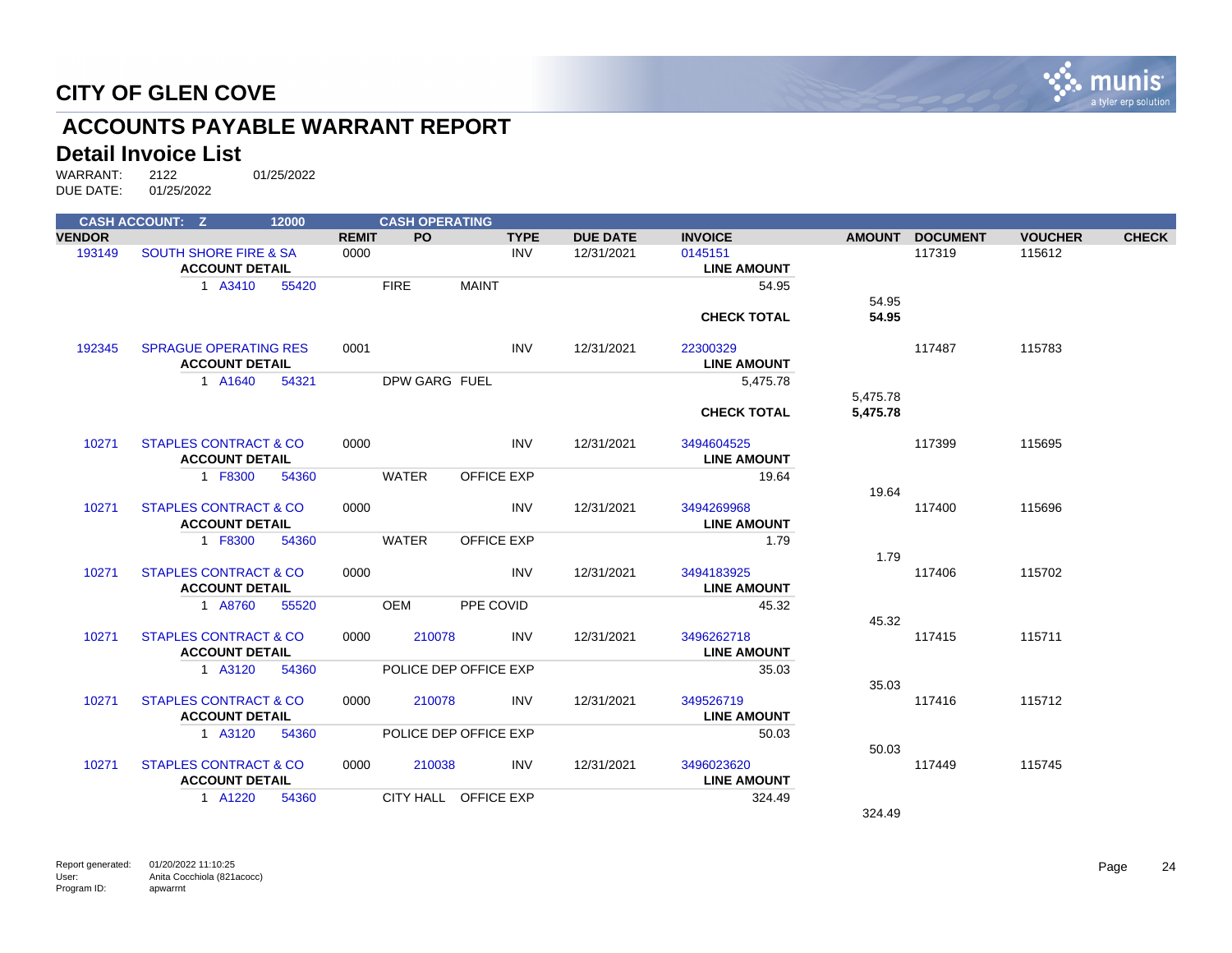

## **ACCOUNTS PAYABLE WARRANT REPORT**

#### **Detail Invoice List**

|               | <b>CASH ACCOUNT: Z</b>           | 12000 |              | <b>CASH OPERATING</b> |                           |                 |                    |          |                 |                |              |
|---------------|----------------------------------|-------|--------------|-----------------------|---------------------------|-----------------|--------------------|----------|-----------------|----------------|--------------|
| <b>VENDOR</b> |                                  |       | <b>REMIT</b> | <b>PO</b>             | <b>TYPE</b>               | <b>DUE DATE</b> | <b>INVOICE</b>     |          | AMOUNT DOCUMENT | <b>VOUCHER</b> | <b>CHECK</b> |
| 10271         | STAPLES CONTRACT & CO            |       | 0000         | 210038                | <b>INV</b>                | 12/31/2021      | 3495775597         |          | 117450          | 115746         |              |
|               | <b>ACCOUNT DETAIL</b>            |       |              |                       |                           |                 | <b>LINE AMOUNT</b> |          |                 |                |              |
|               | 1 A1220                          | 54360 |              |                       | CITY HALL OFFICE EXP      |                 | 21.90              |          |                 |                |              |
|               |                                  |       |              |                       |                           |                 |                    | 21.90    |                 |                |              |
| 10271         | <b>STAPLES CONTRACT &amp; CO</b> |       | 0000         | 210038                | <b>INV</b>                | 12/31/2021      | 3496023621         |          | 117451          | 115747         |              |
|               | <b>ACCOUNT DETAIL</b>            |       |              |                       |                           |                 | <b>LINE AMOUNT</b> |          |                 |                |              |
|               | 1 A1220                          | 54360 |              |                       | CITY HALL OFFICE EXP      |                 | 29.71              |          |                 |                |              |
|               |                                  |       |              |                       |                           |                 |                    | 29.71    |                 |                |              |
| 10271         | <b>STAPLES CONTRACT &amp; CO</b> |       | 0000         | 210038                | INV                       | 12/31/2021      | 3496174364         |          | 117452          | 115748         |              |
|               | <b>ACCOUNT DETAIL</b>            |       |              |                       |                           |                 | <b>LINE AMOUNT</b> |          |                 |                |              |
|               | 1 A1220                          | 54360 |              |                       | CITY HALL OFFICE EXP      |                 | 110.63             |          |                 |                |              |
|               |                                  |       |              |                       |                           |                 |                    | 110.63   |                 |                |              |
| 10271         | <b>STAPLES CONTRACT &amp; CO</b> |       | 0000         |                       | <b>INV</b>                | 12/31/2021      | 3495441621         |          | 117512          | 115809         |              |
|               | <b>ACCOUNT DETAIL</b>            |       |              |                       |                           |                 | <b>LINE AMOUNT</b> |          |                 |                |              |
|               | 1 A7030                          | 54324 |              |                       | <b>SENIOR CENSUPPLIES</b> |                 | 487.01             |          |                 |                |              |
|               |                                  |       |              |                       |                           |                 |                    | 487.01   |                 |                |              |
|               |                                  |       |              |                       |                           |                 | <b>CHECK TOTAL</b> | 1,125.55 |                 |                |              |
| 190557        | <b>SWIFTREACH NETWORKS,</b>      |       | 0001         |                       | <b>INV</b>                | 12/31/2021      | 40507              |          | 117388          | 115682         |              |
|               | <b>ACCOUNT DETAIL</b>            |       |              |                       |                           |                 | <b>LINE AMOUNT</b> |          |                 |                |              |
|               | 1 A1210                          | 55438 |              | <b>MAYOR</b>          | <b>CONTRACTS</b>          |                 | 350.00             |          |                 |                |              |
|               |                                  |       |              |                       |                           |                 |                    | 350.00   |                 |                |              |
| 190557        | <b>SWIFTREACH NETWORKS.</b>      |       | 0001         |                       | <b>INV</b>                | 12/31/2021      | 38454              |          | 117389          | 115683         |              |
|               | <b>ACCOUNT DETAIL</b>            |       |              |                       |                           |                 | <b>LINE AMOUNT</b> |          |                 |                |              |
|               | 1 A1210                          | 55438 |              | <b>MAYOR</b>          | <b>CONTRACTS</b>          |                 | 350.00             |          |                 |                |              |
|               |                                  |       |              |                       |                           |                 |                    | 350.00   |                 |                |              |
|               |                                  |       |              |                       |                           |                 | <b>CHECK TOTAL</b> | 700.00   |                 |                |              |
| 193700        | <b>SYOSSET TRUCK SALES</b>       |       | 0000         |                       | <b>INV</b>                | 12/31/2021      | 466047             |          | 117298          | 115566         |              |
|               | <b>ACCOUNT DETAIL</b>            |       |              |                       |                           |                 | <b>LINE AMOUNT</b> |          |                 |                |              |
|               | 1 A5142                          | 54324 |              | SNOW                  | <b>SUPPLIES</b>           |                 | 129.15             |          |                 |                |              |
|               |                                  |       |              |                       |                           |                 |                    | 129.15   |                 |                |              |
| 193700        | <b>SYOSSET TRUCK SALES</b>       |       | 0000         | 210031                | <b>INV</b>                | 12/31/2021      | 466767             |          | 117328          | 115621         |              |
|               | <b>ACCOUNT DETAIL</b>            |       |              |                       |                           |                 | <b>LINE AMOUNT</b> |          |                 |                |              |
|               | 1 A8160                          | 54324 |              | GARBAGE               | <b>SUPPLIES</b>           |                 | 150.19             |          |                 |                |              |
|               |                                  |       |              |                       |                           |                 |                    | 150.19   |                 |                |              |
|               |                                  |       |              |                       |                           |                 |                    |          |                 |                |              |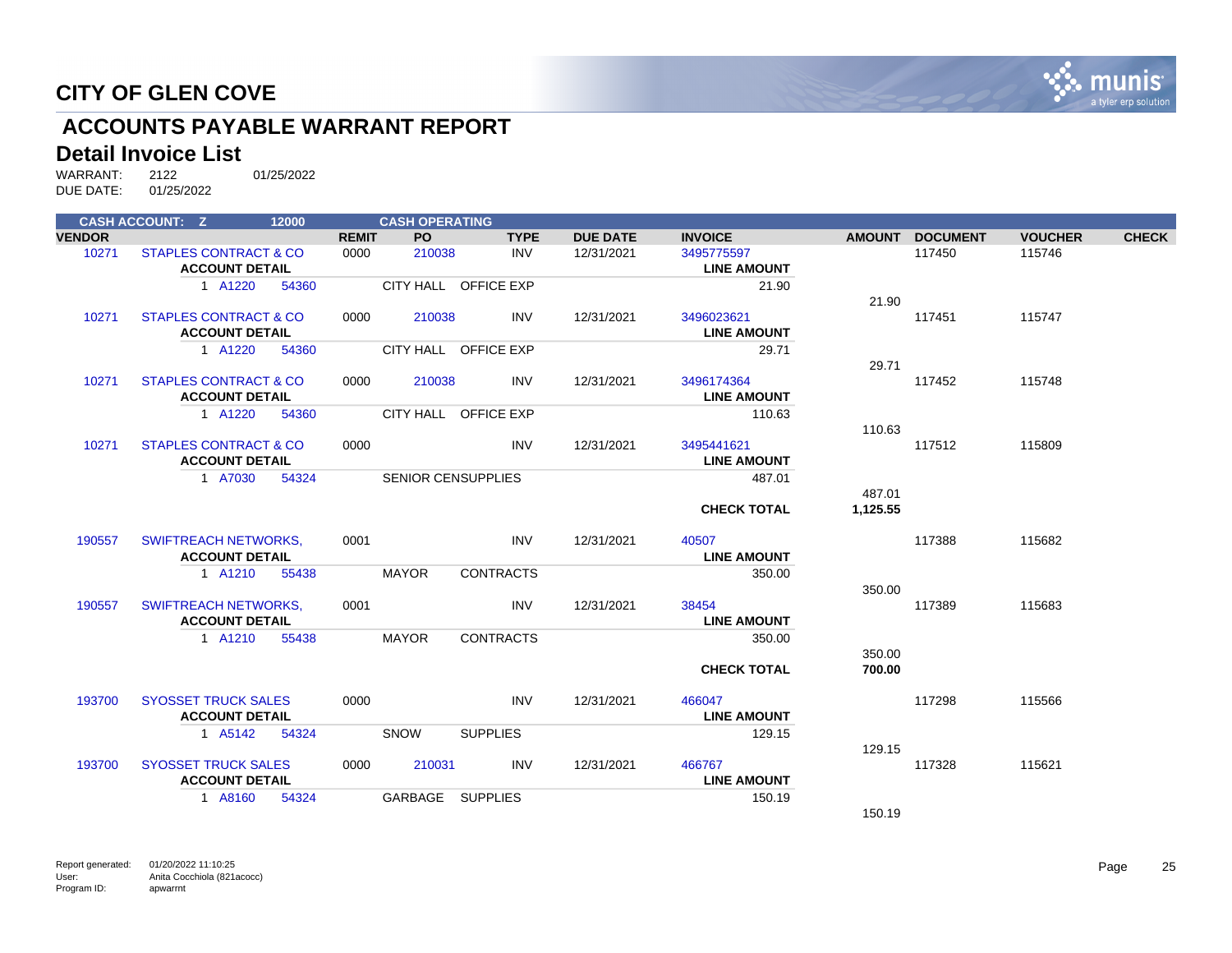

## **ACCOUNTS PAYABLE WARRANT REPORT**

#### **Detail Invoice List**

|               | <b>CASH ACCOUNT: Z</b>     | 12000 |              | <b>CASH OPERATING</b> |                            |                 |                    |               |                 |                |              |
|---------------|----------------------------|-------|--------------|-----------------------|----------------------------|-----------------|--------------------|---------------|-----------------|----------------|--------------|
| <b>VENDOR</b> |                            |       | <b>REMIT</b> | <b>PO</b>             | <b>TYPE</b>                | <b>DUE DATE</b> | <b>INVOICE</b>     | <b>AMOUNT</b> | <b>DOCUMENT</b> | <b>VOUCHER</b> | <b>CHECK</b> |
| 193700        | <b>SYOSSET TRUCK SALES</b> |       | 0000         |                       | <b>INV</b>                 | 12/31/2021      | 466767-            |               | 117329          | 115622         |              |
|               | <b>ACCOUNT DETAIL</b>      |       |              |                       |                            |                 | <b>LINE AMOUNT</b> |               |                 |                |              |
|               | 1 A8160                    | 54324 |              | GARBAGE               | <b>SUPPLIES</b>            |                 | 16.17              |               |                 |                |              |
|               |                            |       |              |                       |                            |                 |                    | 16.17         |                 |                |              |
| 193700        | <b>SYOSSET TRUCK SALES</b> |       | 0000         |                       | <b>INV</b>                 | 12/31/2021      | 466140             |               | 117330          | 115623         |              |
|               | <b>ACCOUNT DETAIL</b>      |       |              |                       |                            |                 | <b>LINE AMOUNT</b> |               |                 |                |              |
|               | 1 A8160                    | 55420 |              | GARBAGE               | MAINT                      |                 | 289.80             |               |                 |                |              |
|               |                            |       |              |                       |                            |                 |                    | 289.80        |                 |                |              |
| 193700        | <b>SYOSSET TRUCK SALES</b> |       | 0000         |                       | <b>INV</b>                 | 12/31/2021      | 466697             |               | 117331          | 115624         |              |
|               | <b>ACCOUNT DETAIL</b>      |       |              |                       |                            |                 | <b>LINE AMOUNT</b> |               |                 |                |              |
|               | 1 A8160                    | 55420 |              | GARBAGE MAINT         |                            |                 | 258.66             |               |                 |                |              |
|               |                            |       |              |                       |                            |                 |                    | 258.66        |                 |                |              |
| 193700        | <b>SYOSSET TRUCK SALES</b> |       | 0000         | 210031                | <b>INV</b>                 | 12/31/2021      | 466751             |               | 117458          | 115754         |              |
|               | <b>ACCOUNT DETAIL</b>      |       |              |                       |                            |                 | <b>LINE AMOUNT</b> |               |                 |                |              |
|               | 1 A5110                    | 54301 |              |                       | DPW ROAD AUTO SUP          |                 | 101.25             |               |                 |                |              |
|               |                            |       |              |                       |                            |                 |                    | 101.25        |                 |                |              |
| 193700        | <b>SYOSSET TRUCK SALES</b> |       | 0000         |                       | <b>CRM</b>                 | 12/31/2021      | CM444371           |               | 117459          | 115755         |              |
|               | <b>ACCOUNT DETAIL</b>      |       |              |                       |                            |                 | <b>LINE AMOUNT</b> |               |                 |                |              |
|               | 1 A5110                    | 54301 |              |                       | DPW ROAD AUTO SUP          |                 | $-48.00$           |               |                 |                |              |
|               |                            |       |              |                       |                            |                 |                    | $-48.00$      |                 |                |              |
|               |                            |       |              |                       |                            |                 | <b>CHECK TOTAL</b> | 897.22        |                 |                |              |
| 10147         | <b>T MOBILE USA INC</b>    |       | 0001         |                       | <b>INV</b>                 | 12/31/2021      | <b>DEC2021</b>     |               | 117288          | 115555         |              |
|               | <b>ACCOUNT DETAIL</b>      |       |              |                       |                            |                 | <b>LINE AMOUNT</b> |               |                 |                |              |
|               | 1 A7030                    | 55438 |              |                       | <b>SENIOR CENCONTRACTS</b> |                 | 40.86              |               |                 |                |              |
|               |                            |       |              |                       |                            |                 |                    | 40.86         |                 |                |              |
|               |                            |       |              |                       |                            |                 | <b>CHECK TOTAL</b> | 40.86         |                 |                |              |
| 201201        | <b>TIFCO INDUSTRIES</b>    |       | 0000         |                       | <b>INV</b>                 | 12/31/2021      | 71716920           |               | 117296          | 115563         |              |
|               | <b>ACCOUNT DETAIL</b>      |       |              |                       |                            |                 | <b>LINE AMOUNT</b> |               |                 |                |              |
|               | 1 A5110                    | 55420 |              | DPW ROAD MAINT        |                            |                 | 432.93             |               |                 |                |              |
|               |                            |       |              |                       |                            |                 |                    | 432.93        |                 |                |              |
| 201201        | <b>TIFCO INDUSTRIES</b>    |       | 0000         |                       | <b>INV</b>                 | 12/31/2021      | 71719128           |               | 117344          | 115637         |              |
|               | <b>ACCOUNT DETAIL</b>      |       |              |                       |                            |                 | <b>LINE AMOUNT</b> |               |                 |                |              |
|               | 1 A5110                    | 55420 |              | DPW ROAD MAINT        |                            |                 | 135.02             |               |                 |                |              |
|               |                            |       |              |                       |                            |                 |                    | 135.02        |                 |                |              |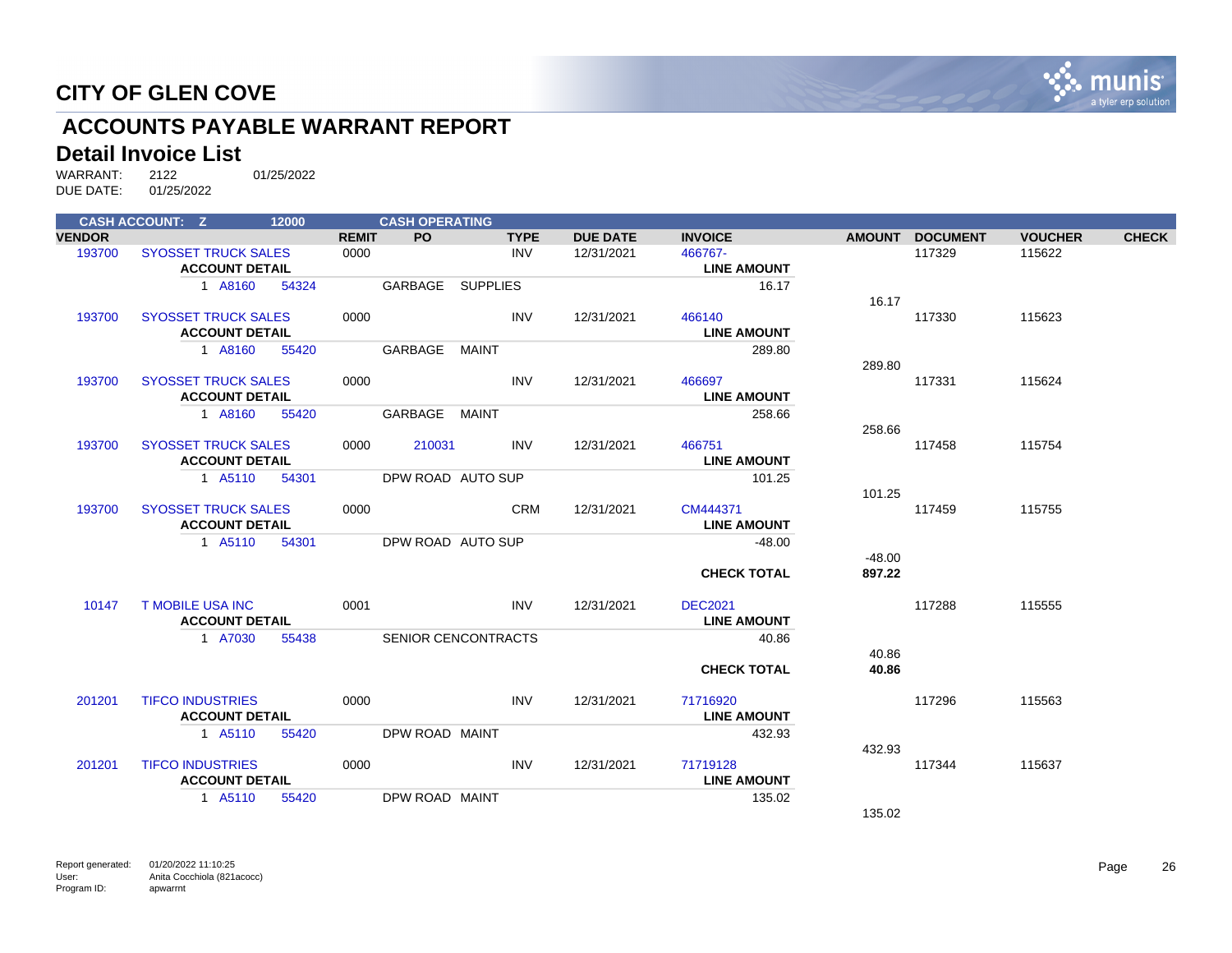

## **ACCOUNTS PAYABLE WARRANT REPORT**

#### **Detail Invoice List**

|               | <b>CASH ACCOUNT: Z</b>         | 12000 |              | <b>CASH OPERATING</b> |                      |                 |                    |               |                 |                |              |
|---------------|--------------------------------|-------|--------------|-----------------------|----------------------|-----------------|--------------------|---------------|-----------------|----------------|--------------|
| <b>VENDOR</b> |                                |       | <b>REMIT</b> | <b>PO</b>             | <b>TYPE</b>          | <b>DUE DATE</b> | <b>INVOICE</b>     | <b>AMOUNT</b> | <b>DOCUMENT</b> | <b>VOUCHER</b> | <b>CHECK</b> |
| 201201        | <b>TIFCO INDUSTRIES</b>        |       | 0000         |                       | <b>INV</b>           | 12/31/2021      | 71721349           |               | 117488          | 115784         |              |
|               | <b>ACCOUNT DETAIL</b>          |       |              |                       |                      |                 | <b>LINE AMOUNT</b> |               |                 |                |              |
|               | 1 A5110                        | 54301 |              | DPW ROAD AUTO SUP     |                      |                 | 754.92             |               |                 |                |              |
|               |                                |       |              |                       |                      |                 |                    | 754.92        |                 |                |              |
|               |                                |       |              |                       |                      |                 | <b>CHECK TOTAL</b> | 1,322.87      |                 |                |              |
|               |                                |       |              |                       |                      |                 |                    |               |                 |                |              |
| 201435        | <b>TITAN SEWER &amp; DRAIN</b> |       | 0000         |                       | <b>INV</b>           | 12/31/2021      | 33879              |               | 117318          | 115611         |              |
|               | <b>ACCOUNT DETAIL</b>          |       |              |                       |                      |                 | <b>LINE AMOUNT</b> |               |                 |                |              |
|               | 1 A3410                        | 55420 |              | <b>FIRE</b>           | <b>MAINT</b>         |                 | 275.00             |               |                 |                |              |
|               |                                |       |              |                       |                      |                 |                    | 275.00        |                 |                |              |
|               |                                |       |              |                       |                      |                 | <b>CHECK TOTAL</b> | 275.00        |                 |                |              |
|               |                                |       |              |                       |                      |                 |                    |               |                 |                |              |
| 10704         | <b>TOUCHTNE COMMUNICATIO</b>   |       | 0001         |                       | <b>INV</b>           | 12/31/2021      | 1497025            |               | 117500          | 115796         |              |
|               | <b>ACCOUNT DETAIL</b>          |       |              |                       |                      |                 | <b>LINE AMOUNT</b> |               |                 |                |              |
|               | 1 A1220                        | 55416 |              | CITY HALL TELECOM     |                      |                 | 6,333.27           |               |                 |                |              |
|               |                                |       |              |                       |                      |                 |                    | 6,333.27      |                 |                |              |
|               |                                |       |              |                       |                      |                 | <b>CHECK TOTAL</b> | 6,333.27      |                 |                |              |
|               |                                |       |              |                       |                      |                 |                    |               |                 |                |              |
| 201781        | TRIUS, INC.                    |       | 0000         |                       | <b>INV</b>           | 12/31/2021      | S1081083           |               | 117394          | 115689         |              |
|               | <b>ACCOUNT DETAIL</b>          |       |              |                       |                      |                 | <b>LINE AMOUNT</b> |               |                 |                |              |
|               | 1 A5142                        | 54324 |              | SNOW                  | <b>SUPPLIES</b>      |                 | 1,360.90           |               |                 |                |              |
|               |                                |       |              |                       |                      |                 |                    | 1,360.90      |                 |                |              |
|               |                                |       |              |                       |                      |                 | <b>CHECK TOTAL</b> | 1,360.90      |                 |                |              |
|               |                                |       |              |                       |                      |                 |                    |               |                 |                |              |
| 220061        | <b>VERIZON</b>                 |       | 0000         | 210061                | <b>INV</b>           | 12/31/2021      | 12-24-21 POLICE    |               | 117384          | 115677         |              |
|               | <b>ACCOUNT DETAIL</b>          |       |              |                       |                      |                 | <b>LINE AMOUNT</b> |               |                 |                |              |
|               | 1 A3120                        | 55416 |              | POLICE DEP TELECOM    |                      |                 | 1,001.85           |               |                 |                |              |
|               |                                |       |              |                       |                      |                 |                    | 1,001.85      |                 |                |              |
|               |                                |       |              |                       |                      |                 | <b>CHECK TOTAL</b> | 1,001.85      |                 |                |              |
|               |                                |       |              |                       |                      |                 |                    |               |                 |                |              |
| 230555        | <b>W.B. MASON OFFICE SUP</b>   |       | 0000         | 210039                | <b>INV</b>           | 12/31/2021      | 226259853          |               | 117453          | 115749         |              |
|               | <b>ACCOUNT DETAIL</b>          |       |              |                       |                      |                 | <b>LINE AMOUNT</b> |               |                 |                |              |
|               | 1 A1220                        | 54360 |              |                       | CITY HALL OFFICE EXP |                 | 30.55              |               |                 |                |              |
|               |                                |       |              |                       |                      |                 |                    | 30.55         |                 |                |              |
| 230555        | <b>W.B. MASON OFFICE SUP</b>   |       | 0000         | 210039                | <b>INV</b>           | 12/31/2021      | 226264369          |               | 117454          | 115750         |              |
|               | <b>ACCOUNT DETAIL</b>          |       |              |                       |                      |                 | <b>LINE AMOUNT</b> |               |                 |                |              |
|               | 1 A1220                        | 54360 |              |                       | CITY HALL OFFICE EXP |                 | 818.16             |               |                 |                |              |
|               |                                |       |              |                       |                      |                 |                    | 818.16        |                 |                |              |
|               |                                |       |              |                       |                      |                 |                    |               |                 |                |              |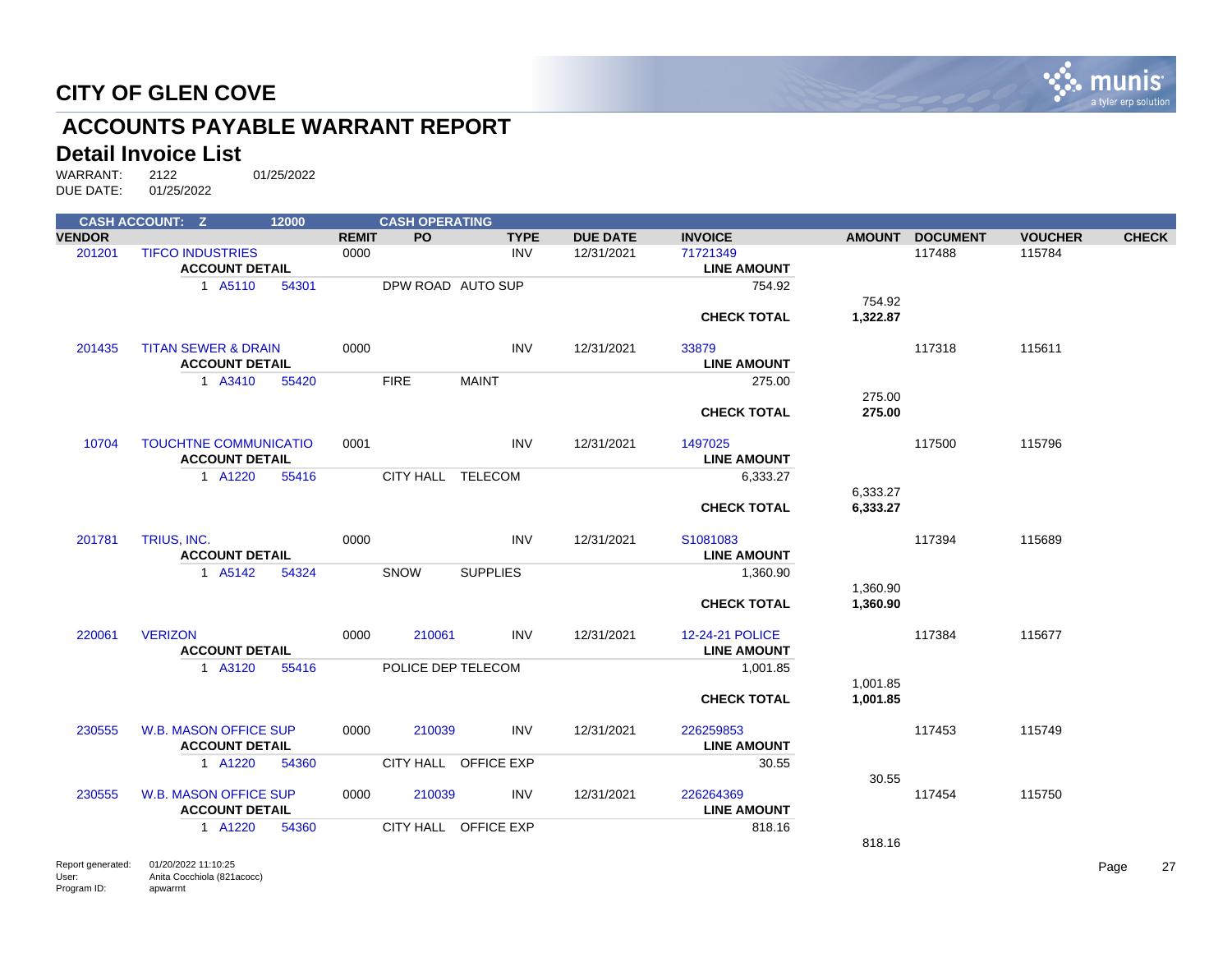

## **ACCOUNTS PAYABLE WARRANT REPORT**

#### **Detail Invoice List**

|               | <b>CASH ACCOUNT: Z</b>                                | 12000 |              | <b>CASH OPERATING</b> |                             |                 |                               |            |                 |                |              |
|---------------|-------------------------------------------------------|-------|--------------|-----------------------|-----------------------------|-----------------|-------------------------------|------------|-----------------|----------------|--------------|
| <b>VENDOR</b> |                                                       |       | <b>REMIT</b> | PO                    | <b>TYPE</b>                 | <b>DUE DATE</b> | <b>INVOICE</b>                |            | AMOUNT DOCUMENT | <b>VOUCHER</b> | <b>CHECK</b> |
|               |                                                       |       |              |                       |                             |                 | <b>CHECK TOTAL</b>            | 848.71     |                 |                |              |
| 231075        | <b>WINDSOR FUEL CO. INC.</b>                          |       | 0000         |                       | <b>INV</b>                  | 12/31/2021      | 25466                         |            | 117381          | 115674         |              |
|               | <b>ACCOUNT DETAIL</b>                                 |       |              |                       |                             |                 | <b>LINE AMOUNT</b>            |            |                 |                |              |
|               | 1 A7055                                               | 55558 |              |                       | <b>RECREATIONPISTOL RGE</b> |                 | 253.92                        |            |                 |                |              |
|               |                                                       |       |              |                       |                             |                 |                               | 253.92     |                 |                |              |
|               |                                                       |       |              |                       |                             |                 | <b>CHECK TOTAL</b>            | 253.92     |                 |                |              |
| 10076         | <b>WINDSTREAM ENTERPRISE</b>                          |       | 0000         |                       | <b>INV</b>                  | 12/31/2021      | 74456002                      |            | 117372          | 115665         |              |
|               | <b>ACCOUNT DETAIL</b>                                 |       |              |                       |                             |                 | <b>LINE AMOUNT</b>            |            |                 |                |              |
|               | 1 A1220                                               | 55416 |              | CITY HALL TELECOM     |                             |                 | 1,779.68                      |            |                 |                |              |
|               |                                                       |       |              |                       |                             |                 |                               | 1,779.68   |                 |                |              |
|               |                                                       |       |              |                       |                             |                 | <b>CHECK TOTAL</b>            | 1,779.68   |                 |                |              |
| 230262        | <b>WINTERS BROS. WASTE S</b>                          |       | 0000         | 210029                | <b>INV</b>                  | 12/31/2021      | 2415726                       |            | 117455          | 115751         |              |
|               | <b>ACCOUNT DETAIL</b>                                 |       |              |                       |                             |                 | <b>LINE AMOUNT</b>            |            |                 |                |              |
|               | 1 A8160                                               | 55438 |              | GARBAGE               | <b>CONTRACTS</b>            |                 | 11,787.83                     |            |                 |                |              |
|               |                                                       |       |              |                       |                             |                 |                               | 11,787.83  |                 |                |              |
| 230262        | <b>WINTERS BROS, WASTE S</b><br><b>ACCOUNT DETAIL</b> |       | 0000         | 210029                | <b>INV</b>                  | 12/31/2021      | 2415718<br><b>LINE AMOUNT</b> |            | 117460          | 115756         |              |
|               |                                                       |       |              |                       | <b>CONTRACTS</b>            |                 |                               |            |                 |                |              |
|               | 1 A8160                                               | 55438 |              | GARBAGE               |                             |                 | 2,173.55                      | 2,173.55   |                 |                |              |
| 230262        | <b>WINTERS BROS, WASTE S</b>                          |       | 0000         | 210029                | <b>INV</b>                  | 12/31/2021      | 2415719                       |            | 117461          | 115757         |              |
|               | <b>ACCOUNT DETAIL</b>                                 |       |              |                       |                             |                 | <b>LINE AMOUNT</b>            |            |                 |                |              |
|               | 1 A8160                                               | 55438 |              | GARBAGE               | <b>CONTRACTS</b>            |                 | 18,000.00                     |            |                 |                |              |
|               |                                                       |       |              |                       |                             |                 |                               | 18,000.00  |                 |                |              |
| 230262        | <b>WINTERS BROS, WASTE S</b>                          |       | 0000         | 210029                | <b>INV</b>                  | 12/31/2021      | 2415719-                      |            | 117462          | 115758         |              |
|               | <b>ACCOUNT DETAIL</b>                                 |       |              |                       |                             |                 | <b>LINE AMOUNT</b>            |            |                 |                |              |
|               | 1 A8160                                               | 55438 |              | GARBAGE               | <b>CONTRACTS</b>            |                 | 73,141.80                     |            |                 |                |              |
|               |                                                       |       |              |                       |                             |                 |                               | 73,141.80  |                 |                |              |
|               |                                                       |       |              |                       |                             |                 | <b>CHECK TOTAL</b>            | 105,103.18 |                 |                |              |
| 191           | <b>INVOICES</b>                                       |       |              |                       | <b>WARRANT TOTAL</b>        |                 | 440,364.61                    | 440,364.61 |                 |                |              |
|               |                                                       |       |              |                       | <b>CASH ACCOUNT BALANCE</b> |                 |                               | 0.00       |                 |                |              |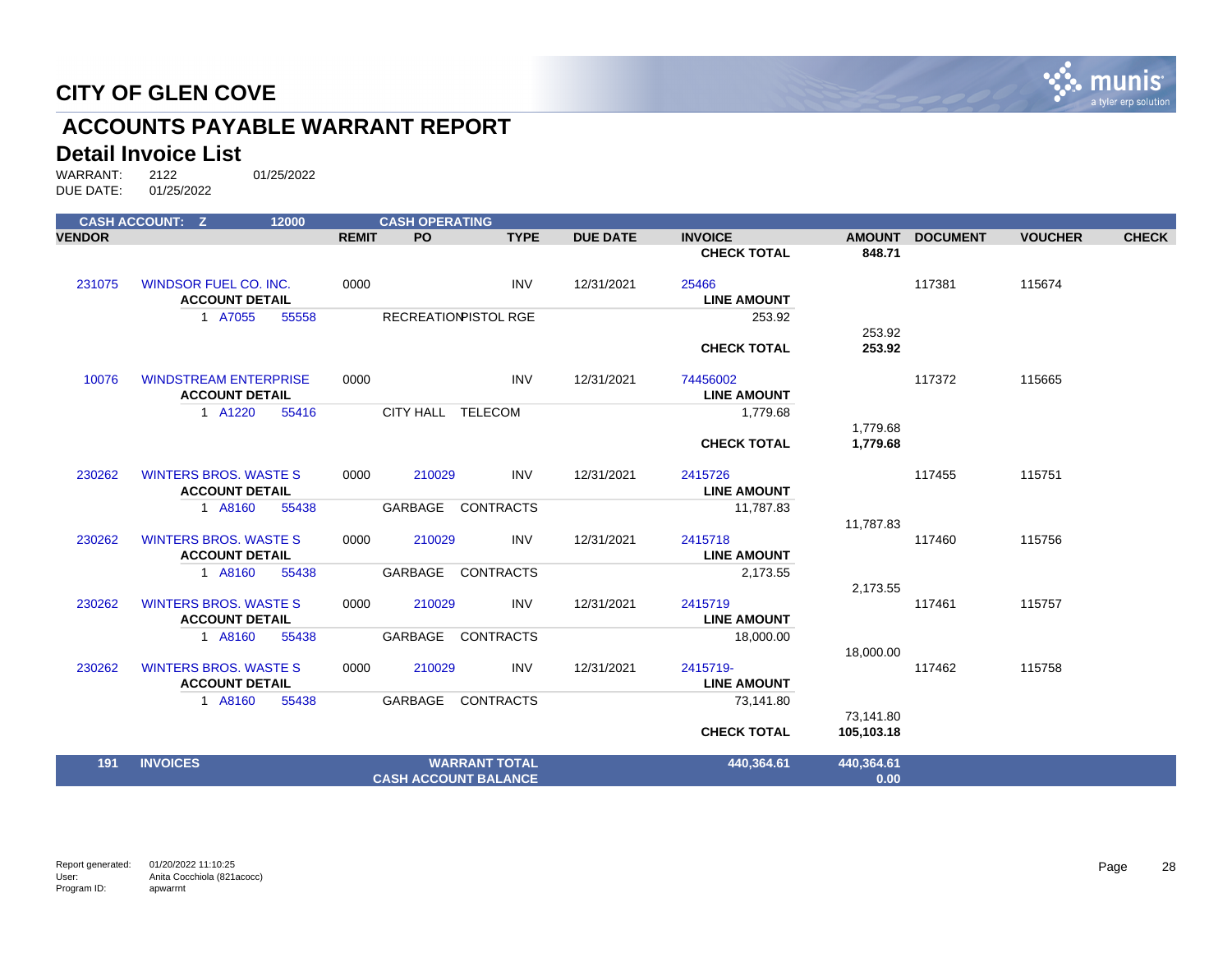

## **ACCOUNTS PAYABLE WARRANT REPORT**

## Warrant Summary<br>WARRANT: 2122

WARRANT: 2122 01/25/2022<br>DUE DATE: 01/25/2022 DUE DATE:

| <b>FUND</b> | <b>ORG</b> |                                          | <b>ACCOUNT</b>     |                                  | <b>AMOUNT</b> | <b>AVLB BUDGET</b> |
|-------------|------------|------------------------------------------|--------------------|----------------------------------|---------------|--------------------|
| A           | A1210      | <b>MAYOR</b>                             | A -01-1210-55438 - | <b>CONTRACTUAL SERVICES</b>      | 700.00        | 8.466.56           |
| Α           | A1220      | CITY HALL OPERATING E                    | A -01-1220-54360 - | PRINTING & OFFICE                | 7,303.68      | 16,949.97          |
| A           | A1220      | CITY HALL OPERATING E                    | A -01-1220-55416 - | <b>TELECOMMUNICATIONS</b>        | 9,547.68      | $-12.863.91$       |
| A           | A1310      | <b>FINANCE DEPARTMENT</b>                | A -01-1310-55438 - | <b>CONTRACTUAL SERVICES</b>      | 4.325.00      | $-61.612.59$       |
| A           | A1410      | <b>CITY CLERK</b>                        | A -01-1410-51253 - | DOG LICENSING NYS EXP            | 49.00         | 27.00              |
| Α           | A1410      | <b>CITY CLERK</b>                        | A -01-1410-51256 - | <b>MARRIAGE LICENSE NYS</b>      | 337.50        | 71.08              |
| Α           | A1420      | <b>CITY ATTORNEY</b>                     | A -01-1420-55492 - | <b>LEGAL FEES</b>                | 3,220.00      | $-74,408.71$       |
| Α           | A1425      | <b>PERSONNEL</b>                         | A -01-1425-55407 - | <b>EQUIP. SERVICE &amp; RENT</b> | 35.34         | 105.51             |
| A           | A1490      | DEPT PUBLIC WORKS - A                    | A -01-1490-54320 - | UTILITIES-GAS/ELECTRI            | 10,312.95     | $-5.947.32$        |
| A           | A1490      | DEPT PUBLIC WORKS - A                    | A -01-1490-54324 - | <b>GENERAL SUPPLIES</b>          | 42.33         | 888.02             |
| A           | A1490      | DEPT PUBLIC WORKS - A                    | A -01-1490-55420 - | <b>REPAIRS &amp; MAINTENANCE</b> | 67.43         | 1.028.06           |
| A           | A1640      | DEPT PUBLIC WORKS - G                    | A -01-1640-52230 - | <b>EQUIPMENT REPLACEMENT</b>     | 1,357.81      | 642.19             |
| A           | A1640      | DEPT PUBLIC WORKS - G                    | A -01-1640-54320 - | UTILITIES-GAS/ELECTRI            | 7,676.58      | $-4,006.86$        |
| A           | A1640      | DEPT PUBLIC WORKS - G                    | A -01-1640-54321 - | <b>VEHICLE GAS/DIESEL/FU</b>     | 5.475.78      | $-29.834.03$       |
| A           | A1640      | DEPT PUBLIC WORKS - G                    | A -01-1640-55438 - | <b>CONTRACTUAL SERVICES</b>      | 1,019.22      | 230.78             |
| Α           | A1680      | INFORMATION TECHNOLOG A -01-1680-52230 - |                    | <b>EQUIPMENT REPLACEMENT</b>     | 1,862.80      | 637.20             |
| Α           | A1989      | <b>TERMINATION PAYMENTS</b>              | A -01-1989-51156 - | <b>TERMINATION PAY</b>           | 65,216.01     | $-358,715.36$      |
| A           | A3120      | POLICE DEPARTMENT                        | A -03-3120-52230 - | <b>EQUIPMENT REPLACEMENT</b>     | 698.81        | 16,151.26          |
| Α           | A3120      | POLICE DEPARTMENT                        | A -03-3120-54320 - | UTILITIES-GAS/ELECTRI            | 3,376.84      | $-7,013.11$        |
| Α           | A3120      | POLICE DEPARTMENT                        | A -03-3120-54324 - | <b>GENERAL SUPPLIES</b>          | 258.65        | 179.28             |
| Α           | A3120      | POLICE DEPARTMENT                        | A -03-3120-54360 - | PRINTING & OFFICE                | 566.29        | 861.70             |
| Α           | A3120      | POLICE DEPARTMENT                        | A -03-3120-55409 - | <b>COLLECTION FEES</b>           | 1,500.00      | 860.63             |
| A           | A3120      | POLICE DEPARTMENT                        | A -03-3120-55416 - | <b>TELECOMMUNICATIONS</b>        | 1,001.85      | 2,982.35           |
| A           | A3120      | POLICE DEPARTMENT                        | A -03-3120-55420 - | <b>REPAIRS &amp; MAINTENANCE</b> | 2.654.11      | 5.808.83           |
| Α           | A3120      | POLICE DEPARTMENT                        | A -03-3120-55443 - | <b>TECHNICAL SERVICES</b>        | 782.72        | 580.40             |
| Α           | A3120      | POLICE DEPARTMENT                        | A -03-3120-55483 - | <b>FEES FOR SERVICES</b>         | 4,725.00      | 1,275.00           |
| Α           | A3310      | <b>AUXILIARY POLICE</b>                  | A -03-3310-54320 - | UTILITIES-GAS/ELECTRI            | 541.72        | $-335.46$          |
| Α           | A3310      | <b>AUXILIARY POLICE</b>                  | A -03-3310-54360 - | PRINTING & OFFICE                | 54.97         | 360.65             |
| Α           | A3310      | <b>AUXILIARY POLICE</b>                  | A -03-3310-55420 - | <b>REPAIRS &amp; MAINTENANCE</b> | 67.97         | 482.38             |
| Α           | A3410      | FIRE DEPARTMENT                          | A -03-3410-54310 - | <b>FOOD</b>                      | 172.50        | 817.70             |
| Α           | A3410      | FIRE DEPARTMENT                          | A -03-3410-54320 - | UTILITIES-GAS/ELECTRI            | 3,565.96      | $-2,043.30$        |
| Α           | A3410      | FIRE DEPARTMENT                          | A -03-3410-54324 - | <b>GENERAL SUPPLIES</b>          | 1,030.00      | 348.64             |
| Α           | A3410      | FIRE DEPARTMENT                          | A -03-3410-54360 - | PRINTING & OFFICE                | 413.11        | 313.52             |
| Α           | A3410      | FIRE DEPARTMENT                          | A -03-3410-55416 - | <b>TELECOMMUNICATIONS</b>        | 6.91          | 55.46              |
| Α           | A3410      | <b>FIRE DEPARTMENT</b>                   | A -03-3410-55420 - | <b>REPAIRS &amp; MAINTENANCE</b> | 5,826.16      | 37.64              |
| Α           | A3510      | <b>ANIMAL SHELTER</b>                    | A -01-3510-54320 - | UTILITIES-GAS/ELECTRI            | 909.35        | 323.88             |
| Α           | A3630      | <b>CODE ENFORCEMENT</b>                  | A -03-3630-55855 - | <b>UNIFORM</b>                   | 52.41         | 88.99              |
| Α           | A4540      | <b>EMS/AMBULANCE CORPS</b>               | A -04-4540-54320 - | UTILITIES-GAS/ELECTRI            | 2,361.52      | 251.56             |
| Α           | A4540      | <b>EMS/AMBULANCE CORPS</b>               | A -04-4540-54324 - | <b>GENERAL SUPPLIES</b>          | 333.79        | 845.07             |
| Α           | A4540      | <b>EMS/AMBULANCE CORPS</b>               | A -04-4540-54353 - | <b>MEDICAL SUPPLIES</b>          | 2,564.62      | 980.47             |

Report generated: 01/20/2022 11:10:25 User:

Program ID:

Page 29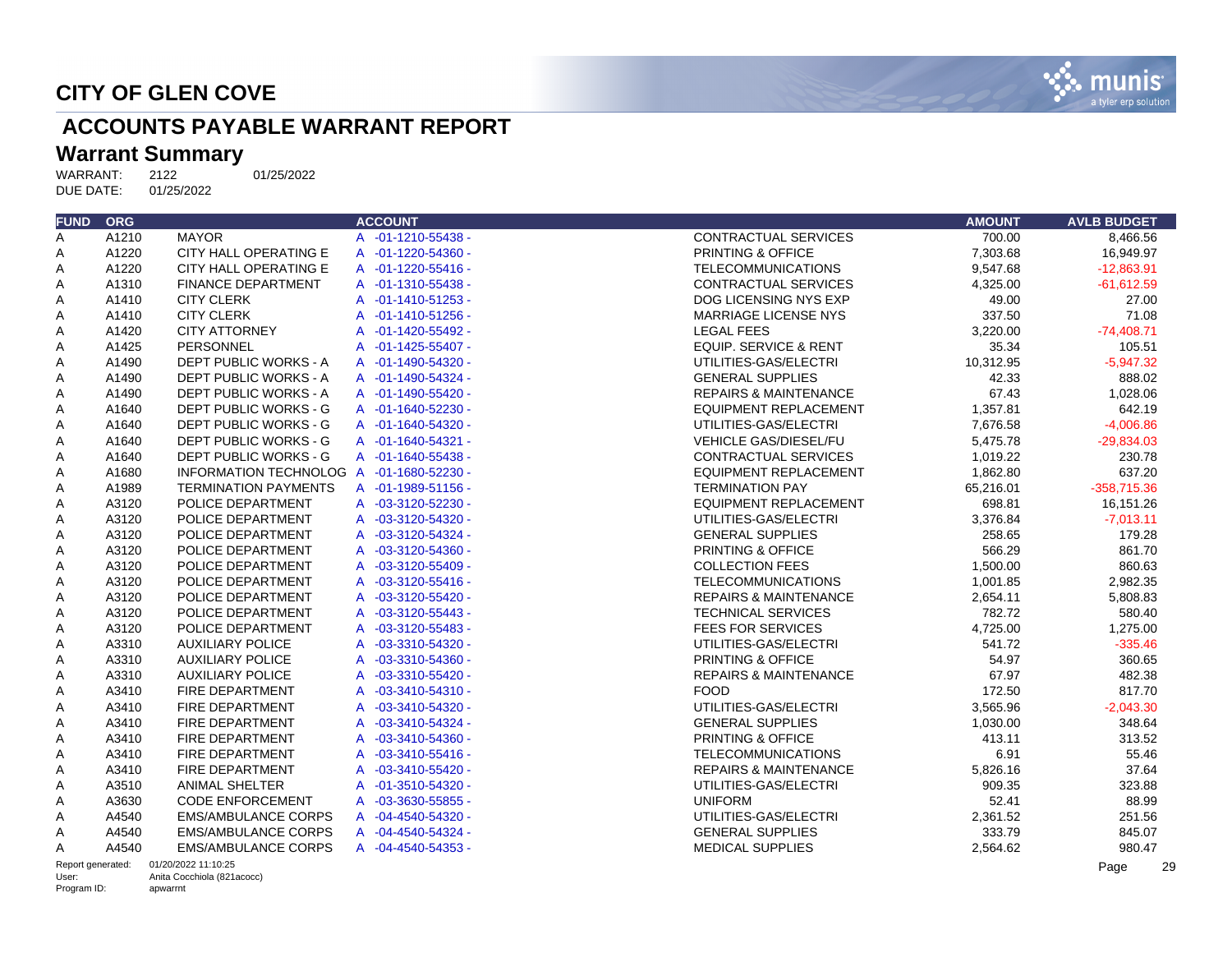## **ACCOUNTS PAYABLE WARRANT REPORT**

| Α | A4540 | <b>EMS/AMBULANCE CORPS</b>       | A              | $-04 - 4540 - 55407 -$ |
|---|-------|----------------------------------|----------------|------------------------|
| Α | A4540 | <b>EMS/AMBULANCE CORPS</b>       | A              | $-04 - 4540 - 55420 -$ |
| Α | A4540 | <b>EMS/AMBULANCE CORPS</b>       | A              | $-04 - 4540 - 55437 -$ |
| Α | A4540 | <b>EMS/AMBULANCE CORPS</b>       | A              | $-04 - 4540 - 55438 -$ |
| Α | A4540 | <b>EMS/AMBULANCE CORPS</b>       | А              | $-04 - 4540 - 55855 -$ |
| Α | A5110 | <b>DEPT PUBLIC WORKS - R</b>     | A              | $-05 - 5110 - 54301 -$ |
| Α | A5110 | <b>DEPT PUBLIC WORKS - R</b>     | A              | $-05 - 5110 - 54324 -$ |
| Α | A5110 | <b>DEPT PUBLIC WORKS - R</b>     | A              | $-05 - 5110 - 54380 -$ |
| Α | A5110 | DEPT PUBLIC WORKS - R            | $\overline{A}$ | $-05 - 5110 - 54381 -$ |
| Α | A5110 | <b>DEPT PUBLIC WORKS - R</b>     | A              | $-05 - 5110 - 55420 -$ |
| Α | A5110 | <b>DEPT PUBLIC WORKS - R</b>     | A              | $-05 - 5110 - 55553 -$ |
| Α | A5142 | <b>SNOW REMOVAL</b>              | A              | $-05 - 5142 - 54324 -$ |
| Α | A5720 | <b>HARBOR PATROL</b>             | A              | $-05 - 5720 - 54320 -$ |
| Α | A5720 | <b>HARBOR PATROL</b>             | A              | $-05 - 5720 - 54324 -$ |
| Α | A5720 | <b>HARBOR PATROL</b>             | A              | $-05 - 5720 - 54360 -$ |
| Α | A7030 | <b>SENIOR CENTER - REC &amp;</b> | A              | $-07 - 7030 - 52220 -$ |
| Α | A7030 | <b>SENIOR CENTER - REC &amp;</b> | A              | $-07 - 7030 - 54310 -$ |
| Α | A7030 | <b>SENIOR CENTER - REC &amp;</b> | A              | $-07 - 7030 - 54320 -$ |
| Α | A7030 | <b>SENIOR CENTER - REC &amp;</b> | A              | $-07 - 7030 - 54324 -$ |
| Α | A7030 | <b>SENIOR CENTER - REC &amp;</b> | A              | $-07 - 7030 - 55420 -$ |
| Α | A7030 | <b>SENIOR CENTER - REC &amp;</b> | A              | $-07 - 7030 - 55438 -$ |
| Α | A7035 | <b>SENIOR CENTER - ADULT</b>     | A              | $-07 - 7035 - 55439 -$ |
| Α | A7050 | YOUTH BUREAU                     | A              | $-07 - 7050 - 54320 -$ |
| Α | A7050 | YOUTH BUREAU                     | A              | $-07 - 7050 - 55448 -$ |
| Α | A7050 | YOUTH BUREAU                     | A              | $-07 - 7050 - 55450 -$ |
| Α | A7055 | <b>RECREATION</b>                | $\overline{A}$ | $-07 - 7055 - 54320 -$ |
| Α | A7055 | <b>RECREATION</b>                | $\overline{A}$ | $-07 - 7055 - 55558 -$ |
| Α | A7160 | DEPT PUBLIC WORKS - P            | A              | $-07 - 7160 - 55420 -$ |
| Α | A7180 | <b>GOLF COURSE</b>               | A              | $-07 - 7180 - 54320 -$ |
| Α | A7180 | <b>GOLF COURSE</b>               | A              | $-07 - 7180 - 55420 -$ |
| Α | A7550 | <b>CELEBRATIONS</b>              | $\overline{A}$ | $-07 - 7550 - 55557 -$ |
| Α | A8160 | <b>DEPT PUBLIC WORKS - S</b>     | $\overline{A}$ | $-08 - 8160 - 54324 -$ |
| Α | A8160 | <b>DEPT PUBLIC WORKS - S</b>     | $\overline{A}$ | $-08 - 8160 - 55420 -$ |
| Α | A8160 | <b>DEPT PUBLIC WORKS - S</b>     | A              | $-08 - 8160 - 55438 -$ |
| A | A8760 | <b>EMERGENCY DISASTER WO</b>     | A              | $-03 - 8760 - 55520 -$ |
| A | A8760 | <b>EMERGENCY DISASTER WO</b>     | A              | $-03 - 8760 - 55521 -$ |
| Α | A8760 | <b>EMERGENCY DISASTER WO</b>     | А              | $-03 - 8760 - 55955 -$ |

| Α | A4540                | <b>EMS/AMBULANCE CORPS</b>               |              | A -04-4540-55407 -     | <b>EQUIP. SERVICE &amp; RENT</b><br>769.50   | 5,737.17      |
|---|----------------------|------------------------------------------|--------------|------------------------|----------------------------------------------|---------------|
| Α | A4540                | <b>EMS/AMBULANCE CORPS</b>               |              | A -04-4540-55420 -     | <b>REPAIRS &amp; MAINTENANCE</b><br>598.36   | 503.76        |
| Α | A4540                | <b>EMS/AMBULANCE CORPS</b>               |              | A -04-4540-55437 -     | <b>CHIEF'S EXPENSE</b><br>155.86             | 79.04         |
| Α | A4540                | <b>EMS/AMBULANCE CORPS</b>               |              | A -04-4540-55438 -     | <b>CONTRACTUAL SERVICES</b><br>678.68        | 13,875.51     |
| Α | A4540                | <b>EMS/AMBULANCE CORPS</b>               |              | A -04-4540-55855 -     | <b>UNIFORM</b><br>322.15                     | 51.83         |
| Α | A5110                | DEPT PUBLIC WORKS - R                    |              | A -05-5110-54301 -     | <b>AUTO SUPPLIES</b><br>1,806.96             | 48.00         |
| Α | A5110                | DEPT PUBLIC WORKS - R                    |              | A -05-5110-54324 -     | <b>GENERAL SUPPLIES</b><br>1,386.80          | 7.45          |
| А | A5110                | DEPT PUBLIC WORKS - R                    |              | A -05-5110-54380 -     | UTILITIES STREET LIGH<br>9,903.88            | $-2,454.86$   |
| А | A5110                | DEPT PUBLIC WORKS - R                    |              | A -05-5110-54381 -     | <b>STREET LIGHTING CONTR</b><br>200.00       | 16,358.92     |
| А | A5110                | <b>DEPT PUBLIC WORKS - R</b>             |              | A -05-5110-55420 -     | <b>REPAIRS &amp; MAINTENANCE</b><br>888.48   | 195.12        |
| А | A5110                | DEPT PUBLIC WORKS - R                    |              | A -05-5110-55553 -     | <b>BEAUTIFICATION PROGRA</b><br>37.00        | 1,707.25      |
| Α | A5142                | <b>SNOW REMOVAL</b>                      |              | A -05-5142-54324 -     | <b>GENERAL SUPPLIES</b><br>1,490.05          | 1,755.29      |
| Α | A5720                | <b>HARBOR PATROL</b>                     | $\mathsf{A}$ | $-05 - 5720 - 54320 -$ | UTILITIES-GAS/ELECTRI<br>541.71              | $-35.43$      |
| А | A5720                | <b>HARBOR PATROL</b>                     |              | A -05-5720-54324 -     | 136.00<br><b>GENERAL SUPPLIES</b>            | 411.03        |
| Α | A5720                | <b>HARBOR PATROL</b>                     |              | A -05-5720-54360 -     | PRINTING & OFFICE<br>2.90                    | 293.00        |
| Α | A7030                | <b>SENIOR CENTER - REC &amp;</b>         |              | A -07-7030-52220 -     | <b>EQUIPMENT PURCHASE</b><br>1,820.76        | 3,060.04      |
| А | A7030                | <b>SENIOR CENTER - REC &amp;</b>         |              | A -07-7030-54310 -     | <b>FOOD</b><br>7,243.50                      | 1,535.18      |
| Α | A7030                | SENIOR CENTER - REC &                    |              | A -07-7030-54320 -     | UTILITIES-GAS/ELECTRI<br>3,806.58            | 6,318.80      |
| А | A7030                | <b>SENIOR CENTER - REC &amp;</b>         |              | A -07-7030-54324 -     | <b>GENERAL SUPPLIES</b><br>487.01            | 3,186.09      |
| Α | A7030                | <b>SENIOR CENTER - REC &amp;</b>         |              | A -07-7030-55420 -     | <b>REPAIRS &amp; MAINTENANCE</b><br>1,340.00 | 1,783.97      |
| Α | A7030                | <b>SENIOR CENTER - REC &amp;</b>         |              | A -07-7030-55438 -     | CONTRACTUAL SERVICES<br>535.86               | 19,147.38     |
| А | A7035                | SENIOR CENTER - ADULT                    |              | A -07-7035-55439 -     | <b>CONTRACTUAL PROGRAMS</b><br>950.00        | 192.67        |
| Α | A7050                | YOUTH BUREAU                             |              | A -07-7050-54320 -     | 645.59<br>UTILITIES-GAS/ELECTRI              | 542.35        |
| Α | A7050                | YOUTH BUREAU                             | $\mathsf{A}$ | $-07 - 7050 - 55448 -$ | COMPREHENSIVE YOUTH P<br>295.18              | 86.04         |
| Α | A7050                | YOUTH BUREAU                             |              | A -07-7050-55450 -     | AFTER 3 PROGRAM EXPS<br>25.98                | 15,874.32     |
| Α | A7055                | <b>RECREATION</b>                        |              | A -07-7055-54320 -     | 7,569.17<br>UTILITIES-GAS/ELECTRI            | $-19,035.52$  |
| Α | A7055                | <b>RECREATION</b>                        |              | A -07-7055-55558 -     | 6,976.11<br><b>PISTOL RANGE</b>              | 0.00          |
| Α | A7160                | DEPT PUBLIC WORKS - P                    |              | A -07-7160-55420 -     | <b>REPAIRS &amp; MAINTENANCE</b><br>2,473.34 | 1,216.93      |
| Α | A7180                | <b>GOLF COURSE</b>                       |              | A -07-7180-54320 -     | UTILITIES-GAS/ELECTRI<br>6,684.38            | $-16,999.66$  |
| А | A7180                | <b>GOLF COURSE</b>                       | A            | $-07 - 7180 - 55420 -$ | 514.65<br><b>REPAIRS &amp; MAINTENANCE</b>   | 4,732.99      |
| Α | A7550                | <b>CELEBRATIONS</b>                      |              | A -07-7550-55557 -     | <b>CELEBRATIONS EXPENSES</b><br>262.50       | 4,732.99      |
| А | A8160                | DEPT PUBLIC WORKS - S                    |              | A -08-8160-54324 -     | <b>GENERAL SUPPLIES</b><br>206.36            | 72.43         |
| А | A8160                | DEPT PUBLIC WORKS - S                    |              | A -08-8160-55420 -     | 548.46<br><b>REPAIRS &amp; MAINTENANCE</b>   | 458.21        |
| Α | A8160                | DEPT PUBLIC WORKS - S                    |              | A -08-8160-55438 -     | CONTRACTUAL SERVICES<br>105,103.18           | 63,517.50     |
| Α | A8760                | EMERGENCY DISASTER WO A -03-8760-55520 - |              |                        | PPE-COVID-19 CDBG<br>45.32                   | $-13,653.33$  |
| Α | A8760                | EMERGENCY DISASTER WO A -03-8760-55521 - |              |                        | PFI-COVID-19 CDBG<br>1,296.00                | $-22,139.63$  |
| Α | A8760                | EMERGENCY DISASTER WO A -03-8760-55955 - |              |                        | <b>IDA DAMAGES</b><br>4,254.98               | $-158,671.48$ |
|   |                      |                                          |              |                        | <b>FUND TOTAL</b><br>324,017.61              |               |
|   | CASH ACCOUNT Z 12000 | <b>BALANCE .00</b>                       |              |                        |                                              |               |
|   | F8300                | <b>WATER DIVISION</b>                    |              | F -08-8300-54309 -     | <b>CHEMICALS</b><br>4,429.07                 | 14,302.24     |
|   | F8300                | <b>WATER DIVISION</b>                    | F.           | $-08 - 8300 - 54311 -$ | <b>WATER TESTING FEES</b><br>4,425.00        | 6,735.00      |
|   | F8300                | <b>WATER DIVISION</b>                    | F.           | $-08 - 8300 - 54320 -$ | UTILITIES-GAS/ELECTRI<br>38,615.54           | $-27.902.79$  |
| F | F8300                | <b>WATER DIVISION</b>                    |              | F -08-8300-54324 -     | <b>GENERAL SUPPLIES</b><br>3,250.25          | 30,946.91     |
|   |                      |                                          |              |                        |                                              |               |

#### **CASH ACCOUNT Z 12000 BALANCE .00**

| F | F8300        | WATER DIVISION        | F -08-8300-54309 |
|---|--------------|-----------------------|------------------|
| F | F8300        | <b>WATER DIVISION</b> | F -08-8300-54311 |
| F | F8300        | WATER DIVISION        | F -08-8300-54320 |
| F | <b>E8300</b> | WATER DIVISION        | E -08-8300-54324 |

| Report generated: | 01/20/2022 11:10:25        |
|-------------------|----------------------------|
| User:             | Anita Cocchiola (821acocc) |
| Program ID:       | apwarrnt                   |

Page 30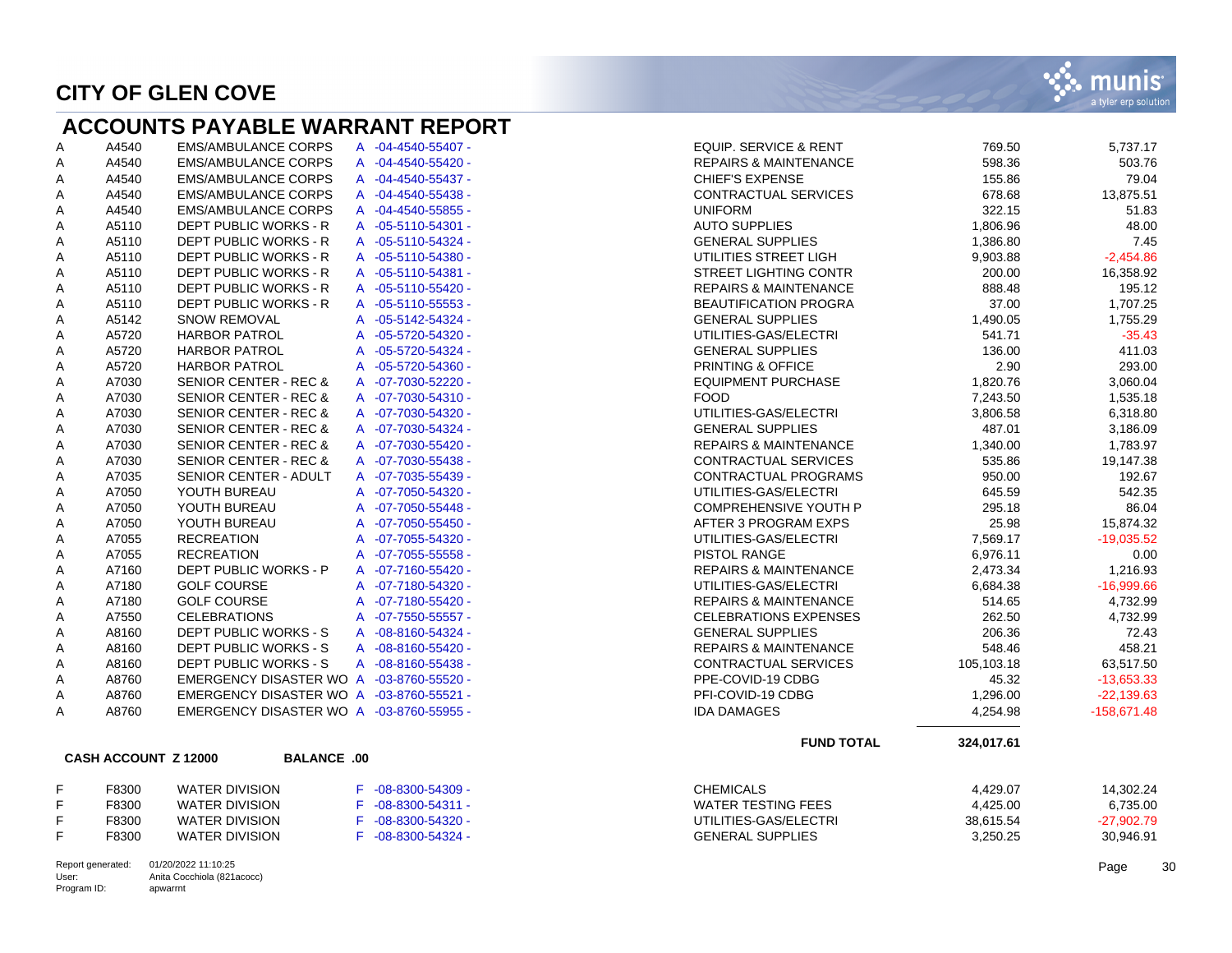|    |                             | <b>ACCOUNTS PAYABLE WARRANT REPORT</b> |                          |                                  |            |               |
|----|-----------------------------|----------------------------------------|--------------------------|----------------------------------|------------|---------------|
| F  | F8300                       | <b>WATER DIVISION</b>                  | $F -08 - 8300 - 54360 -$ | <b>PRINTING &amp; OFFICE</b>     | 21.43      | 14.03         |
| F  | F8300                       | <b>WATER DIVISION</b>                  | $F -08 - 8300 - 55420 -$ | <b>REPAIRS &amp; MAINTENANCE</b> | 1,130.34   | 0.00          |
| F  | F8300                       | <b>WATER DIVISION</b>                  | -08-8300-55422 -         | MAINTENANCE CONTRACTS            | 1,871.99   | 23,658.37     |
| F  | F8300                       | <b>WATER DIVISION</b>                  | $-08 - 8300 - 55438 -$   | CONTRACTUAL SERVICES             | 3,696.00   | 48,155.68     |
| F  | F8300                       | <b>WATER DIVISION</b>                  | $F -08 - 8300 - 55443 -$ | <b>TECHNICAL SERVICES</b>        | 6,300.00   | 50,053.78     |
| F  | F8300                       | <b>WATER DIVISION</b>                  | F -08-8300-55940 -       | <b>CONTINGENCY RESERVE</b>       | 1,815.06   | 162,250.62    |
|    |                             |                                        |                          | <b>FUND TOTAL</b>                | 65,554.68  |               |
|    | <b>CASH ACCOUNT Z 12000</b> | <b>BALANCE .00</b>                     |                          |                                  |            |               |
| H. | H3120                       | <b>POLICE</b>                          | H -03-3120-55404 -2120   | COMPUTER HARDWARE/SOF            | 1,732.27   | 13,594.37     |
| H  | H3410                       | <b>FIRE DEPARTMENT</b>                 | H -03-3410-52250 -2123   | <b>FIRE TRUCK AND RELATE</b>     | 3,500.00   | 795,394.01    |
| н  | H3620                       | <b>BUILDING DEPT</b>                   | H -03-3620-55406-2018    | HARDWARE AND SOFTWARE            | 6,890.00   | 836.00        |
| H  | H7030                       | <b>SENIOR CENTER</b>                   | H -07-7030-52240 -2134   | <b>BUILDING IMPROVEMENTS</b>     | 10,112.80  | 45,910.59     |
| H  | H7140                       | <b>RECREATION</b>                      | H -07-7140-55438 -1748   | <b>WATERSIDE RECREATION</b>      | 9,121.25   | 51,447.51     |
| H  | H7160                       | DEPT PUBLIC WORKS - P                  | H -07-7160-55420-2136    | <b>PARK IMPROVEMENTS</b>         | 11,722.00  | 426,296.70    |
| H  | H8300                       | <b>WATER DIVISION</b>                  | H -08-8300-52260 -1827   | SEAMANS RD WELL REHAB            | 7,714.00   | $-932,886.40$ |
|    |                             |                                        |                          | <b>FUND TOTAL</b>                | 50,792.32  |               |
|    | <b>CASH ACCOUNT Z 12000</b> | <b>BALANCE .00</b>                     |                          |                                  |            |               |
|    |                             |                                        |                          | <b>WARRANT SUMMARY TOTAL</b>     | 440,364.61 |               |
|    |                             |                                        |                          | <b>GRAND TOTAL</b>               | 440,364.61 |               |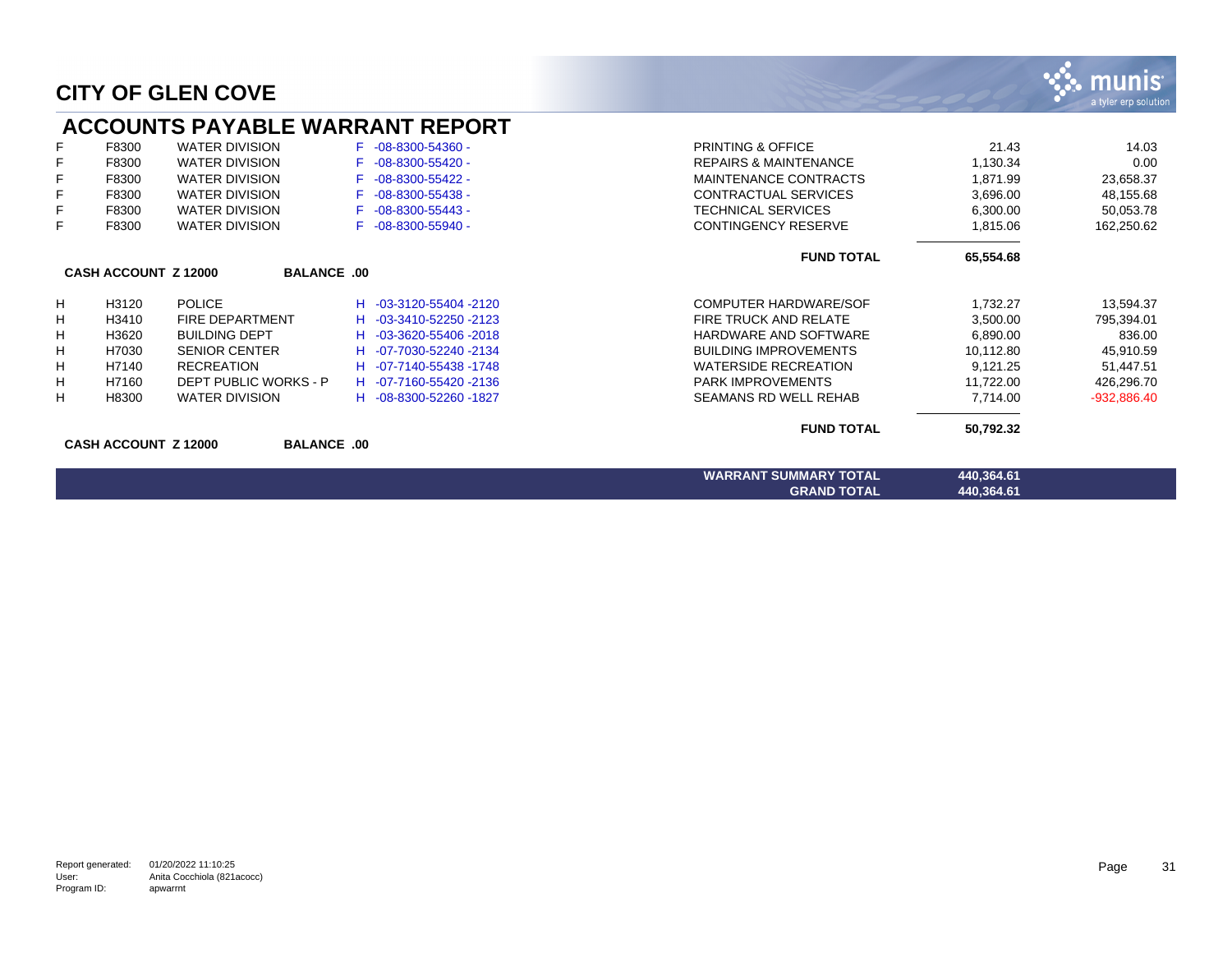

## **ACCOUNTS PAYABLE WARRANT REPORT**

# **Warrant List by Voucher**<br>WARRANT: 2122 01/25/2022

WARRANT: 2122<br>DUE DATE: 01/25/2022 DUE DATE:

| <b>VOUCHER</b>       | <b>VENDOR</b>                           | <b>DOCUMENT</b> | <b>INVOICE</b>  | PO     | <b>TYPE</b> | <b>DUE DATE</b> | <b>AMOUNT COMMENT</b>          |
|----------------------|-----------------------------------------|-----------------|-----------------|--------|-------------|-----------------|--------------------------------|
| 112318               | 70150 GLEN COVE BEER DISTRIBUTO 114064  |                 | 0154786         |        | <b>INV</b>  | 08/24/2021      | 136.00 GATORADE, WATER         |
| 112406               | 70150 GLEN COVE BEER DISTRIBUTO 114151  |                 | 0154762         |        | <b>INV</b>  | 08/24/2021      | 20.00 40 PK POLAND SPRING W    |
| 112492               | 70150 GLEN COVE BEER DISTRIBUTO 114235  |                 | 0154765         |        | <b>INV</b>  | 08/24/2021      | 10.00 40 PK POLAND SPRING W    |
| 112493               | 70150 GLEN COVE BEER DISTRIBUTO 114236  |                 | 0154766         |        | <b>INV</b>  | 08/24/2021      | 10.00 40 PK POLAND SPRING W    |
| 112494               | 70150 GLEN COVE BEER DISTRIBUTO 114237  |                 | 0154771         |        | <b>INV</b>  | 08/24/2021      | 10.00 40 PK POLAND SPRING W    |
| 112495               | 70150 GLEN COVE BEER DISTRIBUTO 114238  |                 | 0154773         |        | <b>INV</b>  | 08/24/2021      | 10.00 40 PK POLAND SPRING W    |
| 112502               | 70150 GLEN COVE BEER DISTRIBUTO 114244  |                 | 206787          |        | <b>INV</b>  | 08/24/2021      | 262.50 25 CASES OF POLAND SP   |
| 115549               | 10912 JUST DUCKY QUARTET                | 117282          | <b>DEC2021</b>  |        | <b>INV</b>  | 12/31/2021      | 300.00 MUSICAL PERFORMANCE F   |
| 115550               | 10462 FABIANO, ROBERTA                  | 117283          | <b>DEC2021</b>  |        | <b>INV</b>  | 12/31/2021      | 250.00 MUSICAL PERFORMANCE F   |
| 115551               | 120501 LEAF                             | 117284          | 12674604        | 210033 | <b>INV</b>  | 12/31/2021      | 220.00 COPIER LEASE            |
| 115552               | 10695 PAPPAS, KYRIACO                   | 117285          | <b>DEC2021</b>  | 210074 | <b>INV</b>  | 12/31/2021      | 250.00 MUSIC THERAPY INSTRUC   |
| 115553               | 180689 RODRIGUEZ, CAROL ANN             | 117286          | <b>DEC2021</b>  | 210073 | <b>INV</b>  | 12/31/2021      | 150.00 DANCE THERAPY INSTRUC   |
| 115554               | 10103 ABOFF'S                           | 117287          | GC361474        |        | <b>INV</b>  | 12/31/2021      | 104.98 PAINTING SUPPLIES FOR   |
| 115555               | 10147 T MOBILE USA INC                  | 117288          | <b>DEC2021</b>  |        | <b>INV</b>  | 12/31/2021      | 40.86 MONTHLY SERVICE FOR 2    |
| 115556               | 10219 ARROW EXTERMINATING CO            | 117289          | 1045426         | 210089 | <b>INV</b>  | 12/31/2021      | 175.00 PEST CONTROL SERVICES   |
| 115557               | 10894 EAST END BLINDS & WINDOW          | 117290          | 2629            | 210381 | <b>INV</b>  | 12/31/2021      | 5.081.80 PURCHASE AND INSTALLA |
| 115558               | 10894 EAST END BLINDS & WINDOW          | 117291          | 2630            | 210381 | <b>INV</b>  | 12/31/2021      | 5,031.00 PURCHASE AND INSTALLA |
| 115559               | 180553 RHA RESTAURANT CORP.             | 117292          | 2021-12         | 210012 | <b>INV</b>  | 12/31/2021      | 7,243.50 CATERING CONTRACT 1/1 |
| 115560               | 10758 ABBLE AWNING CO., INC.            | 117293          | <b>JUNE2021</b> | 210128 | <b>INV</b>  | 12/31/2021      | 400.00 MAINTENANCE OF REAR A   |
| 115561               | 10758 ABBLE AWNING CO., INC.            | 117294          | <b>DEC2021</b>  | 210128 | <b>INV</b>  | 12/31/2021      | 325.00 MAINTENANCE OF REAR A   |
| 115562               | 11045 ANGEL TOOLS INC.                  | 117295          | 1111479         | 210376 | <b>INV</b>  | 12/31/2021      | 6.890.00 PURCHASE OF OBD2 SCAN |
| 115563               | 201201 TIFCO INDUSTRIES                 | 117296          | 71716920        |        | <b>INV</b>  | 12/31/2021      | 432.93 HOSE AND HOSE ENDS      |
| 115565               | 10752 AUTOMOTIVE UNLIMITED              | 117297          | 30453           |        | <b>INV</b>  | 12/31/2021      | 109.53 AIR FILTERS             |
| 115566               | 193700 SYOSSET TRUCK SALES              | 117298          | 466047          |        | <b>INV</b>  | 12/31/2021      | 129.15 CABLE ASM               |
| 115567               | 10230 ACE HARDWARE OF GLEN COVE 117299  |                 | 17495           | 210017 | <b>INV</b>  | 12/31/2021      | 18.37 PURCHASES OF SMALL HA    |
| 115568               | 180300 RASON MATERIALS                  | 117300          | 145655          |        | <b>INV</b>  | 12/31/2021      | 246.87 MISC PATCH F-3 1AC TO   |
| 115569               | 50030 EAST HILLS CHEVROLET              | 117301          | 68947           |        | <b>INV</b>  | 12/31/2021      | 39.44 TUBE, INDICATOR          |
| 115570               | 50030 EAST HILLS CHEVROLET              | 117302          | 68982           |        | <b>INV</b>  | 12/31/2021      | 138.98 SEAL, INDICATOR, TUBE   |
| 115571               | 50030 EAST HILLS CHEVROLET              | 117303          | 69171           |        | <b>INV</b>  | 12/31/2021      | 73.98 COVER                    |
| 115572               | 120021 LONG ISLAND FOREIGN AUTO         | 117304          | 10305398        |        | <b>INV</b>  | 12/31/2021      | 372.90 AUTO PARTS              |
| 115573               | 120021 LONG ISLAND FOREIGN AUTO         | 117305          | 10305073        |        | <b>INV</b>  | 12/31/2021      | 232.00 CLIMATE CONTROL         |
| 115574               | 120021 LONG ISLAND FOREIGN AUTO         | 117306          | 10306273        |        | <b>INV</b>  | 12/31/2021      | 141.49 DISC BRAKE CALIPER      |
| 115600               | 120021 LONG ISLAND FOREIGN AUTO         | 117307          | 10304945        |        | <b>INV</b>  | 12/31/2021      | 39.98 CONNECTOR INDUSTRIAL     |
| 115601               | 120021 LONG ISLAND FOREIGN AUTO         | 117308          | 10307055        |        | <b>INV</b>  | 12/31/2021      | 254.70 HALOGEN, BULB, CAP      |
| 115602               | 10221 ALL SYSTEMS BRAKE SERVICE 117309  |                 | 464230          |        | <b>INV</b>  | 12/31/2021      | 439.00 RAIN-X DEICER           |
| 115603               | 10221 ALL SYSTEMS BRAKE SERVICE 117310  |                 | 464821          |        | <b>INV</b>  | 12/31/2021      | 285.54 PARTS                   |
| 115604               | <b>10752 AUTOMOTIVE UNLIMITED</b>       | 117311          | 305755          |        | <b>INV</b>  | 12/31/2021      | 50.84 PARTS                    |
| 115605               | 169201 PAUL YONKERS PLUMBING & H 117312 |                 | 43110           |        | <b>INV</b>  | 12/31/2021      | 463.81 SERVICED BOILER         |
| 115606               | 30110 CHIEF FIRE & SAFETY EQ.           | 117313          | 20894           |        | <b>INV</b>  | 12/31/2021      | 75.00 HEAVY DUTY SWIVEL        |
| 115607               | 144580 NICK'S AUTO REPAIR               | 117314          | 117134          |        | <b>INV</b>  | 12/31/2021      | 56.50 NYS INSPECTION & WIND    |
| Report generated:    | 01/20/2022 11:10:25                     |                 |                 |        |             |                 | 32<br>Page                     |
| User:<br>Program ID: | Anita Cocchiola (821acocc)<br>apwarrnt  |                 |                 |        |             |                 |                                |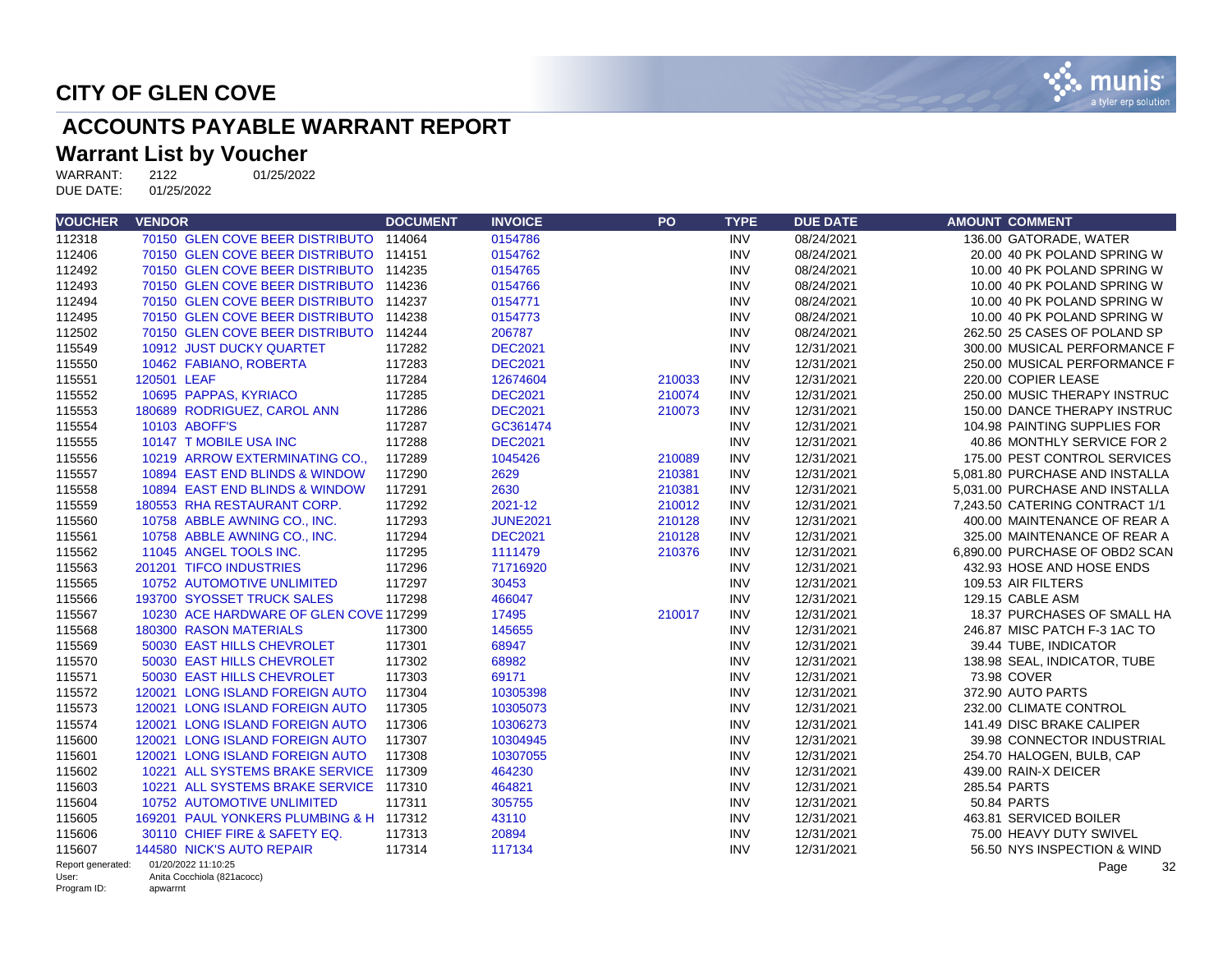

## **ACCOUNTS PAYABLE WARRANT REPORT**

# **Warrant List by Voucher**<br>WARRANT: 2122 01/25/2022

WARRANT: 2122<br>DUE DATE: 01/25/2022 DUE DATE:

| <b>VOUCHER</b>             | <b>VENDOR</b>                           | <b>DOCUMENT</b> | <b>INVOICE</b>       | <b>PO</b> | <b>TYPE</b> | <b>DUE DATE</b> | <b>AMOUNT COMMENT</b>          |
|----------------------------|-----------------------------------------|-----------------|----------------------|-----------|-------------|-----------------|--------------------------------|
| 115608                     | 144580 NICK'S AUTO REPAIR               | 117315          | 117142               |           | <b>INV</b>  | 12/31/2021      | 41.00 NYS INSPECTION           |
| 115609                     | 144580 NICK'S AUTO REPAIR               | 117316          | 117149               |           | <b>INV</b>  | 12/31/2021      | 95.86 NYS INSPECTION & OIL     |
| 115610                     | 144580 NICK'S AUTO REPAIR               | 117317          | 117075               |           | <b>INV</b>  | 12/31/2021      | 15.00 REPAIR TIRE              |
| 115611                     | 201435 TITAN SEWER & DRAIN              | 117318          | 33879                |           | <b>INV</b>  | 12/31/2021      | 275.00 CHECK PIPES IN 2ND FL   |
| 115612                     | 193149 SOUTH SHORE FIRE & SAFETY        | 117319          | 0145151              |           | <b>INV</b>  | 12/31/2021      | 54.95 REPAIR TO SCOTT PACKS    |
| 115613                     | 50044 ECONOMY UNIFORM                   | 117320          | 37612                |           | <b>INV</b>  | 12/31/2021      | 322.15 EMPLOYEE UNIFORM        |
| 115614                     | 80587 HILO MATERIALS HANDLING G         | 117321          | SS7/11573            |           | <b>INV</b>  | 12/31/2021      | 382.36 GARAGE DOOR REPAIR      |
| 115615                     | 169201 PAUL YONKERS PLUMBING & H 117322 |                 | 432999               |           | <b>INV</b>  | 12/31/2021      | 216.00 REPAIR HEATERS IN AMB   |
| 115616                     | 70045 GENERAL WELDING SUPPLY            | 117323          | 1450629              |           | <b>INV</b>  | 12/31/2021      | 142.50 MONTHLY OXYGEN TANK R   |
| 115617                     | 10228 ARROW INTERNATIONAL, INC.         | 117324          | 9504871717           | 210084    | <b>INV</b>  | 12/31/2021      | 2,008.48 PURCHASE OF EZIO NEED |
| 115618                     | 20116 IMPERIAL BAG & PAPER COL          | 117325          | 10174463             |           | <b>INV</b>  | 12/31/2021      | 281.03 JANITORIAL SUPPLY       |
| 115619                     | 10257 NSURE, INC                        | 117326          | 03982                | 210090    | <b>INV</b>  | 12/31/2021      | 678.68 PATIENT DEMOGRAPHIC A   |
| 115620                     | 30119 CLINICAL CLEAN, INC.              | 117327          | 8946                 |           | <b>INV</b>  | 12/31/2021      | 627.00 MONTHLY AMBULANCE DEC   |
| 115621                     | 193700 SYOSSET TRUCK SALES              | 117328          | 466767               | 210031    | <b>INV</b>  | 12/31/2021      | 150.19 TRUCK PARTS             |
| 115622                     | 193700 SYOSSET TRUCK SALES              | 117329          | 466767-              |           | <b>INV</b>  | 12/31/2021      | 16.17 TRUCK PARTS              |
| 115623                     | 193700 SYOSSET TRUCK SALES              | 117330          | 466140               |           | <b>INV</b>  | 12/31/2021      | 289.80 TRUCK PARTS             |
| 115624                     | 193700 SYOSSET TRUCK SALES              | 117331          | 466697               |           | <b>INV</b>  | 12/31/2021      | 258.66 TRUCK PARTS             |
| 115625                     | 191800 SOFTWARE CONSULTING ASSOC117332  |                 | 212255               | 210006    | <b>INV</b>  | 12/31/2021      | 700.00 LOCK BOX PROCESSING     |
| 115626                     | 191800 SOFTWARE CONSULTING ASSOC117333  |                 | 212298               | 210006    | <b>INV</b>  | 12/31/2021      | 800.00 PAS GRIEVANCE SOFTWAR   |
| 115627                     | 191800 SOFTWARE CONSULTING ASSOC117334  |                 | 212270               | 210006    | <b>INV</b>  | 12/31/2021      | 5,600.00 PARCEL MANAGEMENT     |
| 115633                     | 59003 EMERGENCY MEDICAL PRODUCT117340   |                 | 2301790              |           | <b>INV</b>  | 12/31/2021      | 315.42 MEDICAL SUPPLIES        |
| 115634                     | 81113 HENRY SCHEIN, INC.                | 117341          | 13058704             |           | <b>INV</b>  | 12/31/2021      | 209.64 MEDICAL SUPPLIES        |
| 115635                     | 81113 HENRY SCHEIN, INC.                | 117342          | 14796074             |           | <b>INV</b>  | 12/31/2021      | 31.08 MEDICAL SUPPLIES         |
| 115637                     | 201201 TIFCO INDUSTRIES                 | 117344          | 71719128             |           | <b>INV</b>  | 12/31/2021      | 135.02 METRI-PACKS             |
| 115638                     | 12587 ANKER'S ELECTRIC SERVICE          | 117345          | 42792                |           | <b>INV</b>  | 12/31/2021      | 200.00 MARK OUTS - DEC 2021    |
| 115640                     | 70150 GLEN COVE BEER DISTRIBUTO 117347  |                 | 207140               |           | <b>INV</b>  | 12/31/2021      | 172.50 5 CS POLAND SPRING WA   |
| 115642                     | 70125 GEMINI LIGHTING                   | 117349          | 6922                 |           | <b>INV</b>  | 12/31/2021      | 94.00 2 SURFACE FIXTURES       |
| 115643                     | 70292 W.W. GRAINGER, INC.               | 117350          | 9156154727           |           | <b>INV</b>  | 12/31/2021      | 67.43 PARTS                    |
| 115644                     | 130012 McLEAN, L.K. ASSOCIATES P        | 117351          | 28282                |           | <b>INV</b>  | 12/31/2021      | 11,542.00 PRYIBIL BEACH REHAB  |
| 115645                     | 130012 McLEAN, L.K. ASSOCIATES P        | 117352          | 28113 BALANCE        |           | <b>INV</b>  | 12/31/2021      | 180.00 BALANCE DUE PREVIOUS    |
| 115646                     | 10230 ACE HARDWARE OF GLEN COVE 117353  |                 | 17557                | 210017    | <b>INV</b>  | 12/31/2021      | 23.96 PURCHASES OF SMALL HA    |
| 115660                     | 145502 NORTHEASTERN OFFICE EQUIP 117367 |                 | 10/1-12/31/21        | 210069    | <b>INV</b>  | 12/31/2021      | 2,364.88 COPIER USAGE (10/1-12 |
| 115661                     | 145502 NORTHEASTERN OFFICE EQUIP 117368 |                 | 10/1-12/31/21-       |           | <b>INV</b>  | 12/31/2021      | 835.17 10/1 - 12/31/21 USAGE   |
| 115664                     | 160610 PSEGLI                           | 117371          | 1-3-22 CITY          |           | <b>INV</b>  | 12/31/2021      | 33.028.65 0715-0002-00-9       |
| 115665                     | 10076 WINDSTREAM ENTERPRISE             | 117372          | 74456002             |           | <b>INV</b>  | 12/31/2021      | 1.779.68 TELECOMMUNICATIONS    |
| 115666                     | 160610 PSEGLI                           | 117373          | 12-30-21 SHORE RD LT |           | <b>INV</b>  | 12/31/2021      | 264.71 A/C 0421-2021-23-4 S    |
| 115667                     | 160610 PSEGLI                           | 117374          | 12/31/21 WATER       |           | <b>INV</b>  | 12/31/2021      | 38,615.54 A/C 0715-0002-02-5 W |
| 115668                     | 160610 PSEGLI                           | 117375          | 12-31-21 FD / SIREN  |           | <b>INV</b>  | 12/31/2021      | 1,862.32 A/C 0715-0002-08-3 F  |
| 115669                     | 145502 NORTHEASTERN OFFICE EQUIP 117376 |                 | inv70518             |           | <b>INV</b>  | 12/31/2021      | 35.34 COPIES - NO CHARGE FO    |
| 115670                     | 145502 NORTHEASTERN OFFICE EQUIP 117377 |                 | <b>INV70594</b>      |           | <b>INV</b>  | 12/31/2021      | 86.78 COPIER RENTAL (10/1-1    |
| Report generated:<br>User: | 01/20/2022 11:10:25                     |                 |                      |           |             |                 | Page<br>33                     |
| Program ID:                | Anita Cocchiola (821acocc)<br>apwarrnt  |                 |                      |           |             |                 |                                |

Program ID: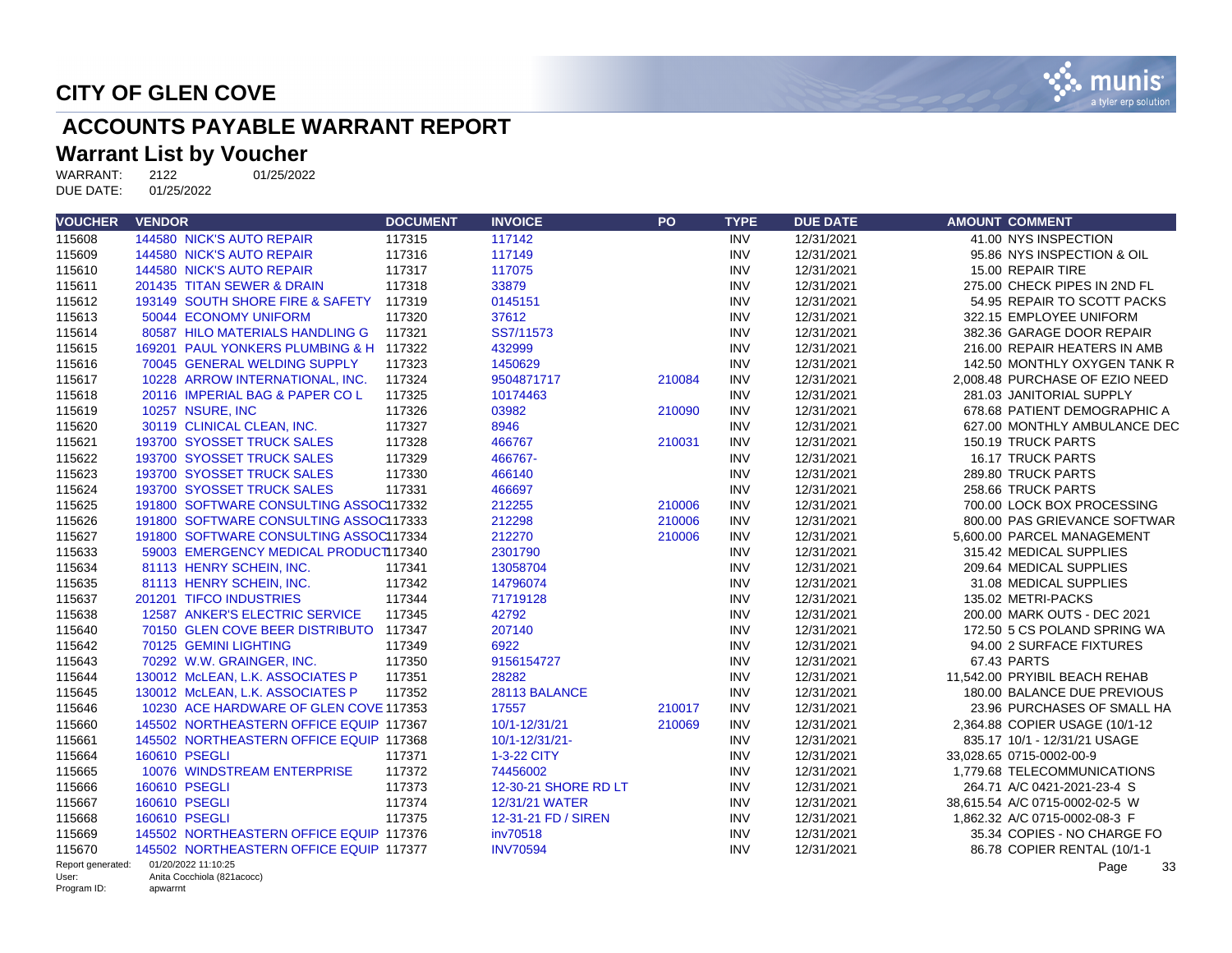

## **ACCOUNTS PAYABLE WARRANT REPORT**

# **Warrant List by Voucher**<br>WARRANT: 2122 01/25/2022

WARRANT: 2122<br>DUE DATE: 01/25/2022 DUE DATE:

| <b>VOUCHER</b>             | <b>VENDOR</b>                           | <b>DOCUMENT</b> | <b>INVOICE</b>         | PO     | <b>TYPE</b> | <b>DUE DATE</b> | <b>AMOUNT COMMENT</b>          |
|----------------------------|-----------------------------------------|-----------------|------------------------|--------|-------------|-----------------|--------------------------------|
| 115671                     | 70240 GLEN COVE YOUTH BUREAU            | 117378          | 2021                   |        | <b>INV</b>  | 12/31/2021      | 5.18 THANKSGIVING              |
| 115672                     | 10898 ZODA, LLC                         | 117379          | 10352                  |        | <b>INV</b>  | 12/31/2021      | 290.00 MAD SCIENCE             |
| 115673                     | 10230 ACE HARDWARE OF GLEN COVE 117380  |                 | 017546                 | 210017 | <b>INV</b>  | 12/31/2021      | 25.98 PURCHASES OF SMALL HA    |
| 115674                     | 231075 WINDSOR FUEL CO. INC.            | 117381          | 25466                  |        | <b>INV</b>  | 12/31/2021      | 253.92 BIO FUEL                |
| 115676                     | 10917 SAGAMORE LIGHTS, INC.             | 117383          | 109000871              |        | <b>INV</b>  | 12/31/2021      | 155.86 HAVIS IPAD MOUNT        |
| 115677                     | 220061 VERIZON                          | 117384          | <b>12-24-21 POLICE</b> | 210061 | <b>INV</b>  | 12/31/2021      | 1.001.85 A/C 251-743-242-0001- |
| 115678                     | 10086 CABLEVISION LIGHTPATH INC         | 117385          | 100701011              |        | <b>INV</b>  | 12/31/2021      | 1,434.73 A/C # 59073 DEC 2021  |
| 115682                     | 190557 SWIFTREACH NETWORKS, INC.        | 117388          | 40507                  |        | <b>INV</b>  | 12/31/2021      | 350.00 MONTHLY SUBSCRIPTION    |
| 115683                     | 190557 SWIFTREACH NETWORKS, INC. 117389 |                 | 38454                  |        | <b>INV</b>  | 12/31/2021      | 350.00 MONTHLY SUBSCRIPTION    |
| 115684                     | 141584 NELSON & POPE                    | 117390          | 52658                  |        | <b>INV</b>  | 12/31/2021      | 9.121.25 WATERSIDE RECREATIONA |
| 115685                     | 10919 BYRNE, MICHELE LYNN               | 117391          | 2021                   |        | <b>INV</b>  | 12/31/2021      | 65,216.01 FINAL BW PAID TO BEN |
| 115687                     | 190245 SAHN WARD COSCHIGNANO, PL 117392 |                 | 28109                  |        | <b>INV</b>  | 12/31/2021      | 470.00 PROFESSIONAL SERVICES   |
| 115688                     | 30505 CHASE, RATHKOPF & CHASE,          | 117393          | 3756                   |        | <b>INV</b>  | 12/31/2021      | 2.750.00 PROFESSIONAL SERVICES |
| 115689                     | 201781 TRIUS, INC.                      | 117394          | S1081083               |        | <b>INV</b>  | 12/31/2021      | 1.360.90 SERVICE WORK FOR TRUC |
| 115691                     | 40130 D & B ENGINEERS & ARCHITE         | 117395          | 133767                 | 210359 | <b>INV</b>  | 12/31/2021      | 1,815.06 UPGRADES TO DUCK POND |
| 115692                     | 40008 D & R AUTOMOTIVE                  | 117396          | 58950                  |        | <b>INV</b>  | 12/31/2021      | 129.50 AUTO SERVICE            |
| 115693                     | 150295 ORCHID SEWER                     | 117397          | 9013                   |        | <b>INV</b>  | 12/31/2021      | 1,100.00 1" TAP FOR NEW CONSTR |
| 115694                     | 169201 PAUL YONKERS PLUMBING & H 117398 |                 | 27372                  |        | <b>INV</b>  | 12/31/2021      | 642.49 REPAIRS INSIDE 147 LA   |
| 115695                     | 10271 STAPLES CONTRACT & COMMER117399   |                 | 3494604525             |        | <b>INV</b>  | 12/31/2021      | 19.64 BUSINESS CARDS (500)     |
| 115696                     | 10271 STAPLES CONTRACT & COMMER117400   |                 | 3494269968             |        | <b>INV</b>  | 12/31/2021      | 1.79 TAPE DISPENSER            |
| 115697                     | 160390 PACE ANALYTICAL SERVICES.        | 117401          | 2170010059             | 210185 | <b>INV</b>  | 12/31/2021      | 4.425.00 REQUIRED WATER MONITO |
| 115698                     | 10871 PVS MINIBULK, INC.                | 117402          | 175734                 | 210350 | <b>INV</b>  | 12/31/2021      | 4,429.07 SODIUM HYDROXIDE      |
| 115699                     | 60059 FERGUSON ENTERPRISES #309 117403  |                 | 1056817                | 210148 | <b>INV</b>  | 12/31/2021      | 4,380.59 WATER SERVICE SUPPLIE |
| 115700                     | 10889 JERRY'S ARTARAMA NC, INC.         | 117404          | 75119                  | 210372 | <b>INV</b>  | 12/31/2021      | 1.820.76 PURCHASE OF ART SUPPL |
| 115701                     | 80101 HARVEST POWER SOLUTIONS, 117405   |                 | <b>18 SC</b>           | 210068 | <b>INV</b>  | 12/31/2021      | 1,509.74 SOLAR PANEL ELECTRIC  |
| 115702                     | 10271 STAPLES CONTRACT & COMMER117406   |                 | 3494183925             |        | <b>INV</b>  | 12/31/2021      | 45.32 (4) TABLE SET BANQUET    |
| 115703                     | 70218 GLEN COVE PRINTERY                | 117407          | 25314                  |        | <b>INV</b>  | 12/31/2021      | 100.00 CREATION OF NEW LOGO    |
| 115704                     | 10868 EAST COAST DRIVELINE              | 117408          | 23343                  |        | <b>INV</b>  | 12/31/2021      | 615.00 DRIVESHAFT FOR SC BUS   |
| 115705                     | 40008 D & R AUTOMOTIVE                  | 117409          | 59027                  |        | <b>INV</b>  | 12/31/2021      | 37.00 NYS INSPECTION           |
| 115706                     | 10918 HARTFORD STEAM BOILER AND 117410  |                 | 1253640                |        | <b>INV</b>  | 12/31/2021      | 105.00 BOILER INSPECTION       |
| 115707                     | 10708 ERGOTECH CONTROLS INC.            | 117411          | <b>INV-1612572</b>     | 210388 | <b>INV</b>  | 12/31/2021      | 1.732.27 MOBILE ROUTERS FOR CA |
| 115708                     | 40026 DELL MARKETING L.P.               | 117412          | 10550434047            | 210412 | <b>INV</b>  | 12/31/2021      | 782.72 NEW COMPUTER            |
| 115709                     | 10665 COOPERFRIEDMAN ELECTRIC S 117413  |                 | S045664803.001         |        | <b>INV</b>  | 12/31/2021      | 4.150.00 KOHLER GENERATOR (HUR |
| 115710                     | 30045 COYNE, SCOTT S., M.D.             | 117414          | 2021                   |        | <b>INV</b>  | 12/31/2021      | 4,725.00 2021 PROFESSIONAL SER |
| 115711                     | 10271 STAPLES CONTRACT & COMMER117415   |                 | 3496262718             | 210078 | <b>INV</b>  | 12/31/2021      | 35.03 PURCHASE OF OFFICE SU    |
| 115712                     | 10271 STAPLES CONTRACT & COMMER117416   |                 | 349526719              | 210078 | <b>INV</b>  | 12/31/2021      | 50.03 PURCHASE OF OFFICE SU    |
| 115713                     | 192100 SORENSON LUMBER                  | 117417          | 54753                  |        | <b>INV</b>  | 12/31/2021      | 85.00 PD - SCREEN              |
| 115714                     | 192100 SORENSON LUMBER                  | 117418          | 55008                  |        | <b>INV</b>  | 12/31/2021      | 265.88 PD - SHEETROCK, PLYWO   |
| 115715                     | 192100 SORENSON LUMBER                  | 117419          | 54810                  |        | <b>INV</b>  | 12/31/2021      | 30.97 AUXILIARY - SILICONE,    |
| 115716                     | 130780 METROPOLITAN DATA SOLUTIO 117420 |                 | 47081                  | 210092 | <b>INV</b>  | 12/31/2021      | 168.88 PURCHASE OF ID CARD S   |
| Report generated:<br>User: | 01/20/2022 11:10:25                     |                 |                        |        |             |                 | Page<br>34                     |
| Program ID:                | Anita Cocchiola (821acocc)<br>apwarrnt  |                 |                        |        |             |                 |                                |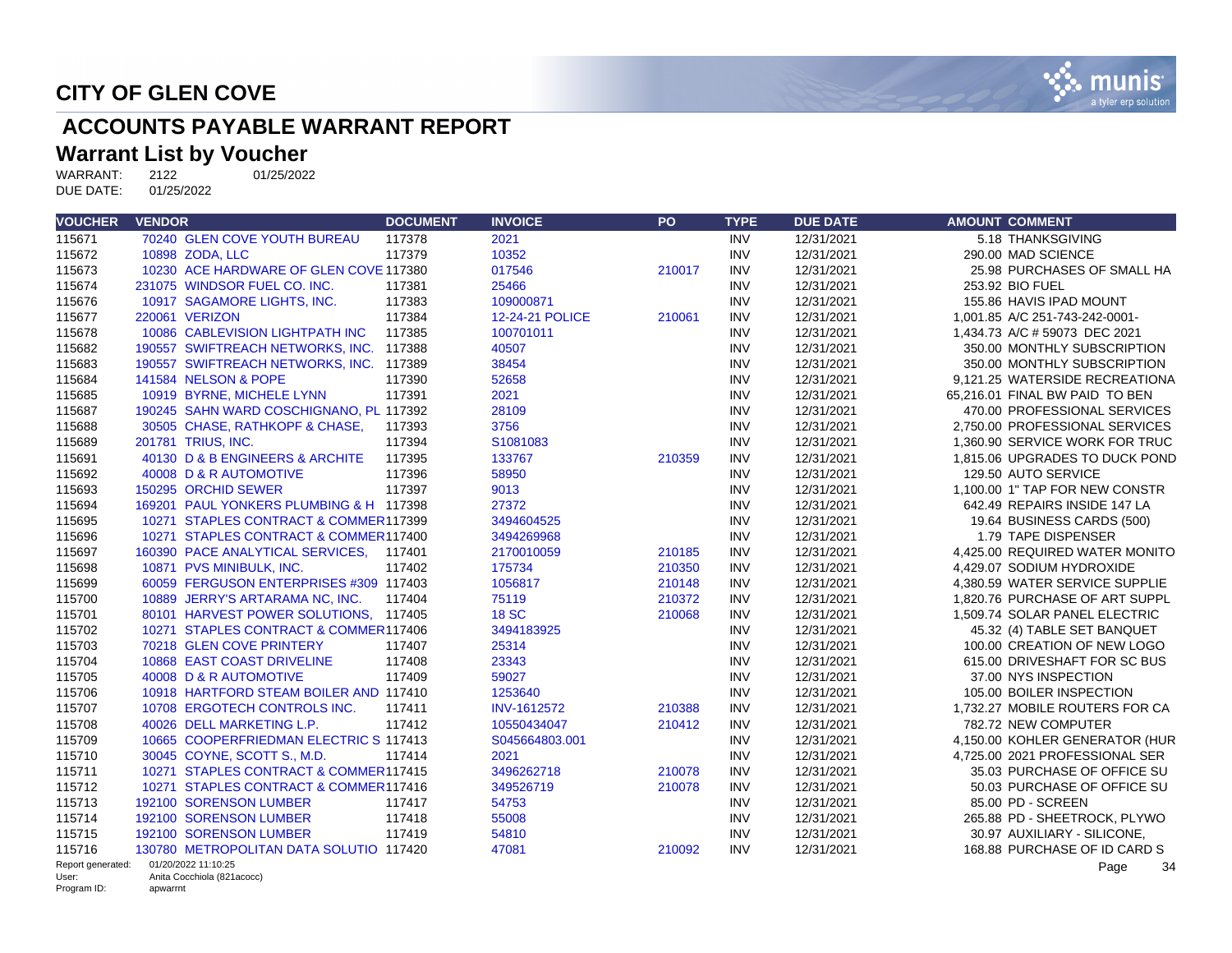

## **ACCOUNTS PAYABLE WARRANT REPORT**

# **Warrant List by Voucher**<br>WARRANT: 2122 01/25/2022

WARRANT: 2122<br>DUE DATE: 01/25/2022 DUE DATE:

| <b>VOUCHER</b>       | <b>VENDOR</b>                           | <b>DOCUMENT</b> | <b>INVOICE</b>  | <b>PO</b> | <b>TYPE</b> | <b>DUE DATE</b> | <b>AMOUNT COMMENT</b>           |
|----------------------|-----------------------------------------|-----------------|-----------------|-----------|-------------|-----------------|---------------------------------|
| 115717               | 20116 IMPERIAL BAG & PAPER COL          | 117421          | 10183980        | 210056    | <b>INV</b>  | 12/31/2021      | 258.65 PURCHASE OF JANITORIA    |
| 115718               | 60140 FUNDAMENTAL BUSINESS SERV 117422  |                 | 211231          |           | <b>INV</b>  | 12/31/2021      | 1.500.00 COLLECTIONS - DECEMBE  |
| 115719               | 10043 AMAZON CAPITAL SERVICES           | 117423          | 1773-FHX9-DPTH  |           | <b>INV</b>  | 12/31/2021      | 698.81 POWER CORDS, MONITORS    |
| 115720               | 190900 SHI INTERNATIONAL CORP.          | 117424          | B14554619       | 210410    | <b>INV</b>  | 12/31/2021      | 1.495.35 LENOVO THINKSTATION    |
| 115721               | 190900 SHI INTERNATIONAL CORP.          | 117425          | B14549792       | 210410    | <b>INV</b>  | 12/31/2021      | 367.45 LENOVO THINKSTATION      |
| 115722               | 143541 NYS DEPT. OF HEALTH              | 117426          | <b>DEC 2021</b> |           | <b>INV</b>  | 12/31/2021      | 337.50 MARRIAGE LICENSE FEES    |
| 115723               | 143496 DEPARTMENT OF AGRICULTURE 117427 |                 | <b>DEC 2021</b> |           | <b>INV</b>  | 12/31/2021      | 49.00 DOG LICENSE FEES - DE     |
| 115724               | 40130 D & B ENGINEERS & ARCHITE         | 117428          | 133766          | 210180    | <b>INV</b>  | 12/31/2021      | 3,696.00 CITY OPERATOR OF RECO  |
| 115725               | 59002 EMERGENCY COMMUNICATIONS 117429   |                 | 2021-94         | 210398    | <b>INV</b>  | 12/31/2021      | 3,500.00 PURCHASE OF RADIOS     |
| 115726               | 10043 AMAZON CAPITAL SERVICES           | 117430          | 19CY-XGGJ-RTP7  | 210406    | <b>INV</b>  | 12/31/2021      | 1.296.00 MEDIFY AIR PURIFIER    |
| 115727               | 80045 HAROLD'S AUTO TRUCK               | 117431          | <b>DJH09826</b> | 210076    | <b>INV</b>  | 12/31/2021      | 104.00 VEHICLE MAINTENANCE      |
| 115728               | 80045 HAROLD'S AUTO TRUCK               | 117432          | DJH09832        | 210076    | <b>INV</b>  | 12/31/2021      | 65.00 VEHICLE MAINTENANCE       |
| 115729               | 80045 HAROLD'S AUTO TRUCK               | 117433          | DJH09833        | 210076    | <b>INV</b>  | 12/31/2021      | 745.52 VEHICLE MAINTENANCE      |
| 115730               | 80045 HAROLD'S AUTO TRUCK               | 117434          | <b>DJH09842</b> | 210076    | <b>INV</b>  | 12/31/2021      | 155.00 VEHICLE MAINTENANCE      |
| 115731               | 80045 HAROLD'S AUTO TRUCK               | 117435          | <b>DJH09844</b> | 210076    | <b>INV</b>  | 12/31/2021      | 59.01 VEHICLE MAINTENANCE       |
| 115732               | 80045 HAROLD'S AUTO TRUCK               | 117436          | <b>DJH09847</b> | 210076    | <b>INV</b>  | 12/31/2021      | 301.95 VEHICLE MAINTENANCE      |
| 115733               | 80045 HAROLD'S AUTO TRUCK               | 117437          | DJH09846        | 210076    | <b>INV</b>  | 12/31/2021      | 37.00 VEHICLE MAINTENANCE       |
| 115734               | 80045 HAROLD'S AUTO TRUCK               | 117438          | DJH09846-       | 210076    | <b>INV</b>  | 12/31/2021      | 37.00 VEHICLE MAINTENANCE       |
| 115735               | 80045 HAROLD'S AUTO TRUCK               | 117439          | DJH0946--       | 210076    | <b>INV</b>  | 12/31/2021      | 37.00 VEHICLE MAINTENANCE       |
| 115736               | 80045 HAROLD'S AUTO TRUCK               | 117440          | <b>DJH09843</b> |           | <b>INV</b>  | 12/31/2021      | 151.00 VEHICLE MAINTENANCE      |
| 115737               | 80045 HAROLD'S AUTO TRUCK               | 117441          | DJH09846*       |           | <b>INV</b>  | 12/31/2021      | 505.75 VEHICLE MAINTENANCE      |
| 115738               | 160610 PSEGLI                           | 117442          | 1-3-22 POLICE   |           | <b>INV</b>  | 12/31/2021      | 2,161.30 A/C 0715-0002-06-6 P   |
| 115745               | 10271 STAPLES CONTRACT & COMMER117449   |                 | 3496023620      | 210038    | <b>INV</b>  | 12/31/2021      | 324.49 CITY HALL OFFICE CHAI    |
| 115746               | 10271 STAPLES CONTRACT & COMMER117450   |                 | 3495775597      | 210038    | <b>INV</b>  | 12/31/2021      | 21.90 EMS OFFICE SUPPLIES       |
| 115747               | 10271 STAPLES CONTRACT & COMMER117451   |                 | 3496023621      | 210038    | <b>INV</b>  | 12/31/2021      | 29.71 YOUTH BUREAU OFFICE S     |
| 115748               | 10271 STAPLES CONTRACT & COMMER117452   |                 | 3496174364      | 210038    | <b>INV</b>  | 12/31/2021      | 110.63 CITY HALL OFFICE SUPP    |
| 115749               | 230555 W.B. MASON OFFICE SUPPLIE        | 117453          | 226259853       | 210039    | <b>INV</b>  | 12/31/2021      | 30.55 PURCHASE OF OFFICE SU     |
| 115750               | 230555 W.B. MASON OFFICE SUPPLIE        | 117454          | 226264369       | 210039    | <b>INV</b>  | 12/31/2021      | 818.16 PURCHASE OF OFFICE SU    |
| 115751               | 230262 WINTERS BROS, WASTE SYSTE 117455 |                 | 2415726         | 210029    | <b>INV</b>  | 12/31/2021      | 11.787.83 LANDSCAPE MATERIALS   |
| 115752               | 132650 MINUTEMAN PRESS                  | 117456          | 57653           |           | <b>INV</b>  | 12/31/2021      | 3,180.00 CITY VIEWS NEWSLETTER  |
| 115753               | 40008 D & R AUTOMOTIVE                  | 117457          | 59162           |           | <b>INV</b>  | 12/31/2021      | 37.00 NYS SAFETY & EMISSION     |
| 115754               | 193700 SYOSSET TRUCK SALES              | 117458          | 466751          | 210031    | <b>INV</b>  | 12/31/2021      | 101.25 TRUCK PARTS              |
| 115755               | 193700 SYOSSET TRUCK SALES              | 117459          | CM444371        |           | <b>CRM</b>  | 12/31/2021      | -48.00 CREDIT MEMO              |
| 115756               | 230262 WINTERS BROS. WASTE SYSTE 117460 |                 | 2415718         | 210029    | <b>INV</b>  | 12/31/2021      | 2,173.55 C & D TONS             |
| 115757               | 230262 WINTERS BROS. WASTE SYSTE 117461 |                 | 2415719         | 210029    | <b>INV</b>  | 12/31/2021      | 18,000.00 OPERATION OF TRANSFER |
| 115758               | 230262 WINTERS BROS. WASTE SYSTE 117462 |                 | 2415719-        | 210029    | <b>INV</b>  | 12/31/2021      | 73,141.80 MUNICIPAL SOLID WASTE |
| 115759               | 70028 GALLS, LLC                        | 117463          | 020055842       |           | <b>INV</b>  | 12/31/2021      | 52.41 UNIFORM                   |
| 115760               | 40008 D & R AUTOMOTIVE                  | 117464          | 59000           |           | <b>INV</b>  | 12/31/2021      | 15.00 NYS SAFETY INSPECTION     |
| 115761               | 40008 D & R AUTOMOTIVE                  | 117465          | 59003           |           | <b>INV</b>  | 12/31/2021      | 26.00 NYS EMISSION TEST         |
| 115762               | 40008 D & R AUTOMOTIVE                  | 117466          | 59114           |           | <b>INV</b>  | 12/31/2021      | 125.00 WHEEL ALIGNMENT          |
| Report generated:    | 01/20/2022 11:10:25                     |                 |                 |           |             |                 | 35<br>Page                      |
| User:<br>Program ID: | Anita Cocchiola (821acocc)<br>apwarrnt  |                 |                 |           |             |                 |                                 |